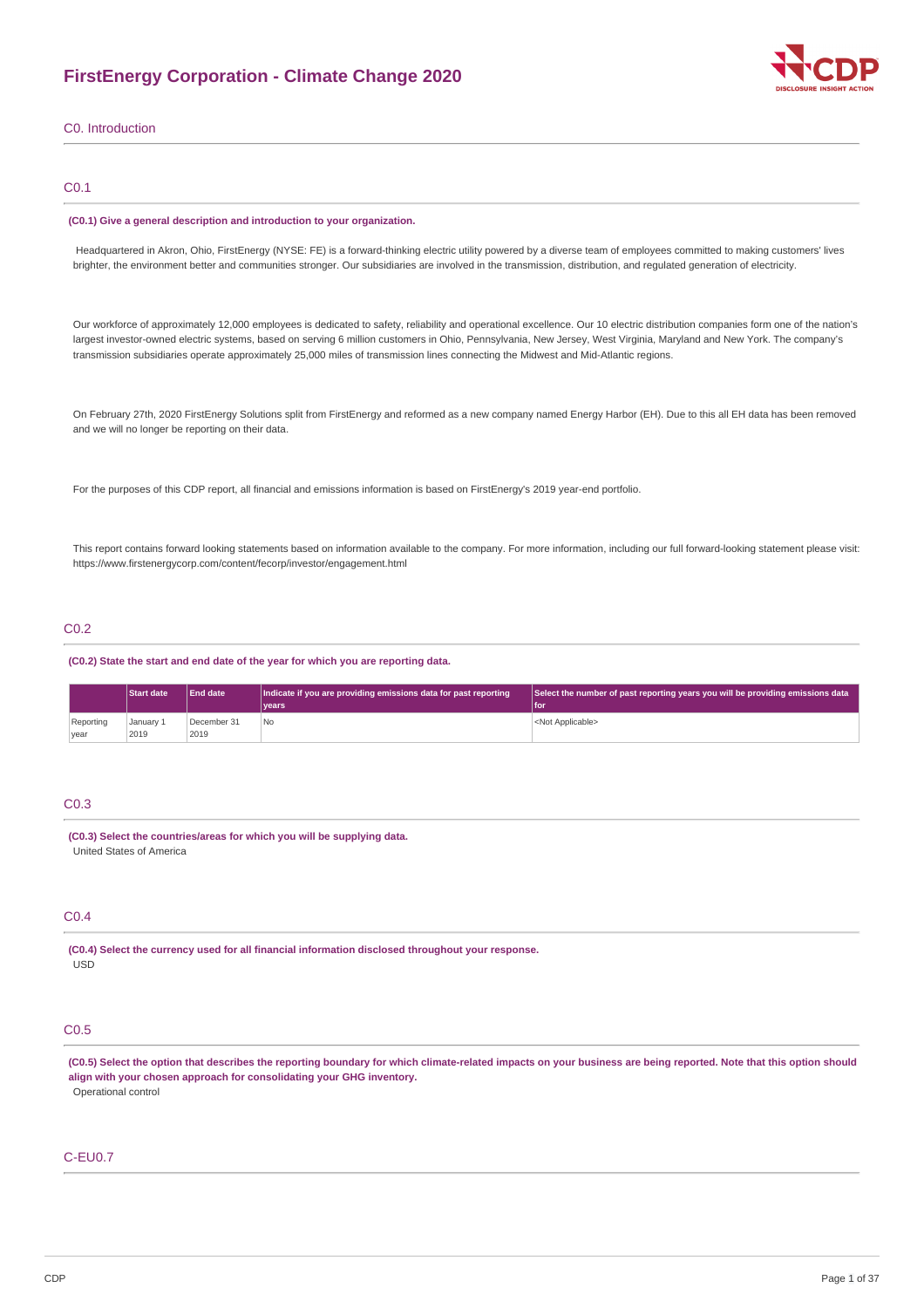### (C-EU0.7) Which part of the electric utilities value chain does your organization operate in? Select all that apply.

### **Row 1**

**Electric utilities value chain** Electricity generation Transmission Distribution

### **Other divisions**

Please select

### C1. Governance

### C1.1

**(C1.1) Is there board-level oversight of climate-related issues within your organization?** Yes

### C1.1a

(C1.1a) Identify the position(s) (do not include any names) of the individual(s) on the board with responsibility for climate-related issues.

|               | Position of Please explain                                                                                                                                                                       |
|---------------|--------------------------------------------------------------------------------------------------------------------------------------------------------------------------------------------------|
| individual(s) |                                                                                                                                                                                                  |
| Chief         | The Chief Executive Officer of FirstEnergy Corp, is responsible for management of climate change issues for FirstEnergy. The CEO is a member of the Board of Directors. FirstEnergy's Board of   |
| Executive     | Directors provides oversight of significant issues for FirstEnergy including those related to climate change. Periodic updates, including those related to business strategy and legislative and |
| Officer       | requlatory policies and initiatives, are provided to the Board and/or Board committee on climate change by senior executives. The Board and the Board's Audit Committee and the Corporate        |
| (CEO)         | Governance, Corporate Responsibility and Sustainability Committee discuss climate change in the context of Risk Management and Corporate Responsibility.                                         |

### C1.1b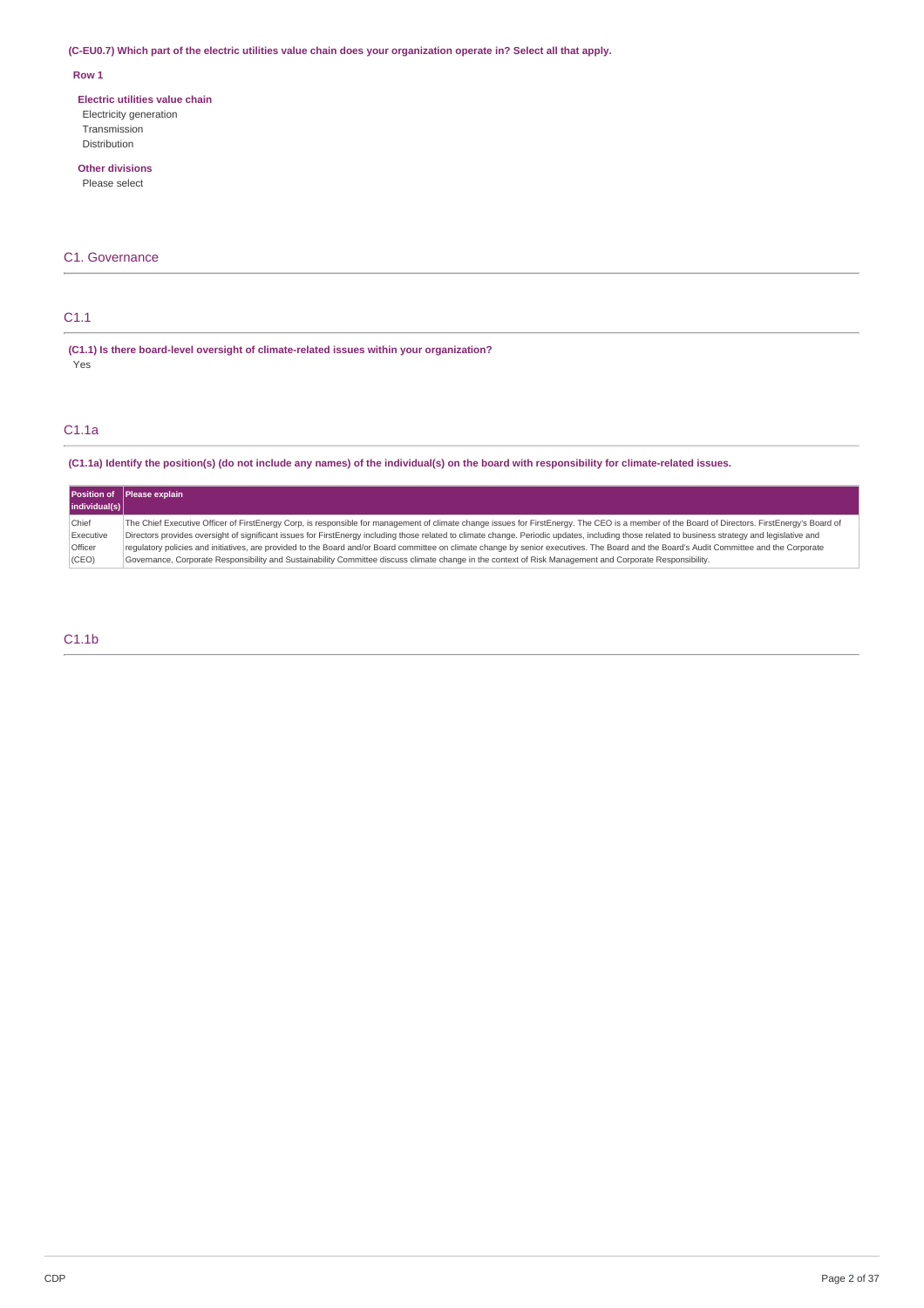| <b>Frequency</b><br>with | <b>Governance</b><br>mechanisms | Scope of<br>board-<br>level | Please explain                                                                                                                                                              |
|--------------------------|---------------------------------|-----------------------------|-----------------------------------------------------------------------------------------------------------------------------------------------------------------------------|
| which<br>climate-        | into which<br>climate-          | oversight                   |                                                                                                                                                                             |
| related                  | related issues                  |                             |                                                                                                                                                                             |
| a                        | issues are are integrated       |                             |                                                                                                                                                                             |
| scheduled                |                                 |                             |                                                                                                                                                                             |
| agenda                   |                                 |                             |                                                                                                                                                                             |
| item<br>Scheduled        | Reviewing and                   | $<$ Not                     | The Company's Chief Risk Officer regularly provides updates to the Board's Audit Committee regarding risk management (which incorporates climate change/environmental       |
| $-$ all                  | guiding                         | Applicabl                   | matters) and the full Board receives a related report from the Company's Chief Risk Officer at least annually. As further discussed on page 1 of the Company's 2019 proxy   |
| meetings                 | strategy                        | e                           | statement, the Board's Compensation Committee approved "Operational Linkage" (that includes an environmental component) as a short-term incentive program (STIP)            |
|                          | Reviewing and                   |                             | performance metric for certain executive officers. The status of this STIP performance metric is regularly reported to the Board and the Board's Finance Committee. The     |
|                          | quiding major                   |                             | Board's Corporate Governance, Sustainability and Corporate Responsibility Committee oversees corporate citizenship practices including environmental, social and            |
|                          | plans of action                 |                             | governance ("ESG") and sustainability initiatives. As further discussed on page 15 of the Company's 2019 proxy statement, in recruiting and selecting Board candidates, the |
|                          | Reviewing and                   |                             | Board's Corporate Governance, Sustainability and Corporate Responsibility Committee considers a "skills matrix" to determine whether those skills and/or other attributes   |
|                          | guiding risk                    |                             | qualify candidates for service on the Board. The attributes, experiences, qualifications and skills considered in accordance with Corporate Governance Policies and the     |
|                          | management<br>policies          |                             | Corporate Governance, Sustainability and Corporate Responsibility Committee charter for each director nominee allows the Board to determine if the nominee is qualified to  |
|                          | Reviewing and                   |                             | serve on FirstEnergy's board.                                                                                                                                               |
|                          | quiding annual                  |                             |                                                                                                                                                                             |
|                          | budgets                         |                             |                                                                                                                                                                             |
|                          | Reviewing and                   |                             |                                                                                                                                                                             |
|                          | guiding                         |                             |                                                                                                                                                                             |
|                          | business plans                  |                             |                                                                                                                                                                             |
|                          | Setting                         |                             |                                                                                                                                                                             |
|                          | performance                     |                             |                                                                                                                                                                             |
|                          | objectives                      |                             |                                                                                                                                                                             |
|                          | Monitoring                      |                             |                                                                                                                                                                             |
|                          | implementation<br>and           |                             |                                                                                                                                                                             |
|                          | performance of                  |                             |                                                                                                                                                                             |
|                          | objectives                      |                             |                                                                                                                                                                             |
|                          | Overseeing                      |                             |                                                                                                                                                                             |
|                          | major capital                   |                             |                                                                                                                                                                             |
|                          | expenditures,                   |                             |                                                                                                                                                                             |
|                          | acquisitions                    |                             |                                                                                                                                                                             |
|                          | and                             |                             |                                                                                                                                                                             |
|                          | divestitures                    |                             |                                                                                                                                                                             |
|                          | Monitoring and<br>overseeing    |                             |                                                                                                                                                                             |
|                          | progress                        |                             |                                                                                                                                                                             |
|                          | against goals                   |                             |                                                                                                                                                                             |
|                          | and targets for                 |                             |                                                                                                                                                                             |
|                          | addressing                      |                             |                                                                                                                                                                             |
|                          | climate-related                 |                             |                                                                                                                                                                             |
|                          | issues                          |                             |                                                                                                                                                                             |
|                          |                                 |                             |                                                                                                                                                                             |

## C1.2

**(C1.2) Provide the highest management-level position(s) or committee(s) with responsibility for climate-related issues.**

| Name of the position(s) and/or committee(s)                       | <b>Reporting</b><br>line | <b>Responsibility</b>                                                  | <b>Coverage of</b><br>responsibility | Frequency of reporting to the board on climate-<br>related issues |
|-------------------------------------------------------------------|--------------------------|------------------------------------------------------------------------|--------------------------------------|-------------------------------------------------------------------|
| Other, please specify (Senior Vice President,<br>Strategy)        | $<$ Not<br>Applicable>   | Both assessing and managing climate-related risks and<br>opportunities | <not applicable=""></not>            | More frequently than quarterly                                    |
| Other, please specify (Vice President, Risks &<br>Internal Audit) | $<$ Not<br>Applicable>   | Assessing climate-related risks and opportunities                      | <not applicable=""></not>            | More frequently than quarterly                                    |
| Corporate responsibility committee                                | $<$ Not<br>Applicable>   | Both assessing and managing climate-related risks and<br>opportunities | <not applicable=""></not>            | More frequently than quarterly                                    |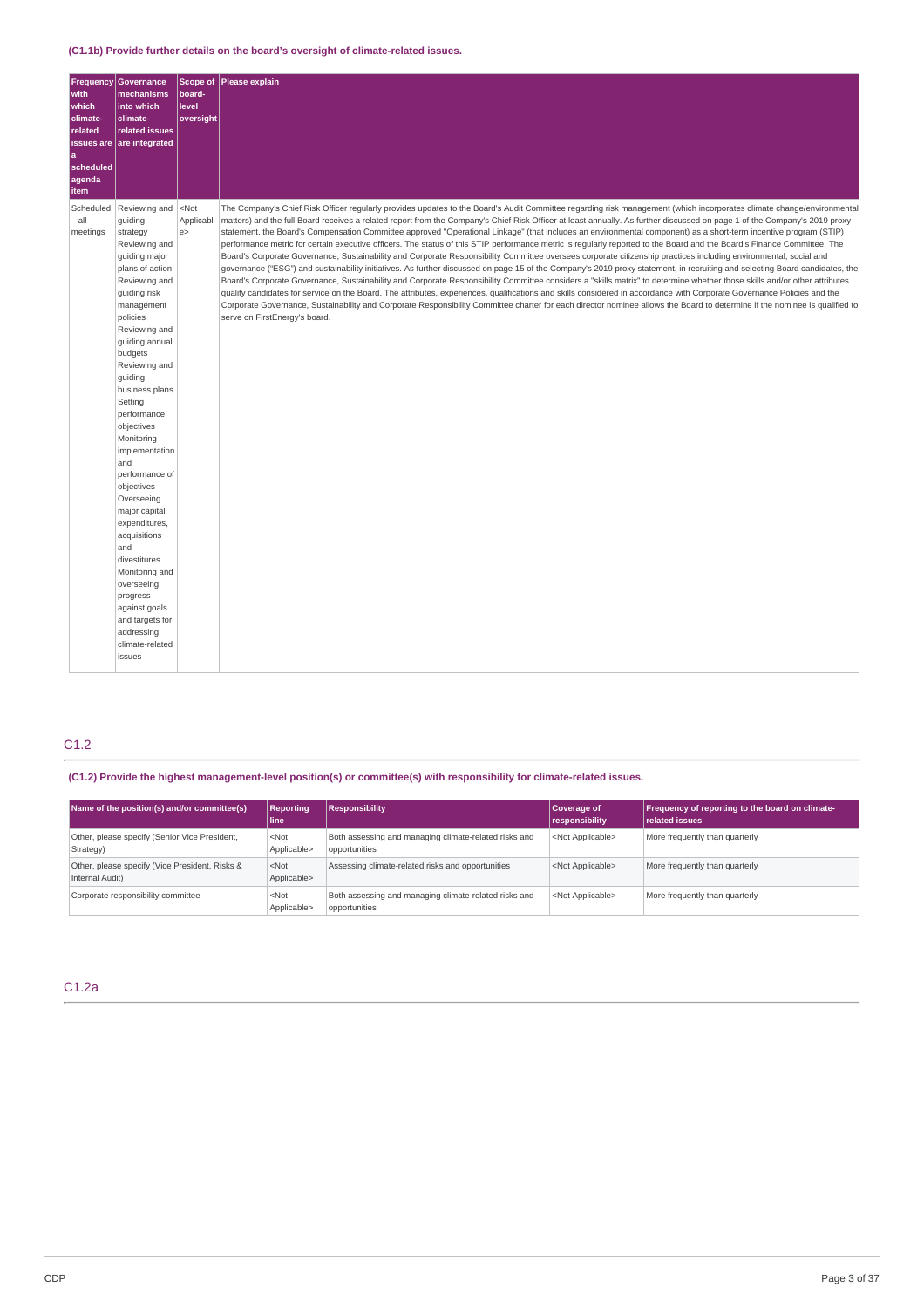#### (C1.2a) Describe where in the organizational structure this/these position(s) and/or committees lie, what their associated responsibilities are, and how climate**related issues are monitored (do not include the names of individuals).**

FirstEnergy's Chief Executive Officer is responsible for management of climate-related issues for the company and our Board of Directors provides oversight. The Corporate Governance and Corporate Responsibility Committee of the Board of Directors expanded its responsibilities in 2018 to include oversight of the company's sustainability and corporate responsibility strategy. This Committee solely comprises independent directors and typically meets five times per year to discuss updates on a broad range of issues related to corporate governance and corporate responsibility, such as ESG initiatives. Company management updates the Committee regularly throughout the year.

In addition, we established a cross-functional, executive-level steering committee to review our corporate responsibility strategy and initiatives and provide updates to the Corporate Governance and Corporate Responsibility Committee. Members of this group include senior leadership from the Community Involvement, Corporate, Environmental, Human Resources, Investor Relations, Risk and Strategy departments.

FirstEnergy's Senior Vice President, Strategy is responsible for overseeing the company's corporate responsibility strategy. The Corporate Responsibility organization includes a dedicated staff who are focused on the companies environmental, social, governance (ESG) and corporate responsibility initiatives, including climate risks and opportunities. The SVP Strategy is also responsible for the long-term strategic plan of the organization. As part of the organizational design the Corporate Responsibility department was included under the Strategy portion of the organization in order to ensure that sustainability is included in the company's long-term strategy.

FirstEnergy's Vice President, Risk & Internal Audit, reports to the Senior Vice President and Chief Legal Officer. The Risk and Internal Audit teams have an established process for continuous review of risks and governance processes to effectively manage risks. The process is supported by FirstEnergy leadership, the Board of Directors and the Board's Audit and Finance Committees.

### C1.3

(C1.3) Do you provide incentives for the management of climate-related issues, including the attainment of targets?

|       | Provide incentives for the management of climate-related issues | Comment |
|-------|-----------------------------------------------------------------|---------|
| Row 1 | Yes<br>__                                                       |         |
|       |                                                                 |         |

### C1.3a

### (C1.3a) Provide further details on the incentives provided for the management of climate-related issues (do not include the names of individuals).

| <b>Entitled</b>   | Type of  | <b>Activity</b>         | <b>Comment</b>                                                                                                                                                                          |
|-------------------|----------|-------------------------|-----------------------------------------------------------------------------------------------------------------------------------------------------------------------------------------|
| l to              |          | incentive linventivized |                                                                                                                                                                                         |
| <b>lincentive</b> |          |                         |                                                                                                                                                                                         |
| All               | Monetary | Other (please           | FirstEnergy's compensation program is based on the fundamental premise of Pay for Performance, this includes base pay and incentive pay. FirstEnergy offers short term                  |
| employees reward  |          | specify)                | incentive programs (STIP) to reward outstanding performance and achievement of business goals. FirstEnergy 's business goals include achieving financial goals as well as               |
|                   |          |                         | (Environmental operational goals. Achieving financial goals are predicated upon successful execution of FirstEnergy's operations. FirstEnergy employee's compensation under our STIP is |
|                   |          | Excursions              | directly impacted by the number of environmental excursions - either independently or as one of six components in our Operations Index for 2019. Environmental Excursions               |
|                   |          | and NOVs)               | and notice of violation's (NOV) is one of our Key Performance Indicators and includes all regulatory reportable air emissions, water discharges or other unauthorized releases          |
|                   |          |                         | that exceed the allowable limitations, conditions or deadline established in the facilities' environmental permits and all NOV's issued by a Federal. State or Local Regulatory         |
|                   |          |                         | Agency for the violation of an environmental law or regulation.                                                                                                                         |

### C2. Risks and opportunities

### C2.1

(C2.1) Does your organization have a process for identifying, assessing, and responding to climate-related risks and opportunities? Yes

### C2.1a

#### **(C2.1a) How does your organization define short-, medium- and long-term time horizons?**

|             | <b>From (years)</b> | To (vears) | <b>Comment</b>                                                                 |
|-------------|---------------------|------------|--------------------------------------------------------------------------------|
| Short-term  |                     |            | FirstEnergy's short-term horizons are considered to be within one year.        |
| Medium-term |                     |            | FirstEnergy's medium-term horizons are considered to be from 1-3 years.        |
| Long-term   |                     |            | FirstEnergy's long-term horizons are considered to be from 3-5, or more years. |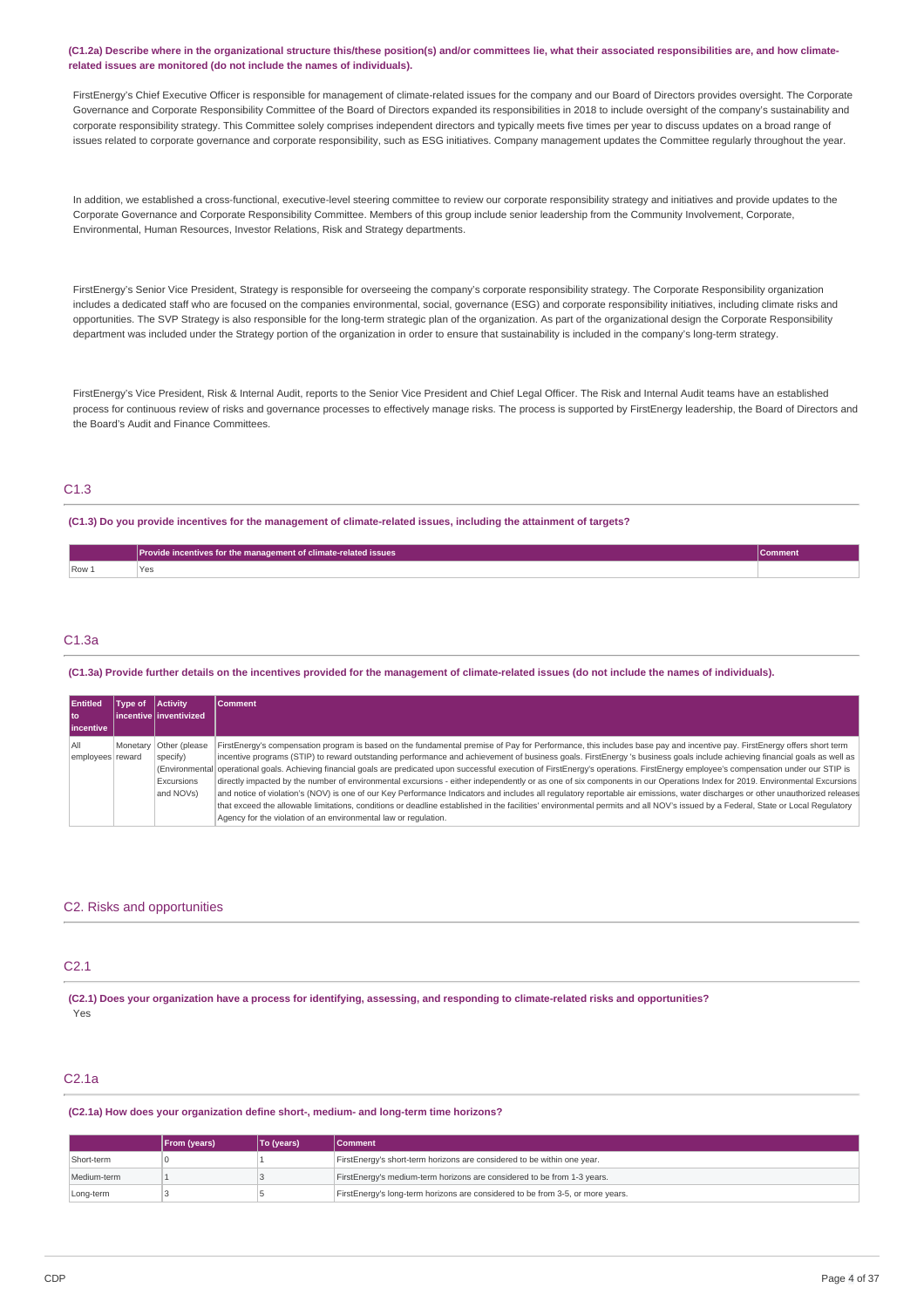### C2.1b

### **(C2.1b) How does your organization define substantive financial or strategic impact on your business?**

FirstEnergy identifies substantive financial and/or strategic risks through an assessment process that includes several factors. Examples of these factors include, but are not limited to:

- **•** Injury or health exposure
- Direct financial loss
- Violation of applicable laws or regulations •
- Adverse impact to customers •
- Interruption to core business operations
- Adverse reputational impact •
- Adverse environmental impact •

To determine whether the risk is substantive, FirstEnergy evaluates the possible impact for each of these factors, as well as the likelihood of occurrence. A substantive impact of relatively high magnitude could include any combination of risk factors

### C2.2

#### **(C2.2) Describe your process(es) for identifying, assessing and responding to climate-related risks and opportunities.**

#### **Value chain stage(s) covered** Direct operations

#### **Risk management process**

Integrated into multi-disciplinary company-wide risk management process

#### **Frequency of assessment** More than once a year

**Time horizon(s) covered**

- Short-term
- Medium-term Long-term

#### **Description of process**

We operate in a business environment that involves significant risks, many of which are beyond our control. Management regularly evaluates the most significant risks and reviews those risks with the FirstEnergy Board of Directors or appropriate Committees of such Board.

## C2.2a

#### **(C2.2a) Which risk types are considered in your organization's climate-related risk assessments?**

|                        |                                 | Relevance Please explain                                                                                                                                                                                                                                                                                                                                                                                                                                                                                                                                                                                                                                                                                                                                                                                                                                                                                                                                                                                                                                                   |
|------------------------|---------------------------------|----------------------------------------------------------------------------------------------------------------------------------------------------------------------------------------------------------------------------------------------------------------------------------------------------------------------------------------------------------------------------------------------------------------------------------------------------------------------------------------------------------------------------------------------------------------------------------------------------------------------------------------------------------------------------------------------------------------------------------------------------------------------------------------------------------------------------------------------------------------------------------------------------------------------------------------------------------------------------------------------------------------------------------------------------------------------------|
|                        | &<br>inclusion                  |                                                                                                                                                                                                                                                                                                                                                                                                                                                                                                                                                                                                                                                                                                                                                                                                                                                                                                                                                                                                                                                                            |
| Current<br>regulation  | Relevant,<br>always<br>included | FirstEnergy's Regulatory Compliance and Reporting department regularly monitors and reports on the utility commissions' regulations in the states in which we operate (Ohio,<br>Pennsylvania, New Jersey, West Virginia, Maryland, and New York) to eliminate the risk of non-compliance. In addition, FirstEnergy's Environmental, External Affairs, and Legal<br>Departments specifically monitors USEPA's regulations.                                                                                                                                                                                                                                                                                                                                                                                                                                                                                                                                                                                                                                                  |
| Emerging<br>regulation | Relevant,<br>always<br>included | FirstEnergy's Environmental, External Affairs, and Legal Departments continuously monitor emerging climate related statutes; regulations, such as the Affordable Clean Energy (ACE) rule;<br>judicial decisions; and regulatory proceedings. Emerging statutes, regulations, or EPA actions under existing rules could be impactful to FE operations; particularly the 3082 MW of<br>requlated scrubbed coal in WV (Fort Martin and Harrison Power Stations) owned by FE's subsidiary, Monongahela Power Company. New statutes, requlations, or EPA actions are<br>reviewed by the appropriate departments to determine potential impacts to the company's operations with respect to carbon pricing as it relates to long term planning, opportunities for<br>improvements, and risks. At a minimum, emerging risks are reviewed by the Enterprise Risk Management (ERM) team during a formal semi-annual risk interview process with participation<br>by Corporate Strategy and Responsibility and Long-Term Planning, in addition to the three departments noted above. |
| Technology             | Relevant.<br>always<br>included | Technology in the energy space continues to develop and change and the electric grid needs to be able to enable change. Since 2010, FE has constructed and studied Smart Grid<br>technology through pilot projects in Ohio, Pennsylvania, and New Jersey. These improvements have produced quantifiable improvements in reliability and resiliency. FE continues to<br>monitor and study the evolution of technology and adapt in ways that will benefit our customers. We partner with industry experts, DOE, Universities, and EPRI to quide our analyses and<br>modernization efforts. In 2017, the Emerging Technologies Roadmap was developed to address how best to integrate new technologies. For example, FirstEnergy is part of pilot<br>studies/programs involving energy storage, microgrids, and electric vehicles. FirstEnergy completes a detailed roadmap review every two years and refines the signposts annually.                                                                                                                                       |
| Legal                  | Relevant,<br>always<br>included | FirstEnergy's Legal Department actively monitors changes and/or additions to Federal and/or State laws and regulations for the areas in which we operate (Federal - United States; States<br>Ohio, Pennsylvania, New Jersey, West Virginia, Maryland, and New York). For example, FirstEnergy Legal regularly updates ERM on potential litigation risk associated with environmental<br>laws for the costs of remediating environmental contamination of property now or formerly owned by FE, and of property contaminated by hazardous substances.                                                                                                                                                                                                                                                                                                                                                                                                                                                                                                                       |
| Market                 | Relevant<br>always<br>included  | Monitoring of market and commodity prices is relevant and always included – including monitoring of NOx and SOx markets. FirstEnergy's Environmental department, among others,<br>continuously monitors and discuss NOx and SOx markets, and existing and emerging regulations to assess potential impact to our regulated scrubbed coal fleet (Harrison and Fort Martin).                                                                                                                                                                                                                                                                                                                                                                                                                                                                                                                                                                                                                                                                                                 |
| Reputation             | Relevant,<br>always<br>included | FirstEnergy takes reputation risk very seriously across all facets of the organization. As an example, FirstEnergy's Environmental, Transmission and Utility Operations work together to<br>ensure compliance with environmental laws and regulations, including those related to the Endangered Species Act. There are numerous species that are State and/or Federally listed as<br>threatened or endangered species within the region of the United States in which we operate (i.e. the northern long-eared bat). As FirstEnergy plans for and executes projects we work to<br>ensure protection of these species. While this not only provides compliance with environmental laws and regulations, it also provides benefit to the environment, and reduces risk to our<br>reputation.                                                                                                                                                                                                                                                                                |
| Acute<br>physical      | Relevant,<br>always<br>included | The requirements for the National Pollutant Discharge Elimination System (NPDES) is an example of an acute physical risk. Acute physical risk includes the potential cost of environmental<br>compliance with future air, water, waste or climate regulations.                                                                                                                                                                                                                                                                                                                                                                                                                                                                                                                                                                                                                                                                                                                                                                                                             |
| Chronic<br>physical    | Relevant,<br>always<br>included | As part of our efforts to support climate change mitigation, FirstEnergy has invested over \$1.6 billion dollars in environmental control systems in our two-coal generating facilities Harrison<br>and Ft. Martin Power Stations. FirstEnergy's coal generation plants are equipped with scrubbers that remove 98 percent of the sulfur dioxide emissions. The Harrison Power Station is<br>equipped with selective catalytic reduction systems that removes nitrogen oxides from the flue gases. The Ft. Martin Power Station is equipped with electrostatic precipitators that remove<br>fly ash from flue gases. Both of our power stations recycle 100% their non-contact cooling water. This list in not meant to be all-inclusive but instead a highlight of our commitment to<br>minimizing our impact on climate change.                                                                                                                                                                                                                                          |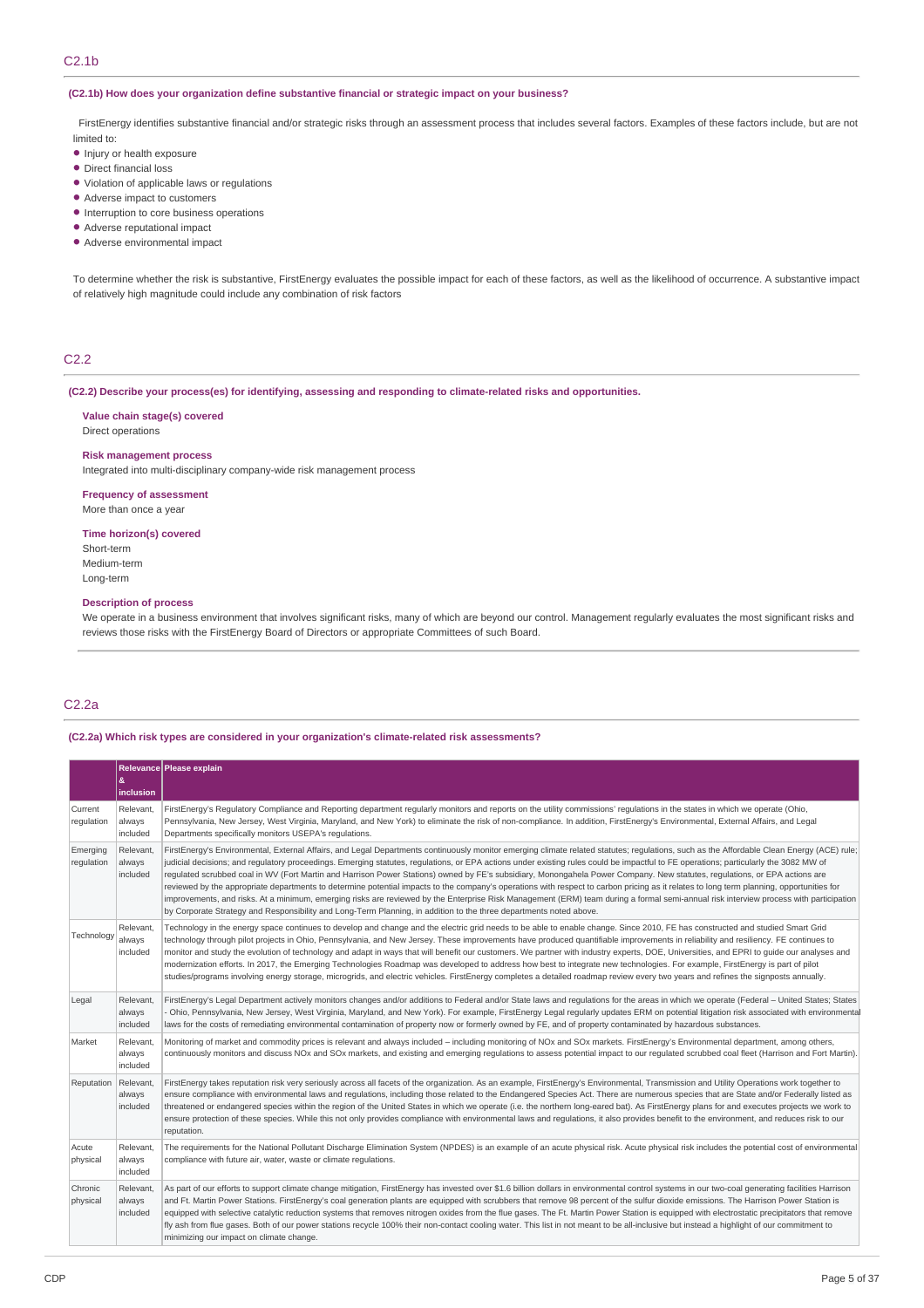### C2.3

(C2.3) Have you identified any inherent climate-related risks with the potential to have a substantive financial or strategic impact on your business? Yes

### C2.3a

(C2.3a) Provide details of risks identified with the potential to have a substantive financial or strategic impact on your business.

**Identifier**

Risk 1

#### **Where in the value chain does the risk driver occur?**

Direct operations

#### **Risk type & Primary climate-related risk driver**

| ∴Curren ∪<br>* regulation · | Mandates<br>equiation of existing<br>. SAMILAS<br>and rec<br>™rs ano<br>опст<br>services |  |
|-----------------------------|------------------------------------------------------------------------------------------|--|
|-----------------------------|------------------------------------------------------------------------------------------|--|

#### **Primary potential financial impact**

Please select

**Climate risk type mapped to traditional financial services industry risk classification** <Not Applicable>

#### **Company-specific description**

In 2019 FirstEnergy conducted a two-degree scenario analysis as a part of our climate report. This scenario described dramatic change in the 6 states in which FirstEnergy operations (Ohio, West Virginia, Pennsylvania, New Jersey, Maryland, and New York). The anticipated scale and pace of those changes present a risk to our transmission and distribution system that consists of more than 277,000 miles of distribution lines, and approximately 25,000 miles of transmission lines, as well as our more than 6 million customers. As a fully regulated utility, the implications to FirstEnergy of the changes outlined in the scenario analysis present strategic risks since the ability to implement the required charges are dependent on future public policy and regulatory decisions that would allow for regulated utilities to own renewable generation and electric vehicle charging stations. Federal and state regulatory frameworks would need to adapt to the changing market, operational and technological conditions to achieve the decarbonization described in the scenario. These changes would necessitate market reforms and pricing mechanisms that create financial incentives to integrate renewable generation, incentive retirements of fossil plants and support expansion of the transmission grid. Policy and regulatory reforms would be needed at an accelerated pace to ensure regulated utilities have enough resources to provide safe, reliable and affordable service that is responsive to customer preference.

#### **Time horizon**

Medium-term

**Likelihood** About as likely as not

**Magnitude of impact**

High

**Are you able to provide a potential financial impact figure?** No, we do not have this figure

**Potential financial impact figure (currency)** <Not Applicable>

**Potential financial impact figure – minimum (currency)** <Not Applicable>

#### **Potential financial impact figure – maximum (currency)** <Not Applicable>

### **Explanation of financial impact figure**

FirstEnergy cannot currently estimate the financial impact of climate change policies, although they could have a negative impact on FirstEnergy's revenues and operations. **Cost of response to risk**

### $\theta$

### **Description of response and explanation of cost calculation**

To manage this risk, we actively engage with federal and state legislators, regulators, customers and other stakeholders to facilitate an open and constructive dialogue on changing market conditions and appropriate measures required to maintain high-quality service for our customers. With our transition to a fully-regulated utility company, we are well-positioned to respond to and fulfil evolving customer preference. For example, residential and commercial customers can make use of our new value-added products and services that can help them save energy and improve the quality of their lives. For instance, customers with smart meters can access our Energy Analyzer Tool on their smartphones to view energy consumption data. The tool provides energy saving tips and data that can help them better understand their energy usage and manage their monthly electric bills. In addition, we work with state and federal policymakers to educate and advance FirstEnergy's position on legislative and regulatory proposals that shape FirstEnergy's future. Policymakers who understand our vision, mission and strategies can help support our efforts toward a brighter energy future.

#### **Comment**

The cost of management of climate-related policy and legal risks are incorporated in our business plan.

## **Identifier**

Risk 2

**Where in the value chain does the risk driver occur?**

Direct operations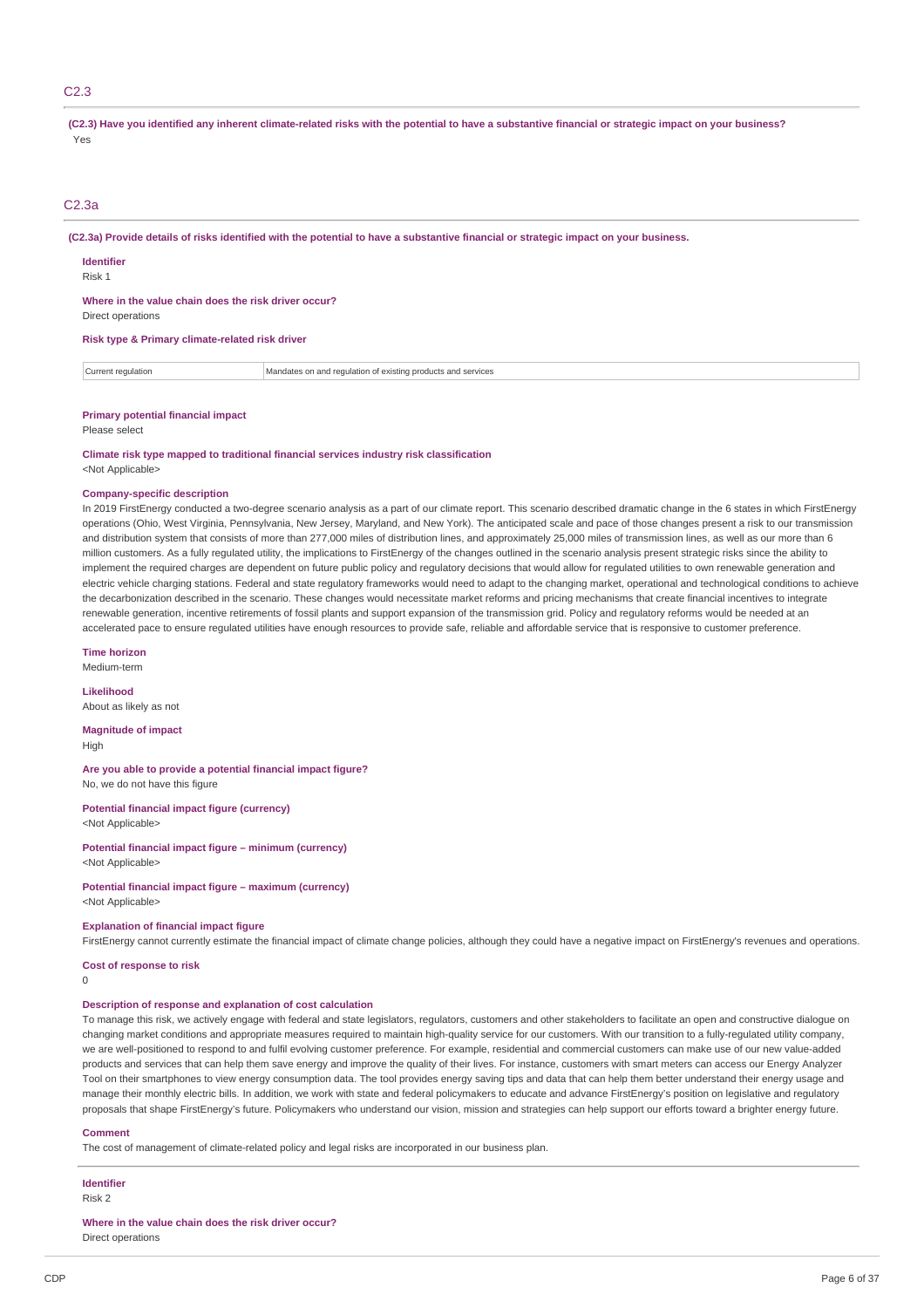Technology **Other, please specify (Electricity Transmission)** 

#### **Primary potential financial impact**

Please select

#### **Climate risk type mapped to traditional financial services industry risk classification** <Not Applicable>

#### **Company-specific description**

The scenario analysis FirstEnergy conducted envisions a future with widespread electrification, including extensive use of electric vehicles and widespread conversion to heat pumps in residential, commercial and industrial buildings. This increase would result in the need to accommodate dramatic increases in load during peak and nonpeak hours, thereby potentially causing an operational risk to the transmission and distribution system. In a highly electrified economy such as the one described in the scenario analysis, the loss of power would not just mean loss of lighting and refrigeration; it would also mean losing the ability to heat homes and businesses, power transportation and communication systems, and operate water and sewage pumps. According to FirstEnergy's analysis, transportation load on the electric system increases from virtually zero today to more than 95 million MWh per year by 2050 across the six-state region (Ohio, Pennsylvania, New Jersey, Maryland, West Virginia, and New York) where we operate. To put that in perspective, 95 million MWh represents an approximately 20 percent increase over total current electric consumption within the region

**Time horizon**

Long-term

**Likelihood** Likely

#### **Magnitude of impact**

Medium-low

## **Are you able to provide a potential financial impact figure?**

No, we do not have this figure

#### **Potential financial impact figure (currency)** <Not Applicable>

**Potential financial impact figure – minimum (currency)**

<Not Applicable>

#### **Potential financial impact figure – maximum (currency)** <Not Applicable>

#### **Explanation of financial impact figure**

FirstEnergy cannot currently estimate the financial impact of operational risks, however they could cause increased costs to our company and our customer.

**Cost of response to risk**

 $\Omega$ 

#### **Description of response and explanation of cost calculation**

As part of our management method of this risk, FirstEnergy's Energizing the Future transmission investment program and comparable improvements on the distribution system are critical to providing a more flexible system that can respond to the continually changing demand and power flows on the system. From 2014 to 2018, we invested nearly \$5.6 billion on grid improvement projects, and we are on track to invest approximately \$1.2 billion per year on our transmission system from 2019-2021. Of the \$1.2 billion per year, we expect over 75 percent of the investment to go toward enhancing grid reliability. Looking beyond 2021, we have identified more than \$20 billion in additional projects designed to help us meet the evolving energy needs of our customers, ensure service reliability into the future, add resiliency to our transmission system, meet potential future load growth in our service area, and increase physical and cyber security. FirstEnergy will continue to work with developers, researchers and policymakers to better understand these risks and help advance new technologies that are critical to the effective and efficient operation of the changing transmission and distribution system. Our ability to sustain reliable and resilient electric service is critical to our region's economic success and security. It also will be critical to building a lowcarbon energy infrastructure.

### **Comment**

The costs of this climate-related risk are part of existing management practices.

### **Identifier**

Risk 3

### **Where in the value chain does the risk driver occur?**

Direct operations

### **Risk type & Primary climate-related risk driver**

Current regulation Current regulation Current regulation

### **Primary potential financial impact**

#### Increased capital expenditures

**Climate risk type mapped to traditional financial services industry risk classification** <Not Applicable>

#### **Company-specific description**

In 2019, FirstEnergy was subject to a number of Energy Efficiency (EE) and/or Peak Demand Reduction (PDR) requirements in Maryland, Ohio and Pennsylvania. Legislation in Maryland set eventual targets of 2% annual incremental energy efficiency savings, while Pennsylvania and Ohio has lesser goals. These requirements direct FirstEnergy to provide energy efficiency and peak demand reduction portfolios with multiple programs and hundreds of measures (covering residential, commercial and industrial offerings, and all major electric end uses, e.g. HVAC equipment, lighting technologies, building measures, behavioural programs, commercial and industrial equipment, etc.) that enable customers to reduce electric consumption and peak demand impact. These programs reduce FirstEnergy Distribution, Transmission, and Generation sales and revenues. Failure to achieve these EE/PDR requirements may subject FirstEnergy to significant financial penalties, or strain relationships with regulators and stakeholders. EE/PDR requirements and associated portfolios will continue in Maryland, Ohio, and Pennsylvania in 2020 and New Jersey requirements will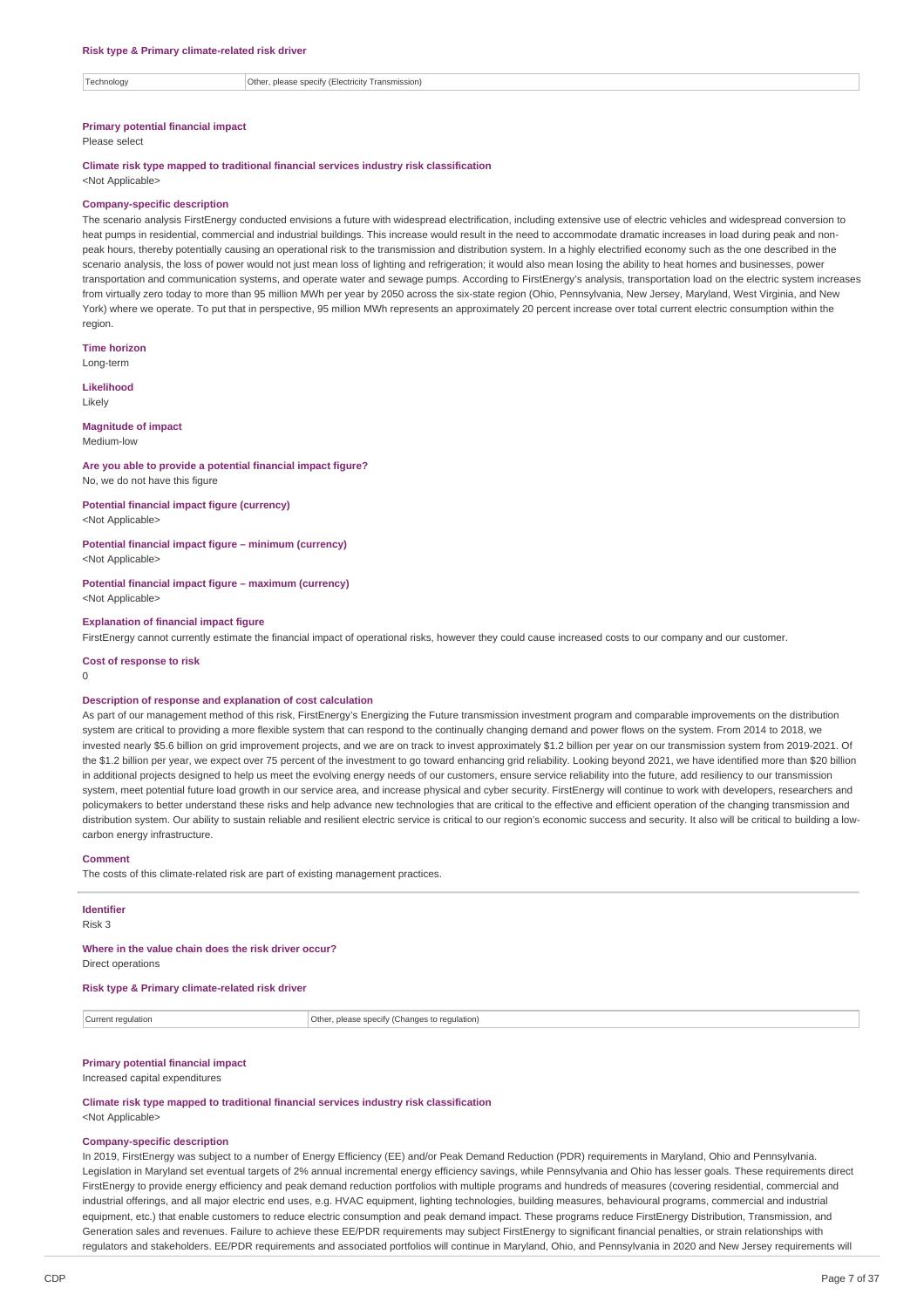begin in 2021 with an ultimate goal in excess of 2% annual incremental energy efficiency savings per year by 2026.

**Time horizon**

Short-term

**Likelihood**

Exceptionally unlikely

**Magnitude of impact**  $\overline{L}$   $\Omega$ 

**Are you able to provide a potential financial impact figure?** Yes, a single figure estimate

**Potential financial impact figure (currency)** 140000000

**Potential financial impact figure – minimum (currency)** <Not Applicable>

**Potential financial impact figure – maximum (currency)** <Not Applicable>

#### **Explanation of financial impact figure**

FirstEnergy spent approximately \$159 million during 2019 on its portfolios that were created in response to state Energy Efficiency and Peak Demand Reduction requirements. These costs were approved by regulatory bodies and have associated cost recovery mechanisms. Failure to meet state targets may subject the Company to financial penalties that vary by jurisdiction of up to \$20 million per offense (max potential is \$140 million). Additionally, FirstEnergy's distribution revenues in certain jurisdictions will be lower as a result of reduced usage arising from its Energy Efficiency and Peak Demand Reduction programs.

**Cost of response to risk**

 $\theta$ 

### **Description of response and explanation of cost calculation**

FirstEnergy developed a dedicated Energy Efficiency department that manages all programs in response to state requirements. In 2019, this department conducted monthly progress reviews and forecasted performance against these targets. FirstEnergy utility programs have a strong track record of meeting or significantly exceeding state targets. In 2019, the FirstEnergy companies produced energy efficiency savings of approximately 1,328,000 MWh, approximately 145,000 MWh in MD, 640,000 MWh in OH, 543,000 MWh in PA. FirstEnergy's energy efficiency programs help customers invest in energy efficient equipment and gain insight into their energy usage. In 2019, FirstEnergy's behavioural energy efficiency programs delivered over 5,100,000 print and email home energy usage reports to approximately 756,000 customers. By highlighting customers' energy usage characteristics and providing energy savings tips, these programs saved approximately 178,000 MWh.

**Comment**

Ohio regulatory structure also has revenue recovery mechanisms offsetting the impacts of reduced distribution sales. In other jurisdictions, revenue impacts based on Energy Efficiency and Peak Demand Reduction programs can only be adjusted during base rate case proceedings. While the prospect of FirstEnergy being fined the full \$140 million is exceptionally unlikely, the revenue reduction in certain jurisdictions arising from its EE/PDR programs is virtually certain until such times as such Operating Companies would hold a base rate case.

**Identifier**

Risk 4

## **Where in the value chain does the risk driver occur?**

Direct operations

**Risk type & Primary climate-related risk driver**

Market Changing customer behavior

### **Primary potential financial impact**

Decreased access to capital

**Climate risk type mapped to traditional financial services industry risk classification** <Not Applicable>

### **Company-specific description**

Risks Associated with Owning Coal-Fired Generation may have an Adverse Impact on our Business Operations, Financial Condition and Cash Flows FirstEnergy's generation fleet, totalling 3,082 MWs, is coal-fired. Recently certain members of the investment community have adopted investment policies promoting the divestment of coal-fired generation or otherwise restricting new investments in coal-fired generation. The impact of such efforts may adversely affect the demand for and price of our common stock and impact our and Mon Power's access to the capital and financial markets. Further, certain insurance companies have established policies limiting coalrelated underwriting and investment. Consequently, these policies aimed at coal-fired generation could have a material adverse impact on our business operations, financial condition, and cash flows.

**Time horizon** Short-term

**Likelihood** Very likely

**Magnitude of impact**

High

**Are you able to provide a potential financial impact figure?** No, we do not have this figure

**Potential financial impact figure (currency)** <Not Applicable>

**Potential financial impact figure – minimum (currency)** <Not Applicable>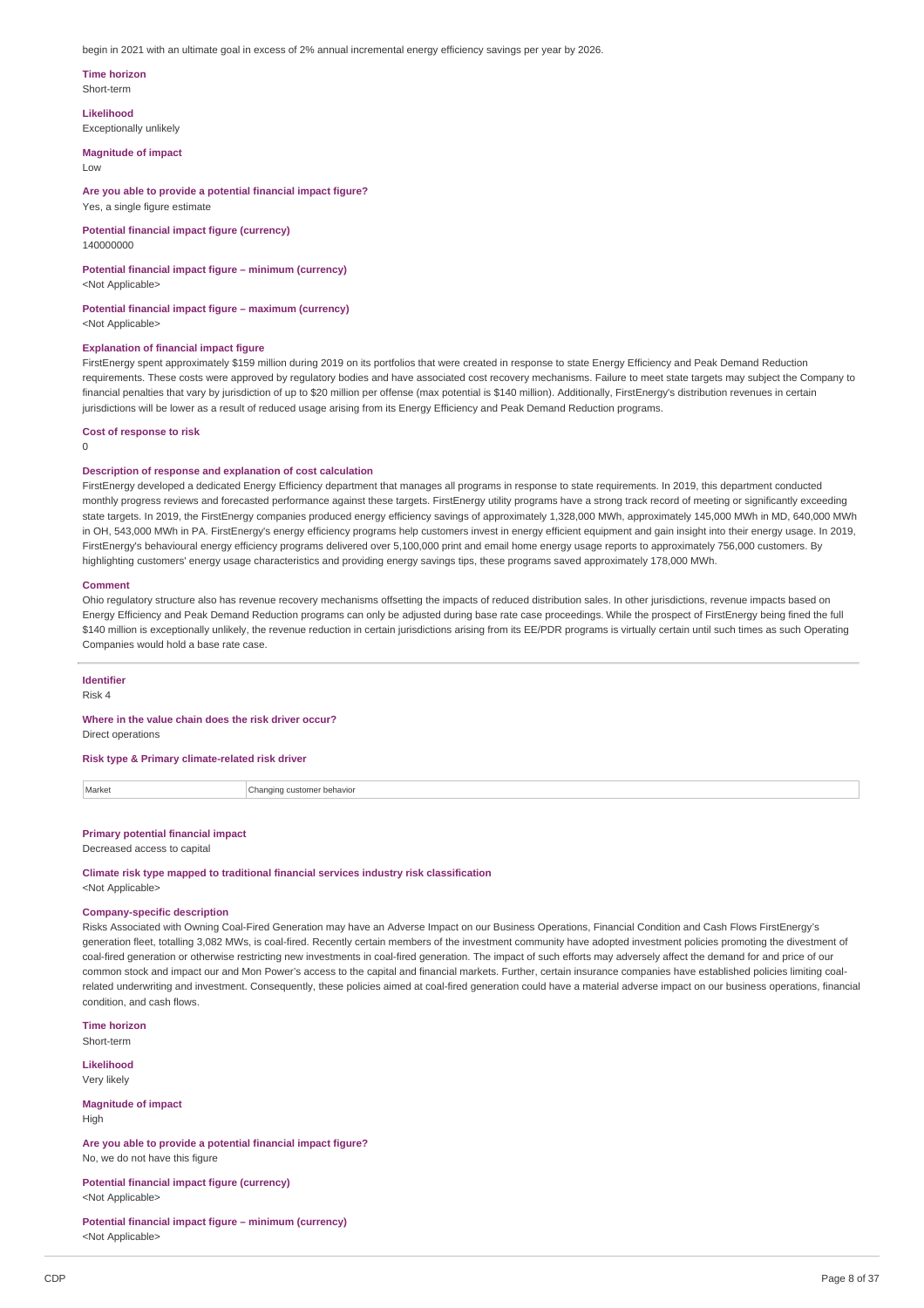#### **Potential financial impact figure – maximum (currency)** <Not Applicable>

### **Explanation of financial impact figure**

FirstEnergy cannot estimate the financial impact on our business operations, financial condition and cash flows.

#### **Cost of response to risk**

### **Description of response and explanation of cost calculation**

We continue to explore opportunities to decrease our carbon footprint.

#### **Comment**

### $C<sub>2</sub>$  4

(C2.4) Have you identified any climate-related opportunities with the potential to have a substantive financial or strategic impact on your business? Yes

#### $C<sub>2</sub>$  4a

(C2.4a) Provide details of opportunities identified with the potential to have a substantive financial or strategic impact on your business.

#### **Identifier**

Opp1

**Where in the value chain does the opportunity occur?**

Direct operations **Opportunity type**

Energy source

**Primary climate-related opportunity driver** Shift toward decentralized energy generation

#### **Primary potential financial impact**

Increased revenues resulting from increased demand for products and services

#### **Company-specific description**

We are actively working to advance the development of regulated utility-scale renewable generation across all states in our service territory. It will be important to make distributed energy resources (DERs) available in the most cost-effective way, which is to leverage economies of scale provided by a utility. FirstEnergy knows that providing utilities with the ability to own DERs is in the best interest of our customers, the environment and our communities. We support our customers' right to safely use DERs and have developed interconnection processes for solar, energy storage and other DERs consistent with the laws and regulations of individual states. As new generation technologies are developed, we will evaluate those that can be incorporated into the grid to best serve our customers and communities. We also support the use of DERs in emergency situations for critical facilities. When sited at optimal locations and owned and operated by the electric utility, distributed energy resources provide benefits to the distribution grid such as reducing peak load, providing voltage support, improving reliability and resiliency, and reducing line losses. DERs also can be a key component for utilities to enable emerging technologies, including utility scale solar, microgrids, energy storage projects and electric vehicles. To maximize the locational net benefit of DERs, utilities are in the best position to ensure their safety and reliability for the benefit of customers on the distribution grid. FirstEnergy is also exploring advanced technologies that benefit customers and promote state and federal policy efforts to enhance grid performance, environmental stewardship and recognition of electric utility involvement to develop a comprehensive EV infrastructure buildout program that facilitates electrification throughout each of our states.

**Time horizon** Medium-term

**Likelihood** Likely

**Magnitude of impact** Medium-low

**Are you able to provide a potential financial impact figure?** Yes, a single figure estimate

**Potential financial impact figure (currency)** 6000000

**Potential financial impact figure – minimum (currency)** <Not Applicable>

**Potential financial impact figure – maximum (currency)** <Not Applicable>

#### **Explanation of financial impact figure**

In Maryland a \$6,000,000 program includes installation & ownership of up to 59 EV chargers and a rebate program for Residential and Multi-Unit Dwellings. We are currently evaluating additional programs but cannot yet estimate the financial impact of any additional programs.

**Cost to realize opportunity**

## 6000000

## **Strategy to realize opportunity and explanation of cost calculation**

We are taking action to build a more climate resilient energy network and continue to evaluate the impacts of climate change on our business. We are working toward reducing emissions across our footprint. FirstEnergy is exploring opportunities that will result from the growing adoption of distributed generation resources and electrification. For example, in West Virginia we strongly support the economic development efforts in the state and are currently evaluating opportunities to serve our customers with sustainable energy resources. We believe our future also includes electrification implementation across our footprint and we support efforts to accelerate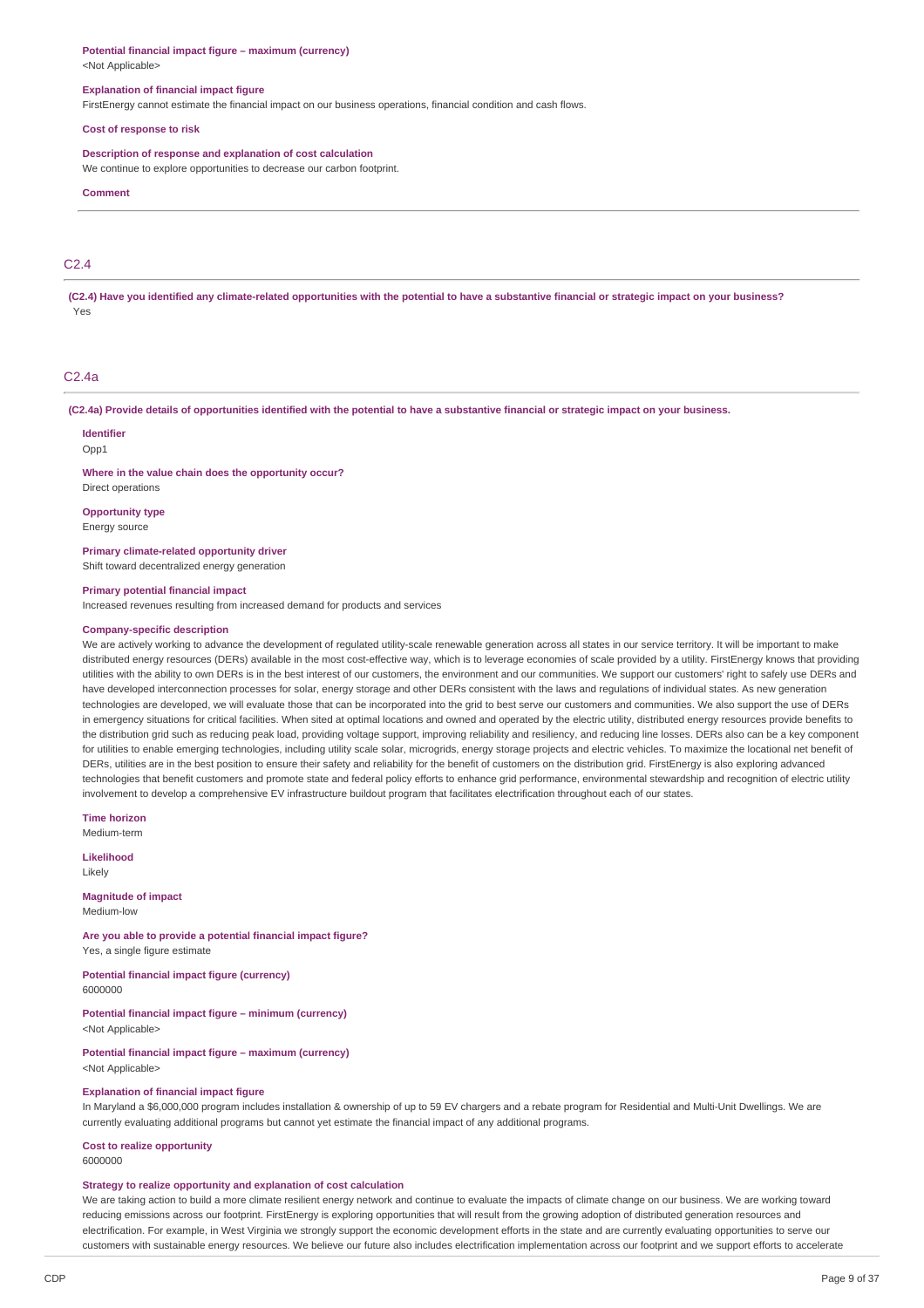customers' switch to electrified solutions. This approach will advance a cleaner energy alternative for all our customers and support efforts to reduce our region's carbon impact. In Maryland, our Potomac Edison Company is installing up to 59 utility-owned public charging stations throughout the Maryland service area. Additionally, FirstEnergy participates in research conducted by forward-thinking industry and research organizations. For example, FirstEnergy was part of a three-year collaborative research project funded by the Department of Energy's (DOE) SunShot Initiative to develop solar energy storage and a more secure and resilient electrical grid. The funding was awarded under the DOE Sustainable and Holistic Integration of Energy Storage and Solar PV, or SHINES, program. Led by the electric power research institute (EPRI), the project team also includes Case Western Reserve University, industrial companies and other utilities. As part of this project, researchers will investigate how to transform the design and operation of the electric power system to seamlessly integrate photovoltaic resources, load management and energy storage systems. We're investing in Energy Impact Partners, the world's largest venture fund focused on the transformation of the utility industry. We join a coalition of leading energy companies in supporting the development of emerging industry solutions and close-to-market utility technologies. Our participation provides exposure to new revenue opportunities, better line-of-sight to innovative technologies that can benefit our customers and the environment, and insight into future industry trends, threats and opportunities.

#### **Comment**

In Maryland a \$6,000,000 program includes installation & ownership of up to 59 EV chargers and a rebate program for Residential and Multi-Unit Dwellings. Aside from our MD EV pilot, FirstEnergy cannot currently estimate the cost to realize this opportunity.

### **Identifier**

Opp<sub>2</sub>

**Where in the value chain does the opportunity occur?**

**Opportunity type** Resilience

Direct operations

### **Primary climate-related opportunity driver**

Participation in renewable energy programs and adoption of energy-efficiency measures

#### **Primary potential financial impact** Please select

### **Company-specific description**

Our utility operating companies helped customers better manage their energy use through the energy efficiency programs they offered via EnergySave Maryland, EnergySave Ohio, and EnergySave Pennsylvania. These programs also played a key role in helping the companies meet state mandates for energy efficiency. Our operating companies offered a portfolio of programs for residential, commercial and industrial customers. Our programs for residential customers included discounted compact fluorescent light and LED bulbs; rebates on the purchase of new, efficient appliances and products; rebates on the cost of home energy audits and heating, ventilation and air conditioning replacements; incentives to recycle older, less efficient refrigerators, freezers and room air conditioners; home energy usage reports and energy efficiency kits; and targeted programs for low-income customers. Our programs for commercial and industrial customers provided incentives to install efficient lighting, HVAC motors, drives and other energy-efficient equipment and processes.

**Time horizon** Medium-term

**Likelihood**

Likely

**Magnitude of impact** Medium-low

**Are you able to provide a potential financial impact figure?** Yes, a single figure estimate

**Potential financial impact figure (currency)** 10000000

**Potential financial impact figure – minimum (currency)** <Not Applicable>

**Potential financial impact figure – maximum (currency)** <Not Applicable>

#### **Explanation of financial impact figure**

FirstEnergy's Ohio operating companies have the potential to earn financial incentives of up to \$10 million after tax per year based on Energy Efficiency program performance, and an additional 20% of revenues for managing Energy Efficiency and Demand Response resources borne from the companies' Energy Efficiency program in PJM Base Residual Auctions.

### **Cost to realize opportunity**

 $\Omega$ 

#### **Strategy to realize opportunity and explanation of cost calculation**

FirstEnergy is committed to our mission of making our customers' lives brighter, the environment better and our communities stronger. To support this, FirstEnergy continues to maintain a dedicated Energy Efficiency department offering energy savings programs with the goal of surpassing energy efficiency targets set by states and regulatory agencies. FirstEnergy's Energy Efficiency department conducted monthly progress reviews and forecasted performance of energy efficiency programs.

#### **Comment**

FirstEnergy cannot currently estimate the costs to realize this opportunity.

#### **Identifier** Opp3

**Where in the value chain does the opportunity occur?** Direct operations

**Opportunity type** Energy source

### **Primary climate-related opportunity driver**

Shift toward decentralized energy generation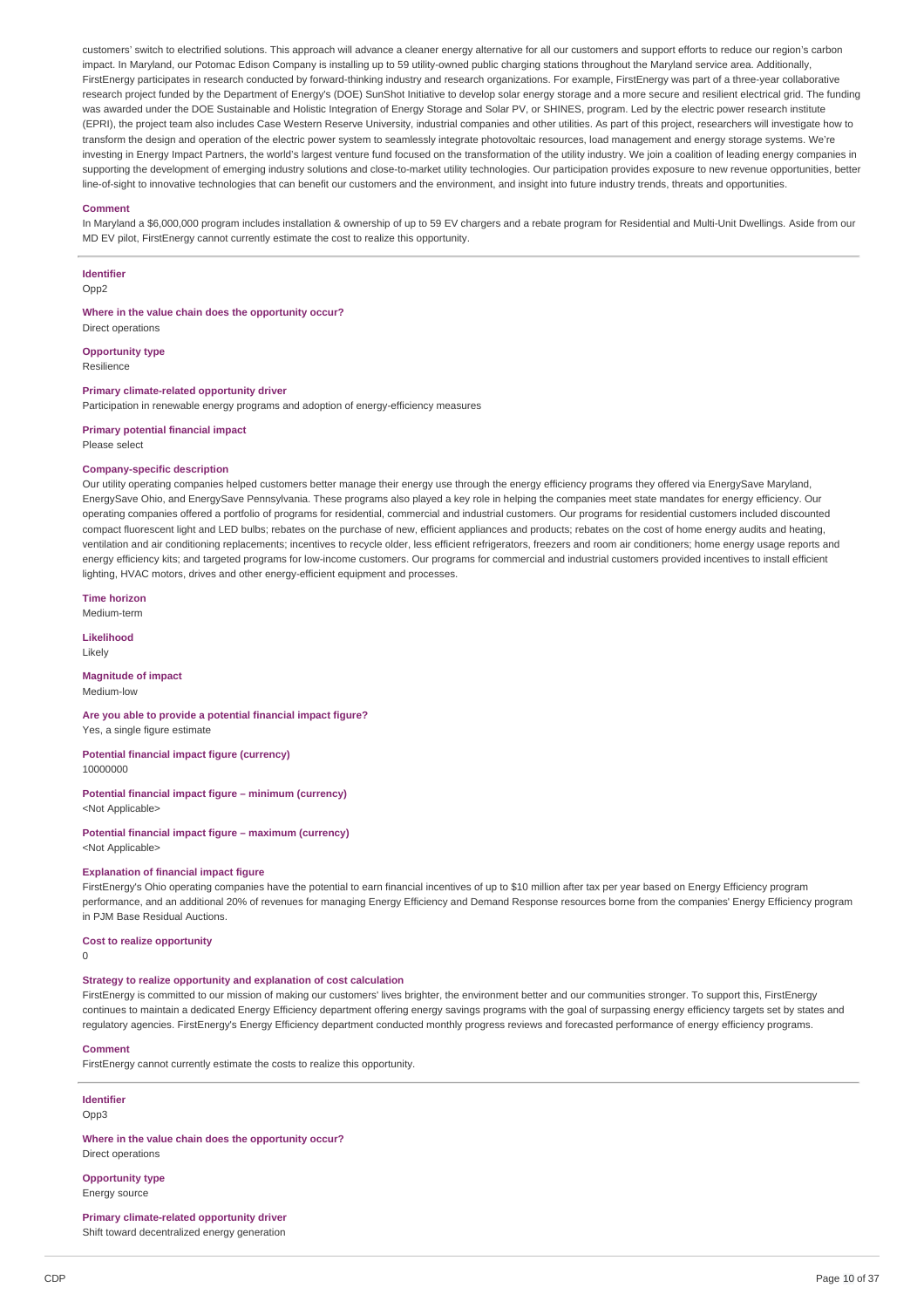#### **Primary potential financial impact** Please select

#### **Company-specific description**

In 2019 FirstEnergy conducted a two-degree scenario analysis as part of our climate report. The scenario presents a situation in which there is a transition to a lower carbon electric grid. This future presents significant opportunities for FirstEnergy. For example, the scenario analysis requires rapid and widespread electrification of enduse technologies, including a large number of electric vehicles. Consistent with the goal to reduce economywide emissions, we support moving forward with transportation electrification. However, it is important that there is electric distribution company engagement from the beginning of this transition. Regulated electric utilities like FirstEnergy are well-positioned to offer public charging services for electric vehicles because utilities can best plan and manage regular maintenance and upkeep to avoid long plug-in electronic vehicles (PEV) service equipment downtime, optimize charging retail rates and plan for long-term infrastructure rollouts that are not subject to shortterm profitability goals. Utilities also can identify PEV charging station sites in optimal locations across the service territory, considering low-income and disadvantaged neighbourhoods, travel corridors – which can help induce tourism – and optimal placement for grid interconnections. Electric utility support for electric vehicle adoption, charging infrastructure and the efficient use of electricity will yield tremendous environmental benefits, including significant CO2 reductions, by lowering emissions from transportation fuels.

### **Time horizon**

Long-term

### **Likelihood**

More likely than not

### **Magnitude of impact**

Medium

### **Are you able to provide a potential financial impact figure?** Yes, a single figure estimate

**Potential financial impact figure (currency)**

### 900000

## **Potential financial impact figure – minimum (currency)**

<Not Applicable>

**Potential financial impact figure – maximum (currency)** <Not Applicable>

### **Explanation of financial impact figure**

FirstEnergy has included CAPEX in it's future years budgets for EV charging stations in our Potomac Edison operating company, located in Maryland.

#### **Cost to realize opportunity**

 $\Omega$ 

#### **Strategy to realize opportunity and explanation of cost calculation**

We will continue to research opportunities to support electrification of the transportation sector. For example, in Maryland, our Potomac Edison utility received approval to establish a utility pilot program featuring rebate and PEV charging infrastructure offerings. The programs will include customer and company-owned charging stations and customer outreach components.

#### **Comment**

FirstEnergy cannot currently estimate the costs to realize this opportunity.

### C3. Business Strategy

### C3.1

**(C3.1) Have climate-related risks and opportunities influenced your organization's strategy and/or financial planning?** Yes

### C3.1a

**(C3.1a) Does your organization use climate-related scenario analysis to inform its strategy?** Yes, qualitative and quantitative

### $C3.1<sub>b</sub>$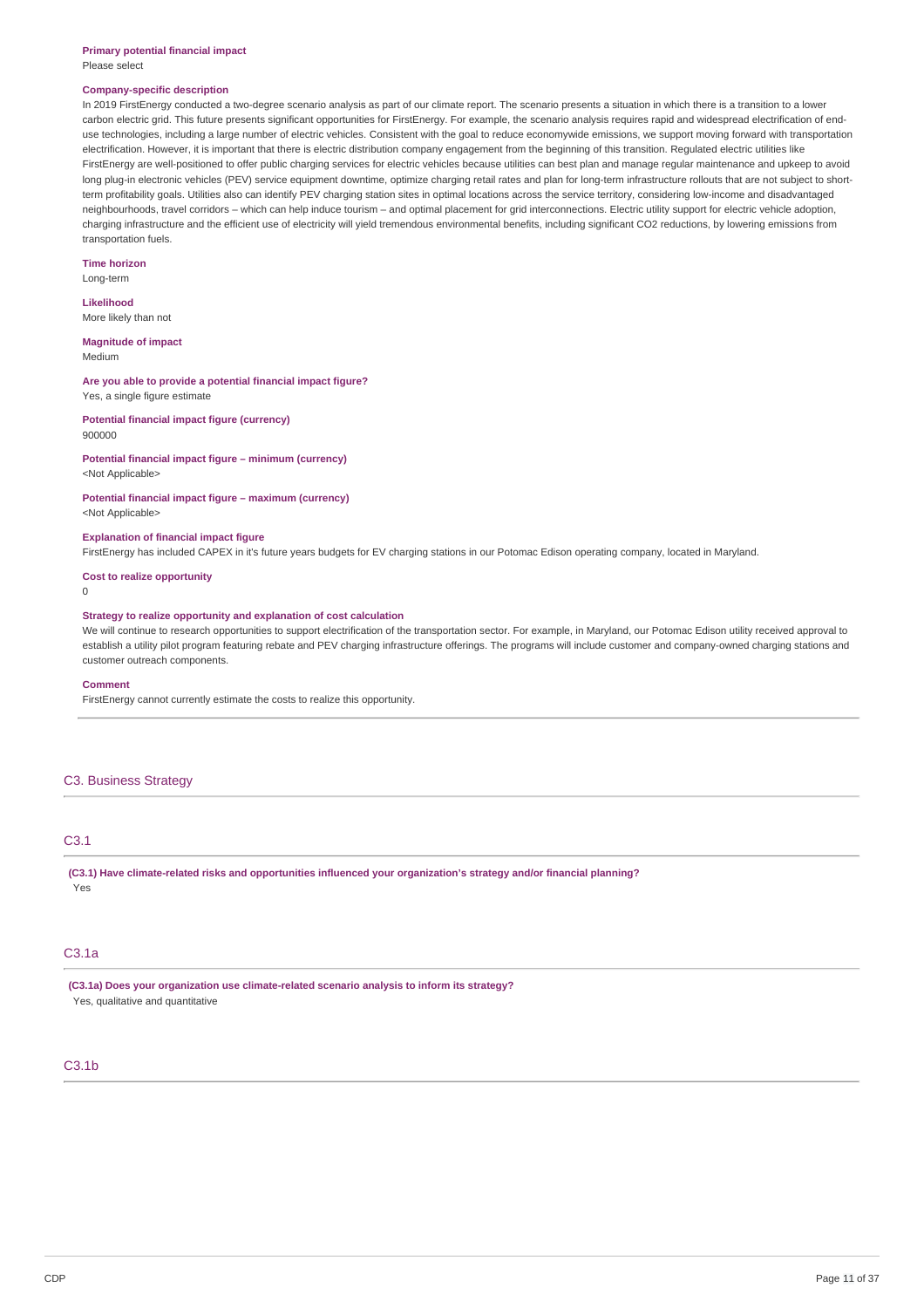### **(C3.1b) Provide details of your organization's use of climate-related scenario analysis.**

| Climate-  | Details                                                                                                                                                                                                                                                                                                                                                                                                                                                                                                                                                                                                                                                                                                                                                                                                                                                                                                                                                                                                                                                                                                                                                                                                                                                                                                                                                                                                                                                                                                                                                                                                                                                                                                                                                                                                                                                                                                                                                                                                                                                                                                                                                                                                                                                                                                                                                                                                                                                                                                                                                                                                                                                                                                                                                                                                                                                                                                                                                                                                                                                                                                                                                                                                                                                                                                                                             |
|-----------|-----------------------------------------------------------------------------------------------------------------------------------------------------------------------------------------------------------------------------------------------------------------------------------------------------------------------------------------------------------------------------------------------------------------------------------------------------------------------------------------------------------------------------------------------------------------------------------------------------------------------------------------------------------------------------------------------------------------------------------------------------------------------------------------------------------------------------------------------------------------------------------------------------------------------------------------------------------------------------------------------------------------------------------------------------------------------------------------------------------------------------------------------------------------------------------------------------------------------------------------------------------------------------------------------------------------------------------------------------------------------------------------------------------------------------------------------------------------------------------------------------------------------------------------------------------------------------------------------------------------------------------------------------------------------------------------------------------------------------------------------------------------------------------------------------------------------------------------------------------------------------------------------------------------------------------------------------------------------------------------------------------------------------------------------------------------------------------------------------------------------------------------------------------------------------------------------------------------------------------------------------------------------------------------------------------------------------------------------------------------------------------------------------------------------------------------------------------------------------------------------------------------------------------------------------------------------------------------------------------------------------------------------------------------------------------------------------------------------------------------------------------------------------------------------------------------------------------------------------------------------------------------------------------------------------------------------------------------------------------------------------------------------------------------------------------------------------------------------------------------------------------------------------------------------------------------------------------------------------------------------------------------------------------------------------------------------------------------------------|
| related   |                                                                                                                                                                                                                                                                                                                                                                                                                                                                                                                                                                                                                                                                                                                                                                                                                                                                                                                                                                                                                                                                                                                                                                                                                                                                                                                                                                                                                                                                                                                                                                                                                                                                                                                                                                                                                                                                                                                                                                                                                                                                                                                                                                                                                                                                                                                                                                                                                                                                                                                                                                                                                                                                                                                                                                                                                                                                                                                                                                                                                                                                                                                                                                                                                                                                                                                                                     |
| scenarios |                                                                                                                                                                                                                                                                                                                                                                                                                                                                                                                                                                                                                                                                                                                                                                                                                                                                                                                                                                                                                                                                                                                                                                                                                                                                                                                                                                                                                                                                                                                                                                                                                                                                                                                                                                                                                                                                                                                                                                                                                                                                                                                                                                                                                                                                                                                                                                                                                                                                                                                                                                                                                                                                                                                                                                                                                                                                                                                                                                                                                                                                                                                                                                                                                                                                                                                                                     |
| and       |                                                                                                                                                                                                                                                                                                                                                                                                                                                                                                                                                                                                                                                                                                                                                                                                                                                                                                                                                                                                                                                                                                                                                                                                                                                                                                                                                                                                                                                                                                                                                                                                                                                                                                                                                                                                                                                                                                                                                                                                                                                                                                                                                                                                                                                                                                                                                                                                                                                                                                                                                                                                                                                                                                                                                                                                                                                                                                                                                                                                                                                                                                                                                                                                                                                                                                                                                     |
| models    |                                                                                                                                                                                                                                                                                                                                                                                                                                                                                                                                                                                                                                                                                                                                                                                                                                                                                                                                                                                                                                                                                                                                                                                                                                                                                                                                                                                                                                                                                                                                                                                                                                                                                                                                                                                                                                                                                                                                                                                                                                                                                                                                                                                                                                                                                                                                                                                                                                                                                                                                                                                                                                                                                                                                                                                                                                                                                                                                                                                                                                                                                                                                                                                                                                                                                                                                                     |
| applied   |                                                                                                                                                                                                                                                                                                                                                                                                                                                                                                                                                                                                                                                                                                                                                                                                                                                                                                                                                                                                                                                                                                                                                                                                                                                                                                                                                                                                                                                                                                                                                                                                                                                                                                                                                                                                                                                                                                                                                                                                                                                                                                                                                                                                                                                                                                                                                                                                                                                                                                                                                                                                                                                                                                                                                                                                                                                                                                                                                                                                                                                                                                                                                                                                                                                                                                                                                     |
| 2DS       | In 2019 FirstEnergy published a climate report that included a two-degree scenario analysis. The analysis is based on the International Energy Agency's 2DS (IEA 2DS). In selecting a scenario to<br>study, our objective was to evaluate a 2DS with sufficient detail to provide meaningful insights for our business and geography. We also prioritized a publicly available analysis to promote greater<br>transparency in the process. The structure of our analysis was quided by recommendations from the TCFD as well as a report published by Ceres and authored by MJ Bradley & Associates (MJB&A).<br>We also took into consideration other third-party produced 2-degree scenarios, including "beyond 2-degree" scenarios that are consistent with an October 6, 2018, Special Report on Global Warming of<br>1.5℃ from the Intergovernmental Panel on Climate Change. While the IEA 2DS publication provided a strong basis for this analysis, we engaged a consultant to develop state-level detail from the IEA<br>2DS for the six states where FirstEnergy primarily operates: OH, PA, WV, NJ, MD, and NY. The IEA 2DS envisions that a 90% reduction in multi-sector U.S. CO2 emissions by 2060, along with other<br>reductions across the globe, would be necessary to limit global temperature rise to below 2 degrees Celsius. When applied to our operating states, the scenario results show significant changes in<br>energy use across all sectors of the economy, with the largest contribution from electricity generation and transportation sectors. The electric generating fleet across our five-state region is almost<br>completely restructured in the scenario. Renewables and other zero-carbon resources dominate the generation mix by 2050, accounting for almost 75% of electricity produced within the region. Nuclear<br>generation accounts for almost 20% of generation followed by natural gas combined-cycle plants at 3% and coal with carbon capture and storage at 2%. All existing coal plants operating in the region<br>(approximately 40,000 MW of capacity) are retired by 2035. Achieving this level of decarbonization would require a significant increase in utility-scale renewable energy projects with higher average<br>capacity factors than are currently available, transmission expansions to access regions with better renewable resource potential and an increase in energy storage capacity. Through our evaluation of a<br>2DS, we have envisioned an ambitious reduction in economywide carbon emissions over the next several decades. We have studied the implications of this scenario on our five-state service area to<br>better understand the risks and opportunities to our business. While this scenario is not used as a part of our current planning forecast, we are confident that we are already well-positioned to mitigate<br>those risks, and we are exploring and acting upon many of the related opportunities that can benefit our shareholders, customers and communities. These actions include the continued implementation<br>of our Corporate Responsibility, Emerging Technologies, Regulated Generation, and Transmission and Distribution strategies. The insights gained from this scenario will help inform our strategic<br>planning process. |

## C3.1d

### **(C3.1d) Describe where and how climate-related risks and opportunities have influenced your strategy.**

|                                             | related risks<br>and<br>opportunities<br>influenced<br>your strategy<br>in this area? | Have climate-Description of influence                                                                                                                                                                                                                                                                                                                                                                                                                                                                                                                                                                                                                                                                                                                                                                                                                                                                                                                                                                                                                                                                                                                                                                                                                                                                                                                                                                                                                                                                                                                                                                                                                                                                                                                                                                                                                                                                                                                                                                                                                                                                                                                                                                                                                                     |
|---------------------------------------------|---------------------------------------------------------------------------------------|---------------------------------------------------------------------------------------------------------------------------------------------------------------------------------------------------------------------------------------------------------------------------------------------------------------------------------------------------------------------------------------------------------------------------------------------------------------------------------------------------------------------------------------------------------------------------------------------------------------------------------------------------------------------------------------------------------------------------------------------------------------------------------------------------------------------------------------------------------------------------------------------------------------------------------------------------------------------------------------------------------------------------------------------------------------------------------------------------------------------------------------------------------------------------------------------------------------------------------------------------------------------------------------------------------------------------------------------------------------------------------------------------------------------------------------------------------------------------------------------------------------------------------------------------------------------------------------------------------------------------------------------------------------------------------------------------------------------------------------------------------------------------------------------------------------------------------------------------------------------------------------------------------------------------------------------------------------------------------------------------------------------------------------------------------------------------------------------------------------------------------------------------------------------------------------------------------------------------------------------------------------------------|
| Products<br>and<br>services                 | Yes                                                                                   | FirstEnergy's Risk Management group proactively works with stakeholders to minimize risks and maximize opportunities associated with new and existing products and services. This<br>process remains the same regardless if the product/services are climate related or not. Risk workshops are held with key stakeholders for each product and/or service at the discovery<br>phase as well as the development phase. At the discovery phase, a risk register is built out with identified risks/opportunities, quantified to the extent possible, and associated mitigation<br>strategies and/or pivots are identified. This is an iterative process and is continually updated as information is received. In the development phase, additional risks/opportunities and/or<br>new risks/opportunities (if product has pivoted) are identified, measured and have developed mitigation strategies documented. Enterprise risk management will provide a final<br>recommendation per the review of the results of each workshop that is presented to executive management for signoff.                                                                                                                                                                                                                                                                                                                                                                                                                                                                                                                                                                                                                                                                                                                                                                                                                                                                                                                                                                                                                                                                                                                                                                                   |
| Supply<br>chain<br>and/or<br>value<br>chain | Yes                                                                                   | FirstEnergy's Risk Management group proactively works with stakeholders to minimize risks and maximize opportunities associated with climate change. Uncertainty presents both risk<br>and opportunity which is why it is essential all stakeholders be involved in the identification of risks as we seize opportunities to maximize value. By understanding the full range of<br>potential events, we are able to identify risk responses and seize growth opportunities by offering new value-added products and services, investing in our infrastructure, and re-aligning<br>our operations as a regulated utility. Given FirstEnergy is a larger purchaser, we have the ability to influence the move toward more sustainable supply chain practices by taking into<br>account environmental and social risks and benefits with our suppliers. Through our procurement decisions, we continuously work to create efficiencies and improve environmental and<br>safety performance by collaborating with our suppliers to maintain the highest quality standards while minimizing their impacts on natural resources. In addition, we value supplier<br>diversity in all aspects of our business and supply chain practices. For example, we connect certified, diverse businesses with opportunities to provide goods and services at<br>FirstEnergy. By working to align these businesses with our company's culture, we are supporting long-term business growth while sharing of vision of inclusiveness. Having diversified<br>business relationships enhances competition that will ultimately increase innovative products and services that improves reliability and lowers costs for everyone. In addition, the credit<br>risk management department maintains a Supply Chain Top Vendor Report and Summary which is updated quarterly. This report details FirstEnergy's top vendors company-wide<br>including such information as vendor name, buyer, workgroup, industry type, annual spend, credit rating, and comments from both Credit Risk and the buyer. This report is presented at<br>a quarterly meeting with Supply Chain representatives and management. Energy Efficiency vendors are highlighted to distinguish these vendors on the report. |
| Investment Yes<br>in R&D                    |                                                                                       | FirstEnergy's Risk Management group proactively works with stakeholders to minimize risks and maximize opportunities associated with climate change. Risk Workshops are held with<br>key stakeholders for each R&D initiative. For example: The use of GORE Technology Workshops begins with the identification of all risks around investing in a new and unproven<br>technology. Bowtie analysis are performed to identify threats and consequences. All available analytics are reviewed to determine mitigation strategies along with ERMs<br>recommendations around the associated residual risks. This information is packaged into a Risk Assessment document to be reviewed by executive management for decision making<br>purposes.                                                                                                                                                                                                                                                                                                                                                                                                                                                                                                                                                                                                                                                                                                                                                                                                                                                                                                                                                                                                                                                                                                                                                                                                                                                                                                                                                                                                                                                                                                                              |
| Operations Yes                              |                                                                                       | FirstEnergy's Risk Management group proactively works with stakeholders to minimize risks and maximize opportunities associated with climate change. Uncertainty presents both risk<br>and opportunity which is why it is essential all stakeholders be involved in the identification of risks as we seize opportunities to maximize value. By understanding the full range of<br>potential events, we are able to identify risk responses and seize growth opportunities by offering new value-added products and services, investing in our infrastructure, and re-aligning<br>our operations as a regulated utility. From an operational perspective, risks are reviewed using a top down and bottom up approach. Top down: The strategic plan at the corporate level<br>has a risk assessment performed annually with risks being analyzed both at the inherent and residual level for financial implications. Bottom up: The business unit performs project level<br>risk assessments to ensure goals and objectives are achievable. All risks and opportunities are reviewed to ensure alignment with strategic level goals.                                                                                                                                                                                                                                                                                                                                                                                                                                                                                                                                                                                                                                                                                                                                                                                                                                                                                                                                                                                                                                                                                                                                       |

C3.1e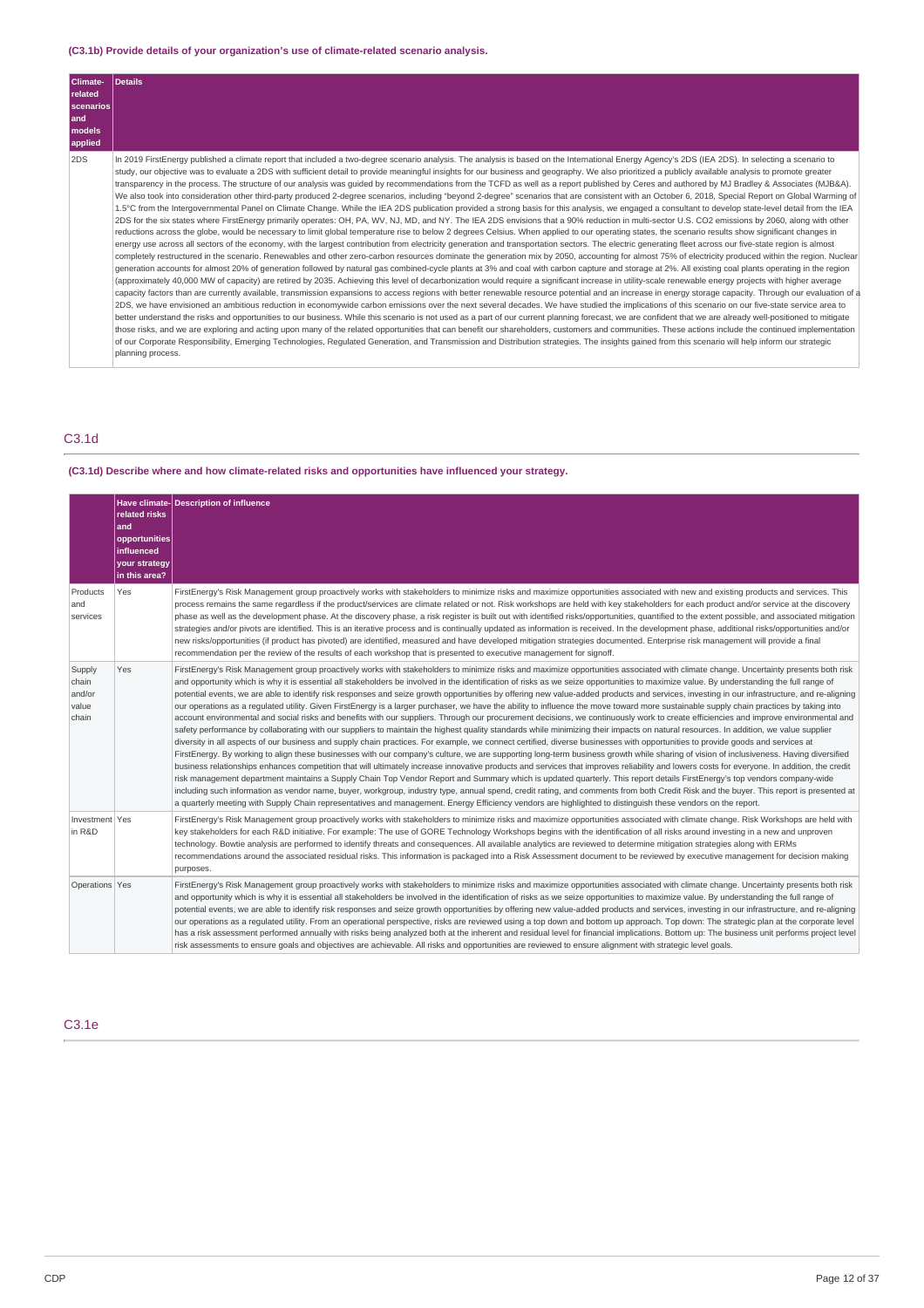### **(C3.1e) Describe where and how climate-related risks and opportunities have influenced your financial planning.**

| <b>Financial</b>             | <b>Description of influence</b>                                                                                                                                                                                  |
|------------------------------|------------------------------------------------------------------------------------------------------------------------------------------------------------------------------------------------------------------|
| planning                     |                                                                                                                                                                                                                  |
| elements<br><b>that have</b> |                                                                                                                                                                                                                  |
| been                         |                                                                                                                                                                                                                  |
| influenced                   |                                                                                                                                                                                                                  |
| Row Revenues                 | Enterprise Risk Management ("ERM") and Internal Auditing ("IA") have established a continuous review of risks and governance processes to assist the Company in achieving its objectives by                      |
| Direct costs                 | effectively managing risks. The process utilizes a single risk universe for the Company to engage key stakeholders and subject matter experts in an on-going dialogue regarding risks. Risks are                 |
| Indirect                     | managed through a risk management strategy to avoid, mitigate, transfer or accept the risk. The ERM framework is used in activities from strategic and financial planning to individual projects,                |
| costs                        | so risks can be effectively managed and allow the Company to use its resources to minimize the risks and seize opportunities to successfully achieve goals to maximize shareholder value. The                    |
| Capital                      | ERM process is supported by FE leadership including, but not limited to, the Board of Directors, the Audit Committee, the Finance Committee, the Operations, Safety, and Nuclear Oversight                       |
|                              | expenditures Committee and the Risk Policy Committee. To facilitate the risk oversight process, risks can be reported by current year and out years to apprise these oversight areas of significant risks facing |
| Access to                    | the company in the short and long term. The risk severity, probability and velocity will determine the urgency for quantifying and managing the risk. Project Risk Management ("PRM") is a                       |
| capital                      | systemic and structured analysis of project risks and is required on all major projects. PRM is tailored to the requirements of the project (i.e. budget, scope, schedule) and ERM adjusts the                   |
| Assets                       | process to match the specific project challenges. Project risk assessment deliverables are also tailored to the requirements of the project, but usually include a risk register with a categorical list         |
| Liabilities                  | of risks with risk descriptions, risk owners, risk quantification, and risk mitigation strategies. Project risk assessments are used to allocate resources to address significant risks facing the project       |
|                              | and FE. They can be used to support a decision to fund or not fund business decisions including but not limited to staffing levels, reporting requirements, accruals, and whether or not to contract             |
|                              | for third party support (i.e. legal, external contractor, or consultants).                                                                                                                                       |

## C3.1f

### (C3.1f) Provide any additional information on how climate-related risks and opportunities have influenced your strategy and financial planning (optional).

Risk provides Treasury the estimated cash impacts of risk events for use in determining liquidity position. Information includes but is not limited to extreme storm events, cash impacts from market exposure such as interest rate changes, variance in revenue due to weather, financial planning impacts, pension contributions, surety bond impacts and impacts related to various other contractual obligations. Information provided to Treasury is directly related to risks managed within the ERM framework.

### C4. Targets and performance

### C4.1

**(C4.1) Did you have an emissions target that was active in the reporting year?** Absolute target

C4.1a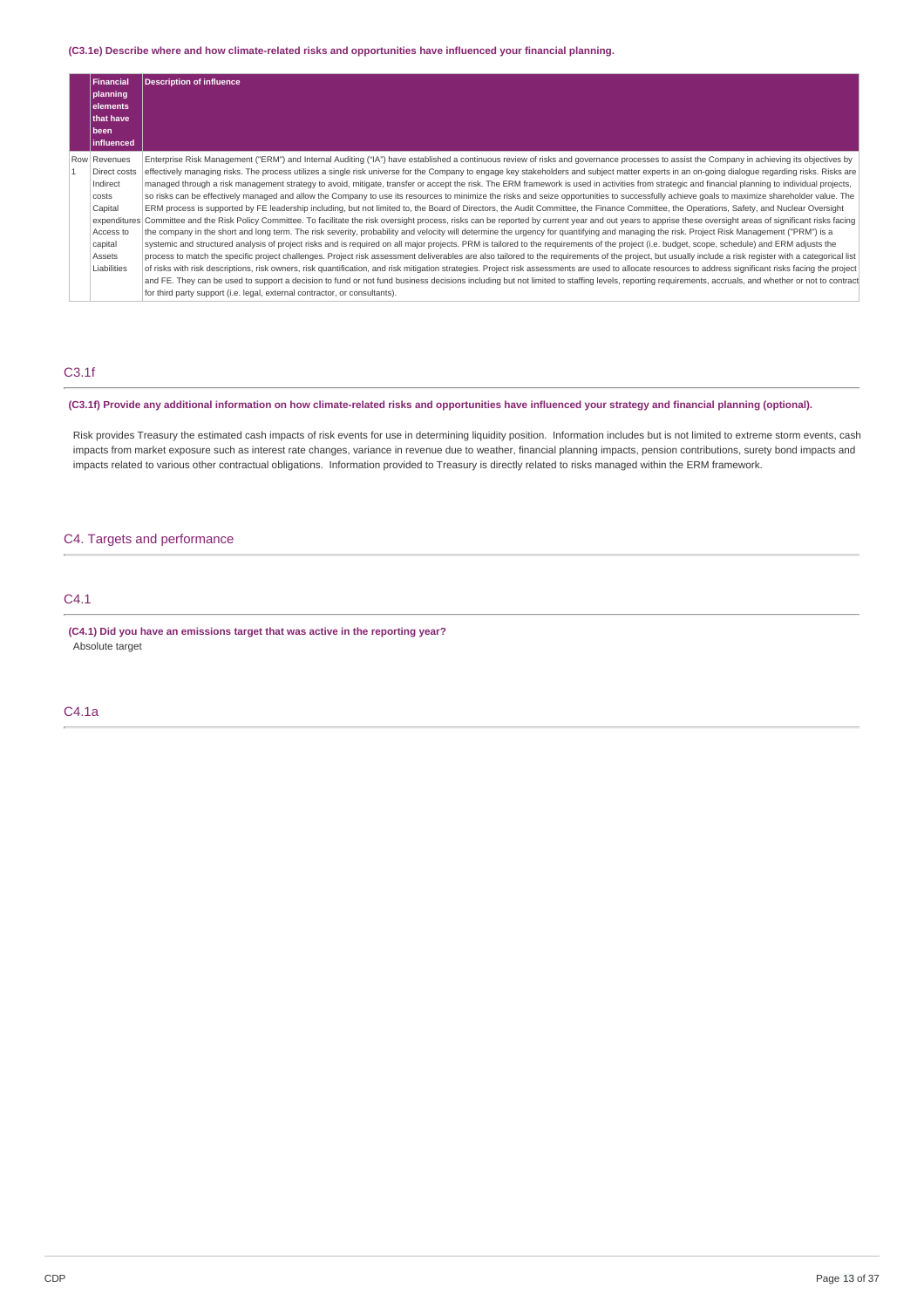**(C4.1a) Provide details of your absolute emissions target(s) and progress made against those targets.**

**Target reference number** Abs 1

**Year target was set** 2015

**Target coverage** Company-wide

**Scope(s) (or Scope 3 category)** Scope 1

**Base year** 2005

**Covered emissions in base year (metric tons CO2e)** 86403130

Covered emissions in base year as % of total base year emissions in selected Scope(s) (or Scope 3 category)

99.72 **Target year**

2045

**Targeted reduction from base year (%)** 62

**Covered emissions in target year (metric tons CO2e) [auto-calculated]** 32833189.4

**Covered emissions in reporting year (metric tons CO2e)** 51095630

**% of target achieved [auto-calculated]** 65.9091639911208

**Target status in reporting year** Underway

**Is this a science-based target?** No, and we do not anticipate setting one in the next 2 years

**Please explain (including target coverage)** FirstEnergy's Scope 1 stationary emissions continue to decrease through the use of innovative technology and changes to fleet operations.

### C4.2

**(C4.2) Did you have any other climate-related targets that were active in the reporting year?** No other climate-related targets

### C4.3

(C4.3) Did you have emissions reduction initiatives that were active within the reporting year? Note that this can include those in the planning and/or **implementation phases.**

Yes

### C4.3a

(C4.3a) Identify the total number of initiatives at each stage of development, and for those in the implementation stages, the estimated CO2e savings.

|                           | Number of initiatives | Total estimated annual CO2e savings in metric tonnes CO2e (only for rows marked *) |
|---------------------------|-----------------------|------------------------------------------------------------------------------------|
| Under investigation       |                       |                                                                                    |
| To be implemented*        |                       |                                                                                    |
| Implementation commenced* |                       |                                                                                    |
| Implemented*              |                       |                                                                                    |
| Not to be implemented     |                       |                                                                                    |

### C4.3b

**(C4.3b) Provide details on the initiatives implemented in the reporting year in the table below.**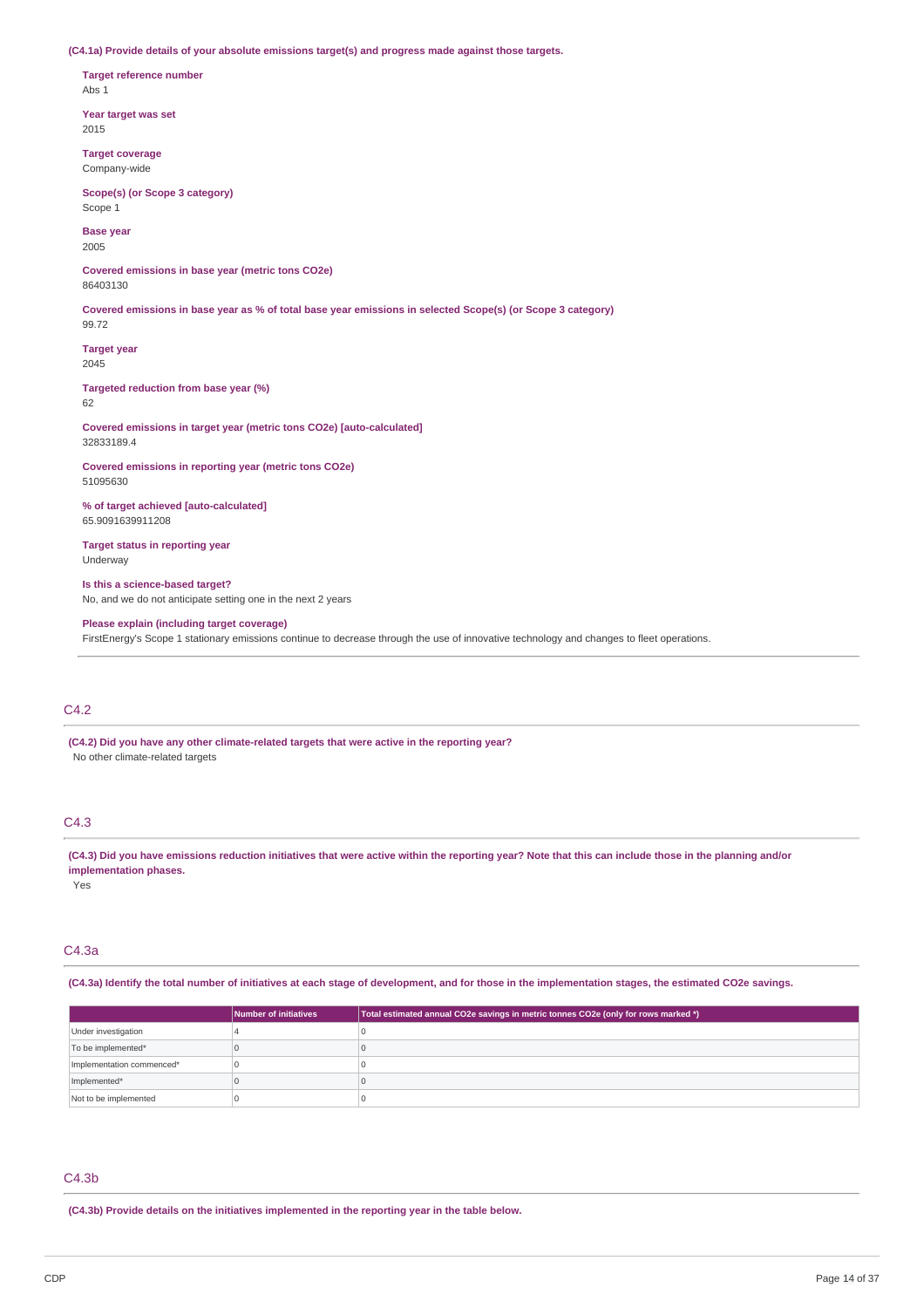### **(C4.3c) What methods do you use to drive investment in emissions reduction activities?**

| <b>Method</b>               | Comment                                                                                                                                                                   |
|-----------------------------|---------------------------------------------------------------------------------------------------------------------------------------------------------------------------|
| Compliance with regulatory  | FirstEnergy supports research with EPRI, government agencies, and universities to identify and evaluate technologies which can reduce emissions and which can be cost     |
| requirements/standards      | effective in supplying power to our customers.                                                                                                                            |
| Dedicated budget for energy | Improvements are funded by membership in EPRI for research, and through established plant operating and capital improvement budgets. Improvements in heat rate/efficiency |
| efficiency                  | reduces the GHG emissions by reducing the amount of coal burned to produce electricity.                                                                                   |

### C4.5

(C4.5) Do you classify any of your existing goods and/or services as low-carbon products or do they enable a third party to avoid GHG emissions? Yes

### C4.5a

(C4.5a) Provide details of your products and/or services that you classify as low-carbon products or that enable a third party to avoid GHG emissions.

**Level of aggregation** Company-wide

**Description of product/Group of products** Energy Efficiency

**Are these low-carbon product(s) or do they enable avoided emissions?** Avoided emissions

**Taxonomy, project or methodology used to classify product(s) as low-carbon or to calculate avoided emissions** Other, please specify (State regulatory programs)

**% revenue from low carbon product(s) in the reporting year**

**% of total portfolio value** <Not Applicable>

**Asset classes/ product types** <Not Applicable>

**Comment**

State regulatory programs

### C-EU4.6

**(C-EU4.6) Describe your organization's efforts to reduce methane emissions from your activities.**

FirstEnergy's generating fleet does not utilize natural gas in our operations, therefore methane emissions are not relevant to our organization's operations.

### C5. Emissions methodology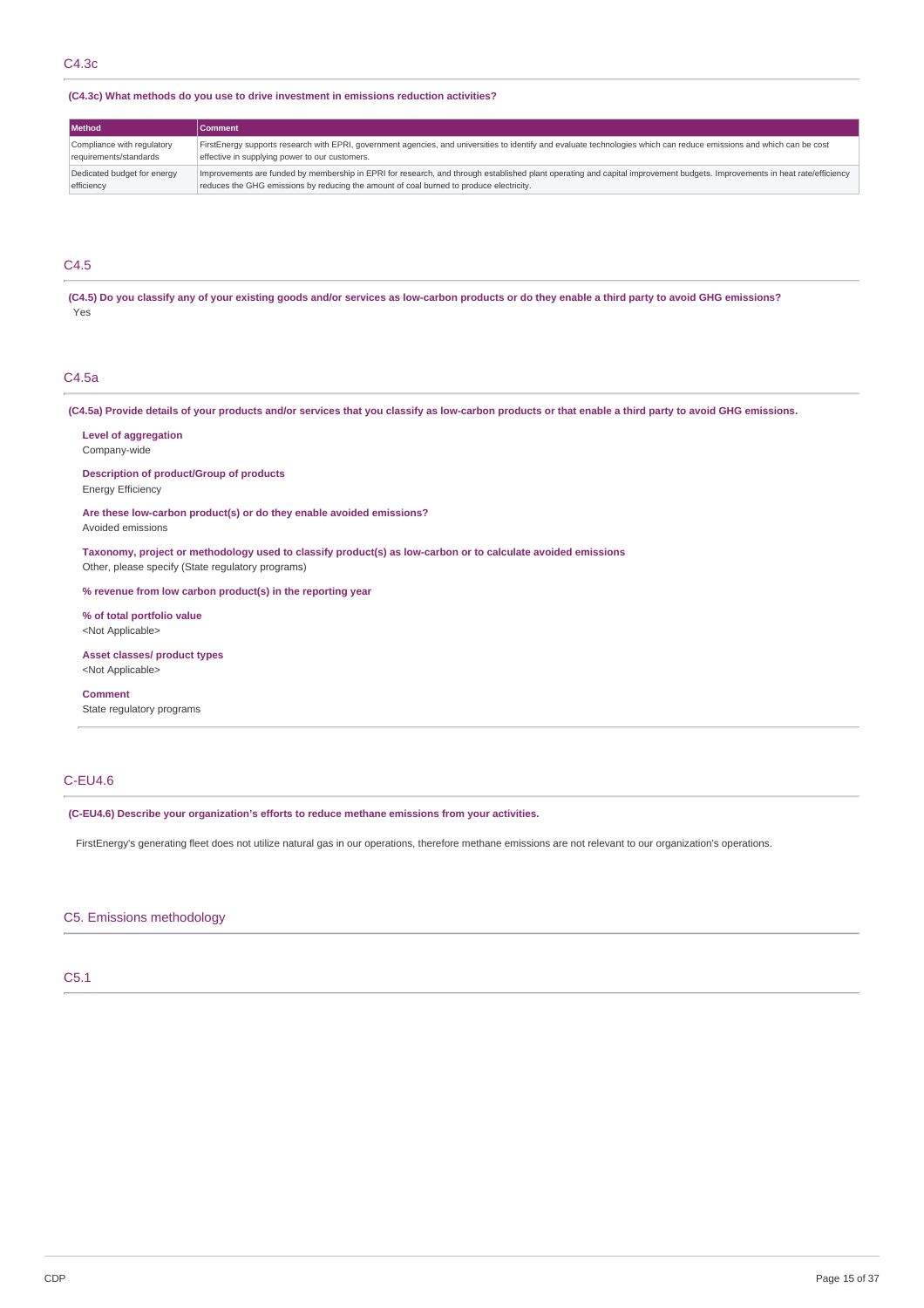#### **(C5.1) Provide your base year and base year emissions (Scopes 1 and 2).**

#### **Scope 1**

**Base year start**

January 1 2005

**Base year end** December 31 2005

**Base year emissions (metric tons CO2e)** 86403130

#### **Comment**

The 2005 base year emissions represent FirstEnergy's Scope 1 emissions from our generation fleet.

#### **Scope 2 (location-based)**

**Base year start** January 1 2019

**Base year end**

December 31 2019

### **Base year emissions (metric tons CO2e)**

1099865

### **Comment**

The office facilities (both owned and leased), transmission and distribution lines, and substations and other electrical infrastructure that fall within the operational boundary and report electricity consumption are included in the calculation of 2019 Scope 2 emissions. 2019 Scope 2 emissions were calculated using kwh purchased for FirstEnergy's corporate locations. Regional specific emission factors were used based on the location of the buildings.

#### **Scope 2 (market-based)**

**Base year start** January 1 2019

**Base year end**

December 31 2019

### **Base year emissions (metric tons CO2e)**

1156210

#### **Comment**

The office facilities (both owned and leased), transmission and distribution lines, and substations and other electrical infrastructure that fall within the operational boundary and report electricity consumption are included in the calculation of 2019 Scope 2 emissions. 2019 Scope 2 market based emissions were calculated using kwh purchased for FirstEnergy's corporate locations. The corporate facilities are within FirstEnergy's territory, therefore FirstEnergy specific CO2, CH4 and N2O rates were used.

### C5.2

(C5.2) Select the name of the standard, protocol, or methodology you have used to collect activity data and calculate emissions.

The Greenhouse Gas Protocol: A Corporate Accounting and Reporting Standard (Revised Edition)

US EPA Mandatory Greenhouse Gas Reporting Rule

US EPA Emissions & Generation Resource Integrated Database (eGRID)

Other, please specify (The World Resources Institute (WRI)/World Business Council for Sustainable Development (WBCSD) Greenhouse Gas Protocol and supplements and the Electric Power Sector (EPS) Protocol )

## C5.2a

(C5.2a) Provide details of the standard, protocol, or methodology you have used to collect activity data and calculate emissions.

### C6. Emissions data

### C6.1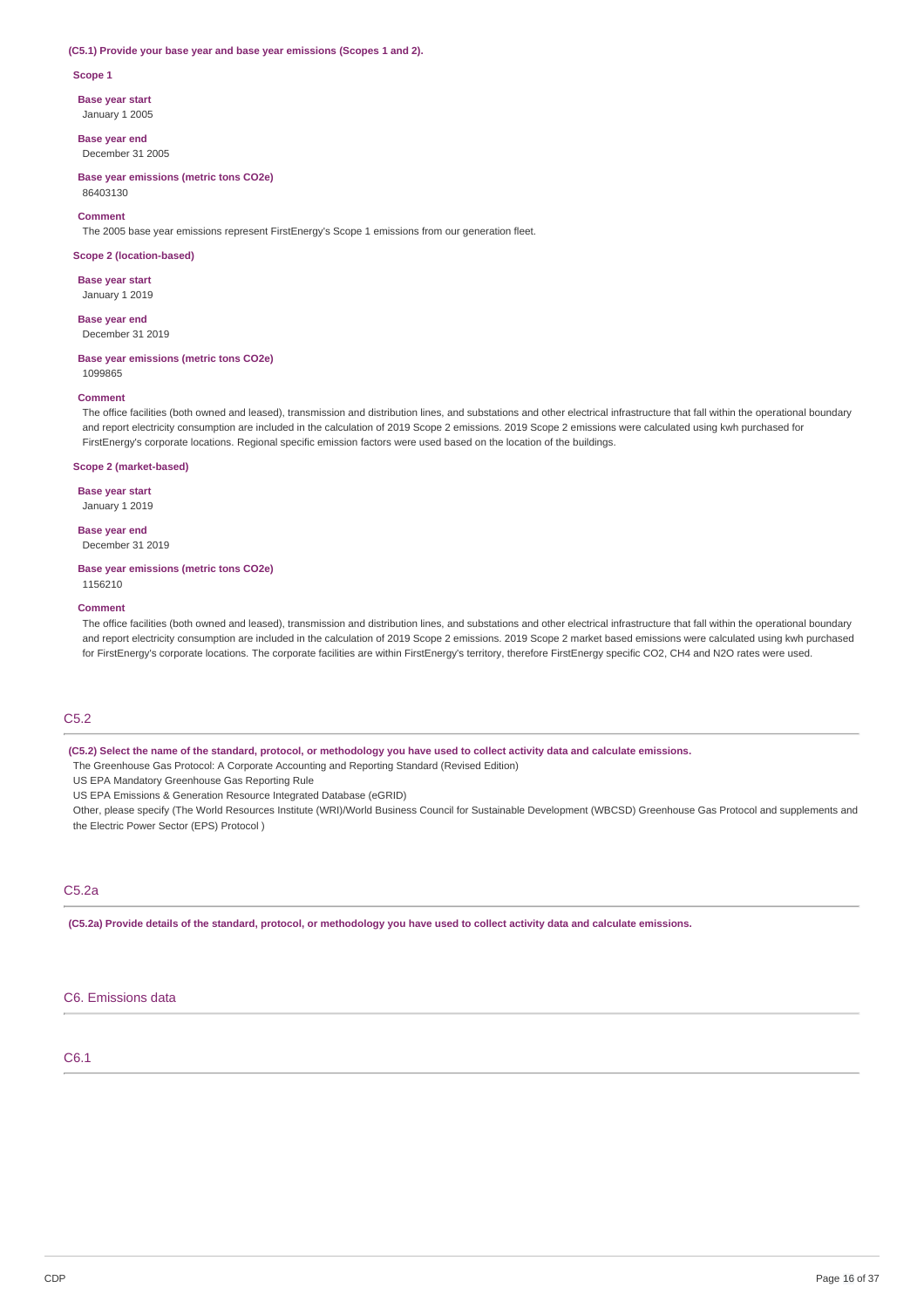#### **(C6.1) What were your organization's gross global Scope 1 emissions in metric tons CO2e?**

### **Reporting year**

**Gross global Scope 1 emissions (metric tons CO2e)** 18085006

### **Start date**

<Not Applicable>

### **End date**

<Not Applicable>

#### **Comment**

FE's gross global Scope 1 emissions includes FE's stationary energy generation, fugitive emissions, and mobile sources.

### C6.2

### **(C6.2) Describe your organization's approach to reporting Scope 2 emissions.**

#### **Row 1**

### **Scope 2, location-based**

We are reporting a Scope 2, location-based figure

#### **Scope 2, market-based**

We are reporting a Scope 2, market-based figure

#### **Comment**

The World Resources Institute (WRI)/World Business Council for Sustainable Development (WBCSD) Greenhouse Gas Protocol and supplements and the Electric Power Sector (EPS) Protocol were used to develop and calculate the both the location- and market-based Scope 2 GHG emissions for 2019.

### C6.3

**(C6.3) What were your organization's gross global Scope 2 emissions in metric tons CO2e?**

### **Reporting year**

**Scope 2, location-based** 1099865

#### **Scope 2, market-based (if applicable)** 1156210

**Start date** <Not Applicable>

#### **End date**

<Not Applicable>

#### **Comment**

FirstEnergy's Scope 2 location-based emissions reflects the average emissions intensity of grids where energy consumption occurs and was calculated, generally using grid-average emission factor data. Included in this calculation were the office facilities (both owned and leased), transmission and distribution lines, and substations and other electrical infrastructure that fall within the operational boundary of FirstEnergy.

### C6.4

(C6.4) Are there any sources (e.g. facilities, specific GHGs, activities, geographies, etc.) of Scope 1 and Scope 2 emissions that are within your selected reporting **boundary which are not included in your disclosure?**

No

### C6.5

**(C6.5) Account for your organization's gross global Scope 3 emissions, disclosing and explaining any exclusions.**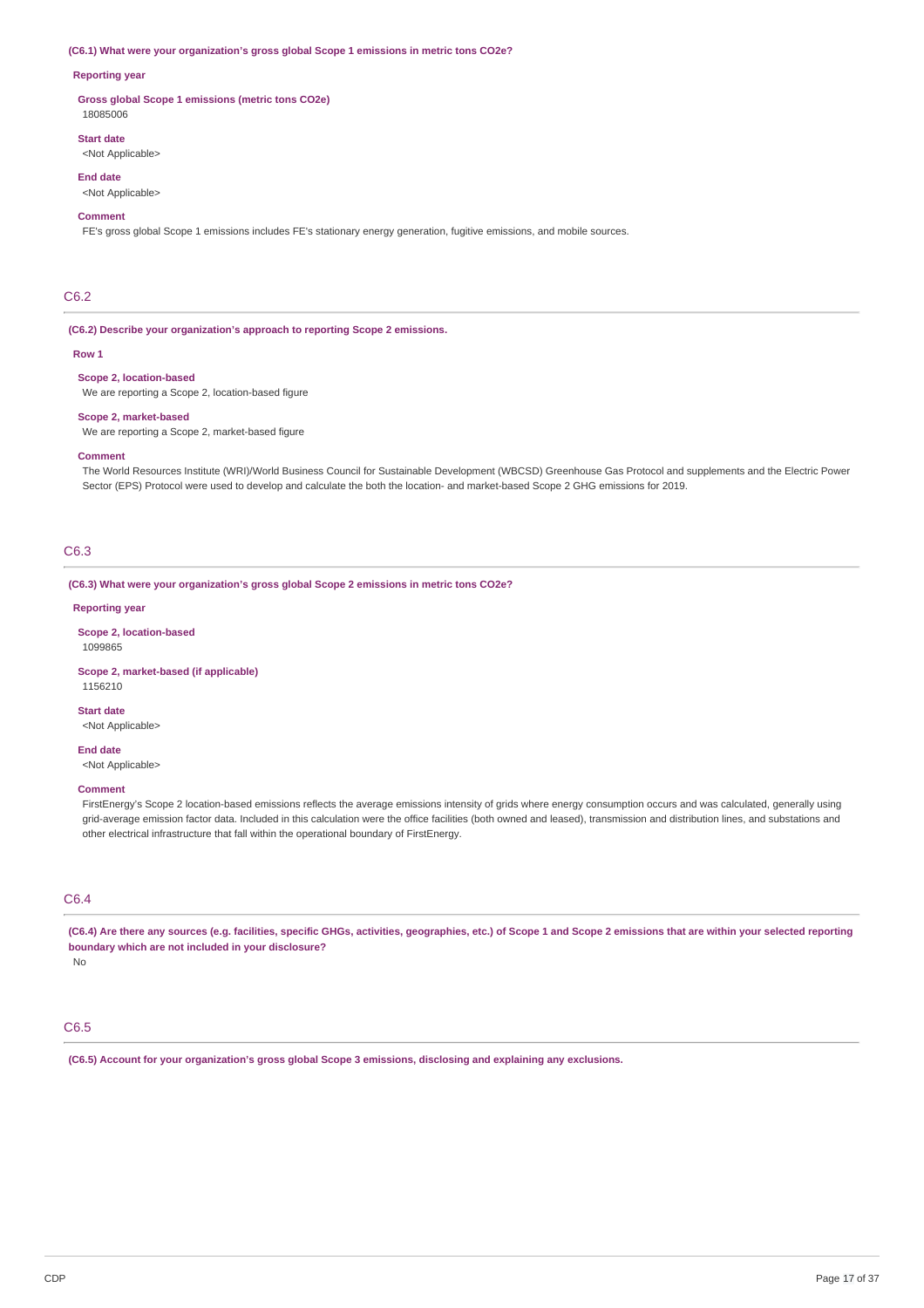#### **Purchased goods and services**

**Evaluation status** Not evaluated

**Metric tonnes CO2e** <Not Applicable>

#### **Emissions calculation methodology**

<Not Applicable>

### **Percentage of emissions calculated using data obtained from suppliers or value chain partners** <Not Applicable>

### **Please explain**

FirstEnergy has not calculated Scope 3 emissions from purchased goods and services.

#### **Capital goods**

**Evaluation status** Not evaluated

## **Metric tonnes CO2e**

<Not Applicable>

#### **Emissions calculation methodology**

<Not Applicable>

#### **Percentage of emissions calculated using data obtained from suppliers or value chain partners** <Not Applicable>

**Please explain**

FirstEnergy has not calculated Scope 3 emissions for capital goods.

### **Fuel-and-energy-related activities (not included in Scope 1 or 2)**

**Evaluation status** Relevant, calculated

**Metric tonnes CO2e** 31884188

#### **Emissions calculation methodology**

Greenhouse Gas Protocol Scope 3 Standard and Technical Guidance

**Percentage of emissions calculated using data obtained from suppliers or value chain partners**

#### $\Omega$

**Please explain**

#### **Upstream transportation and distribution**

**Evaluation status** Not evaluated

**Metric tonnes CO2e** <Not Applicable>

### **Emissions calculation methodology**

<Not Applicable>

**Percentage of emissions calculated using data obtained from suppliers or value chain partners** <Not Applicable>

### **Please explain**

FirstEnergy has not calculated Scope 3 emissions associated with upstream transportation and distribution.

#### **Waste generated in operations**

**Evaluation status** Relevant, calculated

**Metric tonnes CO2e** 13557.2

# **Emissions calculation methodology**

Greenhouse Gas Protocol Scope 3 Standard and Technical Guidance

**Percentage of emissions calculated using data obtained from suppliers or value chain partners**

100

### **Please explain**

FirstEnergy calculated Scope 3 emissions associated with waste from mixed paper, mixed recyclable, and mixed MSW. These numbers were obtained from our waste management vendors. The total emissions calculated by EPA's WARM model was a negative number.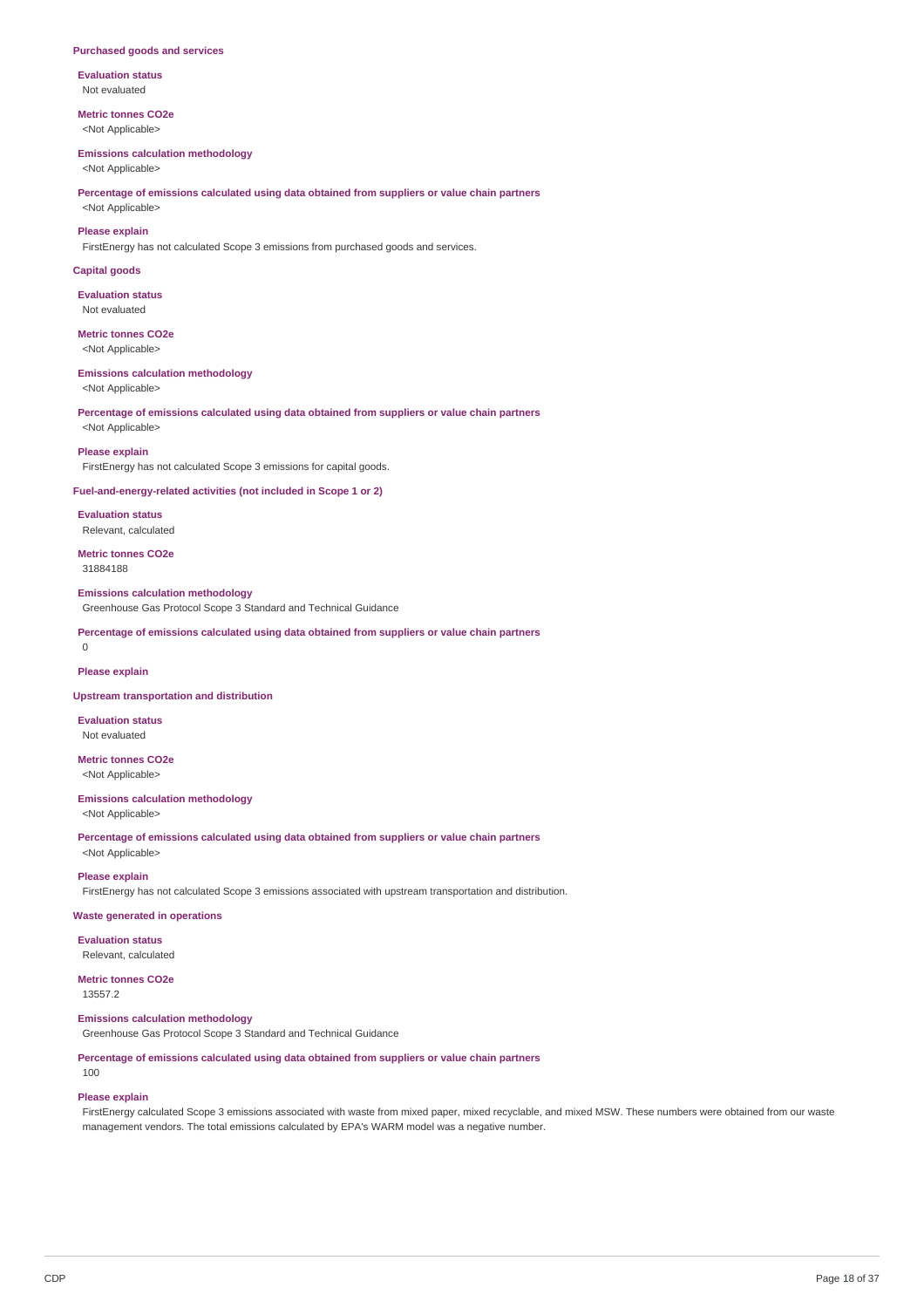#### **Business travel**

**Evaluation status** Not relevant, calculated

**Metric tonnes CO2e**

7481.4

### **Emissions calculation methodology**

Data obtained from both the Concur platform and in-house resources and include commercial air travel miles, employee mileage, and air travel.

**Percentage of emissions calculated using data obtained from suppliers or value chain partners**

#### $100$

### **Please explain**

FirstEnergy's corporate travel agent, Concur, provided data for FirstEnergy employee commercial air flights, and rental cars. FirstEnergy internal records were used to include total number of miles expensed by FirstEnergy employees with their personal vehicles.

#### **Employee commuting**

**Evaluation status**

Not evaluated

**Metric tonnes CO2e** <Not Applicable>

#### **Emissions calculation methodology** <Not Applicable>

**Percentage of emissions calculated using data obtained from suppliers or value chain partners** <Not Applicable>

#### **Please explain**

FirstEnergy has not calculated Scope 3 emissions associated with employee commuting.

### **Upstream leased assets**

**Evaluation status** Not evaluated

**Metric tonnes CO2e** <Not Applicable>

#### **Emissions calculation methodology** <Not Applicable>

**Percentage of emissions calculated using data obtained from suppliers or value chain partners** <Not Applicable>

#### **Please explain**

Scope 3 emissions from upstream leased assets have not been evaluated.

### **Downstream transportation and distribution**

**Evaluation status** Not relevant, explanation provided

#### **Metric tonnes CO2e** <Not Applicable>

**Emissions calculation methodology**

<Not Applicable>

**Percentage of emissions calculated using data obtained from suppliers or value chain partners** <Not Applicable>

#### **Please explain**

Downstream transportation and distribution is capture in Scope 1 emissions.

### **Processing of sold products**

**Evaluation status** Not relevant, explanation provided

**Metric tonnes CO2e** <Not Applicable>

#### **Emissions calculation methodology**

<Not Applicable>

**Percentage of emissions calculated using data obtained from suppliers or value chain partners** <Not Applicable>

### **Please explain**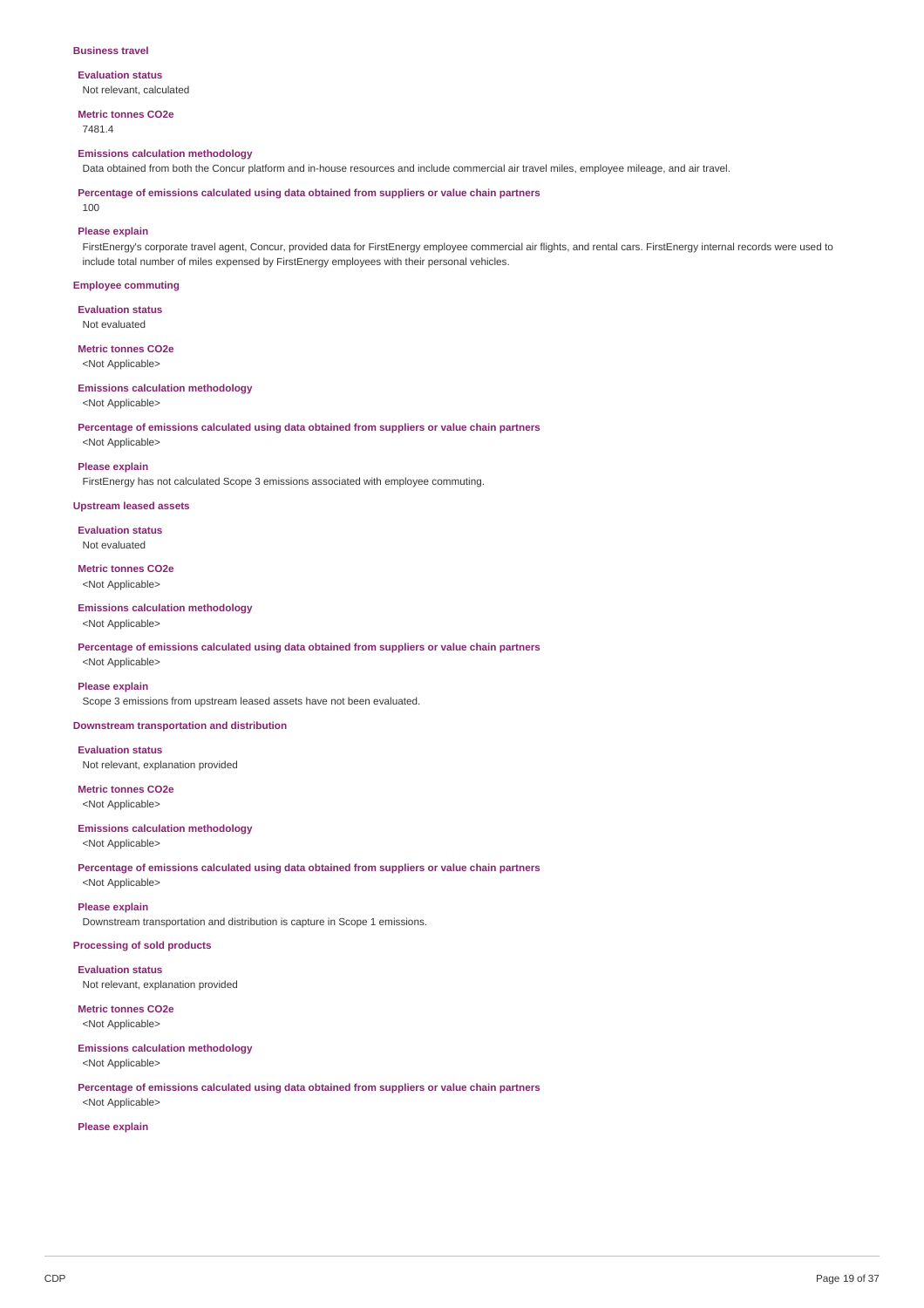#### **Use of sold products**

**Evaluation status** Not relevant, explanation provided

**Metric tonnes CO2e** <Not Applicable>

#### **Emissions calculation methodology**

<Not Applicable>

### **Percentage of emissions calculated using data obtained from suppliers or value chain partners** <Not Applicable>

**Please explain**

Any GHG emissions associated with use of sold products are accounted for in Scope 1 emissions.

#### **End of life treatment of sold products**

**Evaluation status** Not relevant, explanation provided

**Metric tonnes CO2e** <Not Applicable>

## **Emissions calculation methodology**

<Not Applicable>

**Percentage of emissions calculated using data obtained from suppliers or value chain partners**

<Not Applicable>

### **Please explain**

The production and delivery of electricity does not result in any Scope 3 emissions associated with end of life treatment of sold products.

#### **Downstream leased assets**

**Evaluation status** Not relevant, explanation provided

**Metric tonnes CO2e** <Not Applicable>

## **Emissions calculation methodology**

<Not Applicable>

**Percentage of emissions calculated using data obtained from suppliers or value chain partners** <Not Applicable>

### **Please explain**

FirstEnergy does not have any relevant Scope 3 emissions associated with downstream leased assets.

### **Franchises**

**Evaluation status** Not relevant, explanation provided

### **Metric tonnes CO2e**

<Not Applicable>

#### **Emissions calculation methodology**

<Not Applicable>

**Percentage of emissions calculated using data obtained from suppliers or value chain partners**

## <Not Applicable> **Please explain**

FirstEnergy does not own/operate any franchises.

### **Investments**

**Evaluation status** Not relevant, explanation provided

## **Metric tonnes CO2e**

<Not Applicable>

#### **Emissions calculation methodology** <Not Applicable>

**Percentage of emissions calculated using data obtained from suppliers or value chain partners**

## <Not Applicable> **Please explain**

Any relevant GHG emissions associated with FirstEnergy's investments would be captured in Scope 1 or Scope 2 emissions.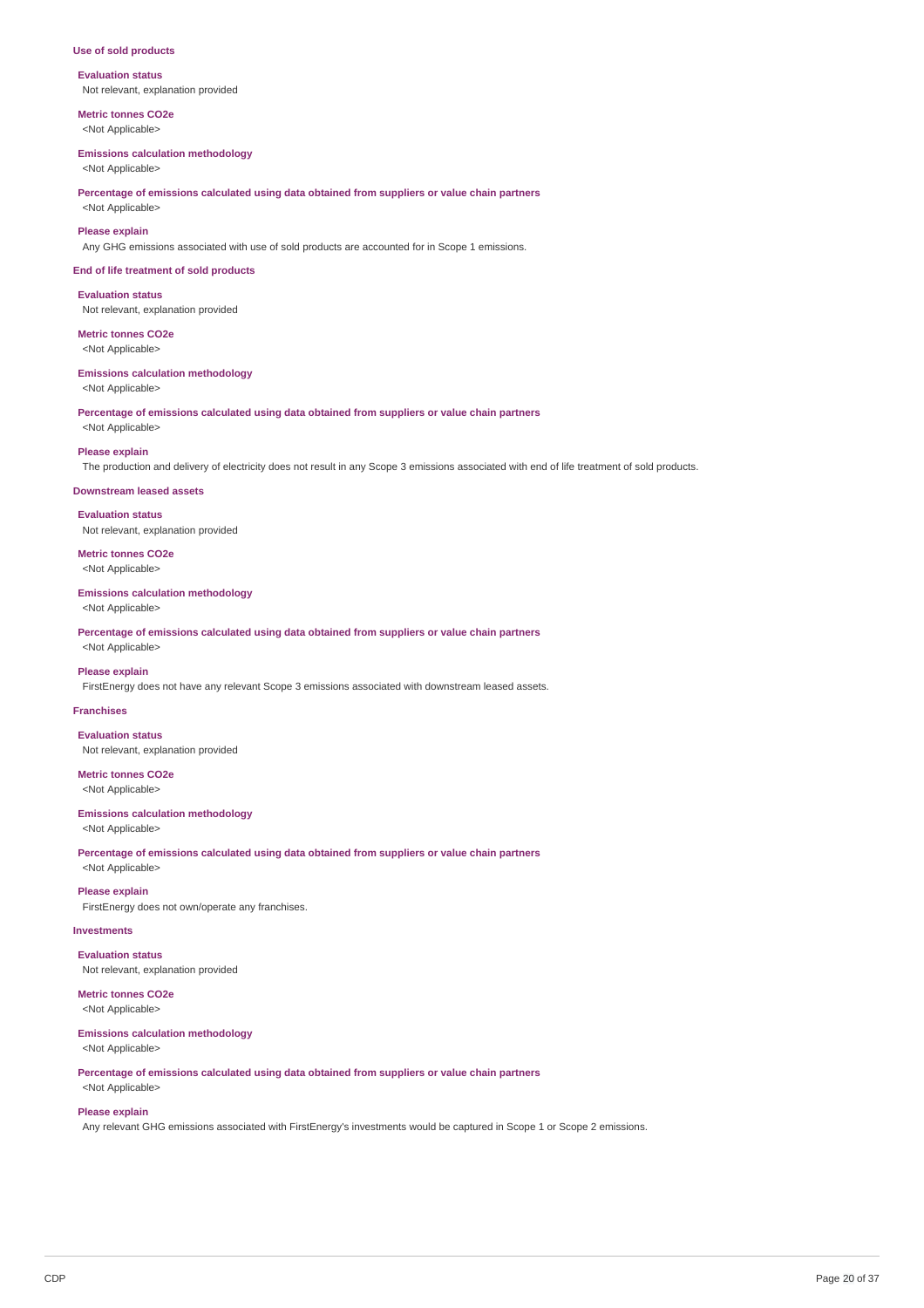### **Other (upstream)**

**Evaluation status**

Not relevant, explanation provided

**Metric tonnes CO2e** <Not Applicable>

#### **Emissions calculation methodology**

<Not Applicable>

### **Percentage of emissions calculated using data obtained from suppliers or value chain partners**

<Not Applicable>

### **Please explain**

No additional Scope 3 upstream GHG's are considered relevant for FirstEnergy.

### **Other (downstream)**

**Evaluation status** Not relevant, explanation provided

#### **Metric tonnes CO2e**

<Not Applicable>

#### **Emissions calculation methodology**

<Not Applicable>

**Percentage of emissions calculated using data obtained from suppliers or value chain partners** <Not Applicable>

#### **Please explain**

No additional Scope 3 downstream GHG's are considered relevant for FirstEnergy.

### C6.7

**(C6.7) Are carbon dioxide emissions from biogenic carbon relevant to your organization?** No

### C6.10

(C6.10) Describe your gross global combined Scope 1 and 2 emissions for the reporting year in metric tons CO2e per unit currency total revenue and provide any **additional intensity metrics that are appropriate to your business operations.**

**Intensity figure** 0.003

**Metric numerator (Gross global combined Scope 1 and 2 emissions, metric tons CO2e)** 19184871

**Metric denominator** unit total revenue

**Metric denominator: Unit total** 11261000000

**Scope 2 figure used** Market-based

**% change from previous year** 3.8

**Direction of change** Decreased

### **Reason for change**

FirstEnergy's emissions continue to decrease through use of innovative technology and changes to fleet operations

### C7. Emissions breakdowns

## C7.1

**(C7.1) Does your organization break down its Scope 1 emissions by greenhouse gas type?** Yes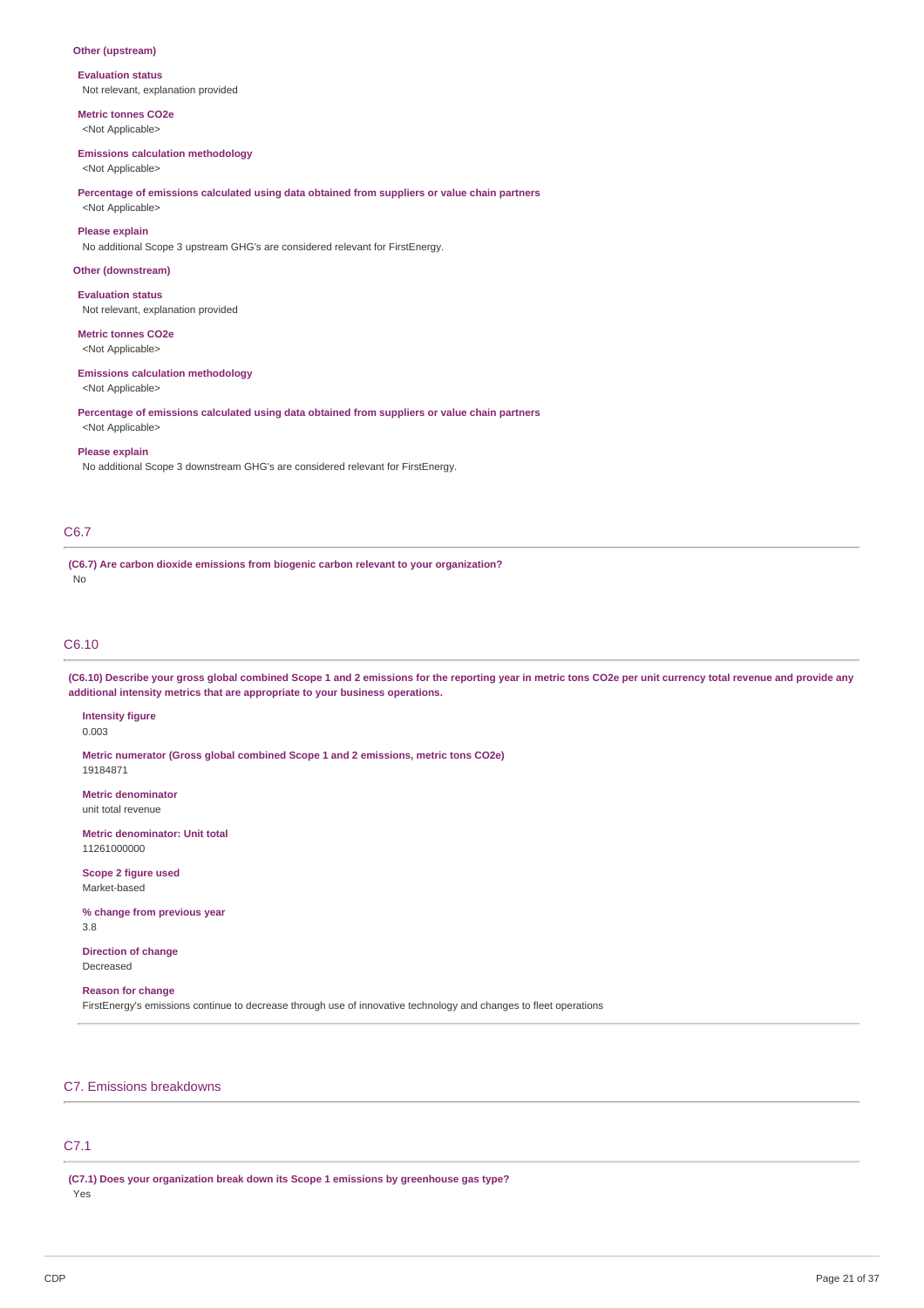### C7.1a

(C7.1a) Break down your total gross global Scope 1 emissions by greenhouse gas type and provide the source of each used greenhouse warming potential **(GWP).**

| Greenhouse gas  | Scope 1 emissions (metric tons of CO2e) | <b>GWP Reference</b>                          |
|-----------------|-----------------------------------------|-----------------------------------------------|
| CO2             | 17873731.39                             | IPCC Fifth Assessment Report (AR5 - 100 year) |
| CH4             | 4811.9                                  | IPCC Fifth Assessment Report (AR5 - 100 year) |
| N2O             | 91782.9                                 | IPCC Fifth Assessment Report (AR5 - 100 year) |
| SF <sub>6</sub> | 114679.86                               | IPCC Fifth Assessment Report (AR5 - 100 year) |

### C-EU7.1b

### (C-EU7.1b) Break down your total gross global Scope 1 emissions from electric utilities value chain activities by greenhouse gas type.

|                                          | <b>Gross Scope 1 CO2</b><br>emissions (metric tons<br>$ CO2\rangle$ | <b>Gross Scope 1 methane</b><br>emissions (metric tons CH4) | <b>Gross Scope 1 SF6</b><br>emissions (metric tons<br>SF <sub>6</sub> ) | <b>Total gross Scope 1</b><br>emissions (metric tons<br>$ CO2e\rangle$ | <b>Comment</b>                                                                                                                      |
|------------------------------------------|---------------------------------------------------------------------|-------------------------------------------------------------|-------------------------------------------------------------------------|------------------------------------------------------------------------|-------------------------------------------------------------------------------------------------------------------------------------|
| Fugitives                                |                                                                     |                                                             | 5.03                                                                    | 114679.86                                                              | FirstEnergy's calculated Scope 1 fugitive emissions include SF6<br>emissions as reported to the EPA's GHG MRR.                      |
| Combustion<br>(Electric utilities)       | 17839367.7                                                          | 191.79                                                      |                                                                         | 17935528.06                                                            | The total gross Scope 1 emissions also includes N20 emissions which<br>are not asked for in this table                              |
| Combustion (Gas   0<br>utilities)        |                                                                     |                                                             |                                                                         |                                                                        | FirstEnergy does not have gas utilities.                                                                                            |
| Combustion<br>(Other)                    | $\Omega$                                                            |                                                             |                                                                         |                                                                        | FirstEnergy does not have other material combustion sources.                                                                        |
| Emissions not<br>elsewhere<br>classified | 34363.69                                                            | 0.69                                                        |                                                                         | 34798.13                                                               | Corporate vehicles and jets. The total gross Scope 1 emissions also<br>includes N20 emissions which are not asked for in this table |

### C7.2

**(C7.2) Break down your total gross global Scope 1 emissions by country/region.**

| Country/Region           | e 1 emissions (metric tons CO2e) |
|--------------------------|----------------------------------|
| United States of America | 18085006                         |

### C7.3

**(C7.3) Indicate which gross global Scope 1 emissions breakdowns you are able to provide.** By facility

By activity

### C7.3b

**(C7.3b) Break down your total gross global Scope 1 emissions by business facility.**

| <b>Facility</b>           | Scope 1 emissions (metric tons CO2e) | Latitude  | Longitude    |
|---------------------------|--------------------------------------|-----------|--------------|
| Fort Martin Power Station | 6145532.7                            | 39.423859 | -79.553991   |
| Harrison Power Station    | 11789995.3                           | 39.230213 | $-80.195185$ |

### C7.3c

**(C7.3c) Break down your total gross global Scope 1 emissions by business activity.**

| <b>Activity</b> | Scope 1 emissions (metric tons CO2e) |  |
|-----------------|--------------------------------------|--|
| Stationary      | 17935528                             |  |
| Fugitive        | 114680                               |  |
| Fleet Services  | 34798                                |  |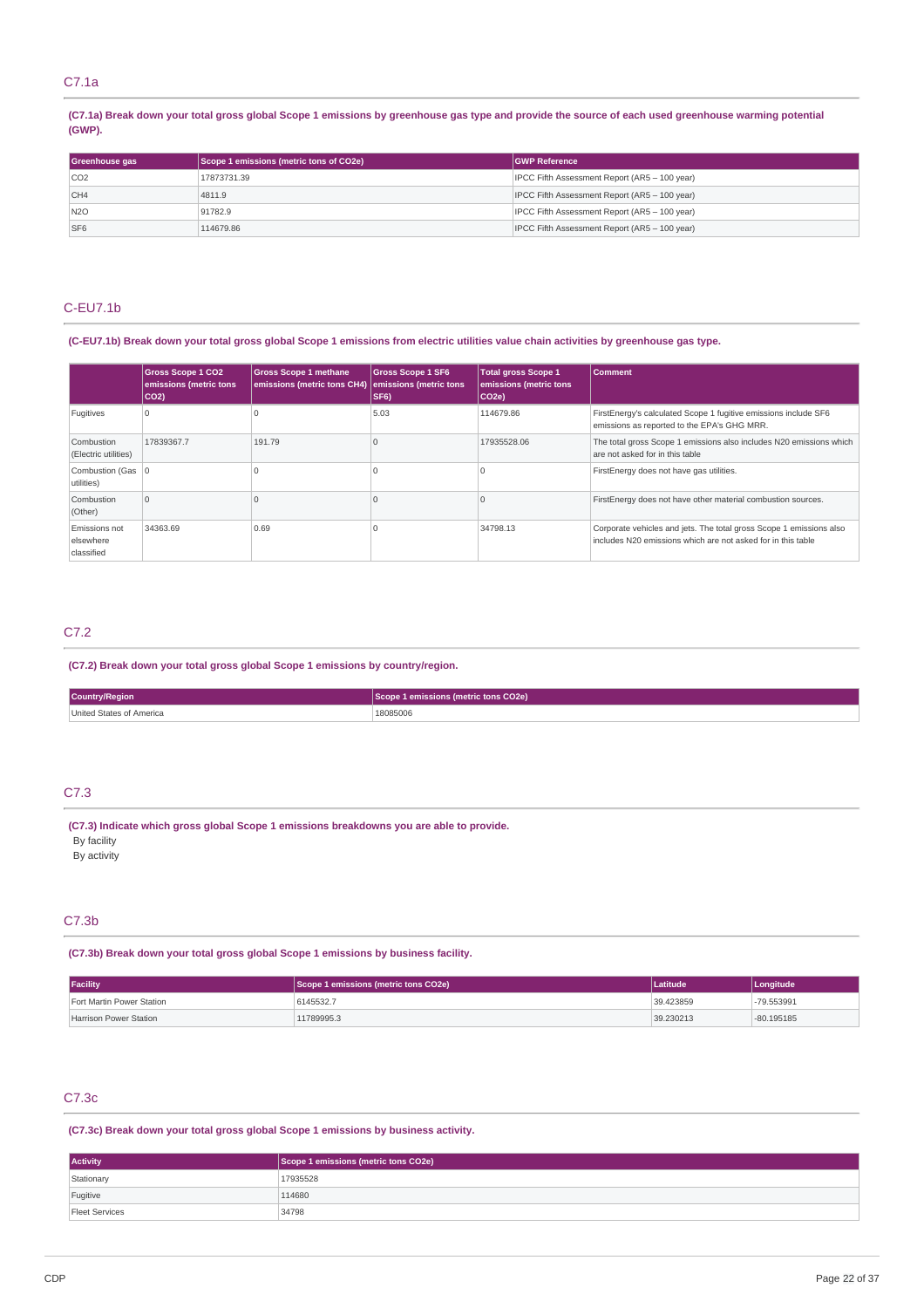(C-CE7.4/C-CH7.4/C-CO7.4/C-EU7.4/C-MM7.4/C-OG7.4/C-ST7.4/C-TO7.4/C-TS7.4) Break down your organization's total gross global Scope 1 emissions by sector **production activity in metric tons CO2e.**

|                                                   | <b>Gross Scope 1 emissions, metric</b><br>tons CO <sub>2</sub> e | Net Scope 1 emissions, metric<br>tons CO <sub>2</sub> e | <b>Comment</b>                                                                                                               |
|---------------------------------------------------|------------------------------------------------------------------|---------------------------------------------------------|------------------------------------------------------------------------------------------------------------------------------|
| Cement production activities                      | <not applicable=""></not>                                        | <not applicable=""></not>                               | <not applicable=""></not>                                                                                                    |
| Chemicals production activities                   | <not applicable=""></not>                                        | <not applicable=""></not>                               | <not applicable=""></not>                                                                                                    |
| Coal production activities                        | <not applicable=""></not>                                        | <not applicable=""></not>                               | <not applicable=""></not>                                                                                                    |
| Electric utility activities                       | 18085006                                                         | <not applicable=""></not>                               | FE's gross global Scope 1 emissions sources include stationary energy generation, mobile<br>sources, and fugitive emissions. |
| Metals and mining production<br>activities        | <not applicable=""></not>                                        | <not applicable=""></not>                               | <not applicable=""></not>                                                                                                    |
| Oil and gas production activities<br>(upstream)   | <not applicable=""></not>                                        | <not applicable=""></not>                               | <not applicable=""></not>                                                                                                    |
| Oil and gas production activities<br>(midstream)  | <not applicable=""></not>                                        | <not applicable=""></not>                               | <not applicable=""></not>                                                                                                    |
| Oil and gas production activities<br>(downstream) | <not applicable=""></not>                                        | <not applicable=""></not>                               | <not applicable=""></not>                                                                                                    |
| Steel production activities                       | <not applicable=""></not>                                        | <not applicable=""></not>                               | <not applicable=""></not>                                                                                                    |
| Transport OEM activities                          | <not applicable=""></not>                                        | <not applicable=""></not>                               | <not applicable=""></not>                                                                                                    |
| Transport services activities                     | <not applicable=""></not>                                        | <not applicable=""></not>                               | <not applicable=""></not>                                                                                                    |

### C7.9

(C7.9) How do your gross global emissions (Scope 1 and 2 combined) for the reporting year compare to those of the previous reporting year? Decreased

## C7.9a

(C7.9a) Identify the reasons for any change in your gross global emissions (Scope 1 and 2 combined), and for each of them specify how your emissions compare **to the previous year.**

|                                            | Change in emissions (metric tons Direction of<br>$ CO2e\rangle$ | change    | <b>Emissions value</b><br>(percentage) | Please explain calculation                                                                                     |
|--------------------------------------------|-----------------------------------------------------------------|-----------|----------------------------------------|----------------------------------------------------------------------------------------------------------------|
| Change in renewable energy<br>consumption  | 10                                                              | No change | 0                                      |                                                                                                                |
| Other emissions reduction<br>activities    | 10                                                              | No change | 10                                     |                                                                                                                |
| Divestment                                 |                                                                 | No change | l O                                    |                                                                                                                |
| Acquisitions                               |                                                                 | No change | 10                                     |                                                                                                                |
| Mergers                                    |                                                                 | No change | 0                                      |                                                                                                                |
| Change in output                           | 14739822                                                        | Decreased | 45                                     | Changes in output are due to the separation of FirstEnergy and Energy Harbor data as<br>stated in section 0.1. |
| Change in methodology                      | 34798.13                                                        | Increased | 100                                    | We have included mobile sources in our scope 1 emissions                                                       |
| Change in boundary                         | $\Omega$                                                        | No change | 0                                      |                                                                                                                |
| Change in physical operating<br>conditions | l O                                                             | No change | $\Omega$                               |                                                                                                                |
| Unidentified                               |                                                                 | No change | $\overline{0}$                         |                                                                                                                |
| Other                                      |                                                                 | No change | 10                                     |                                                                                                                |

### C7.9b

(C7.9b) Are your emissions performance calculations in C7.9 and C7.9a based on a location-based Scope 2 emissions figure or a market-based Scope 2 **emissions figure?**

Location-based

### C8. Energy

## C8.1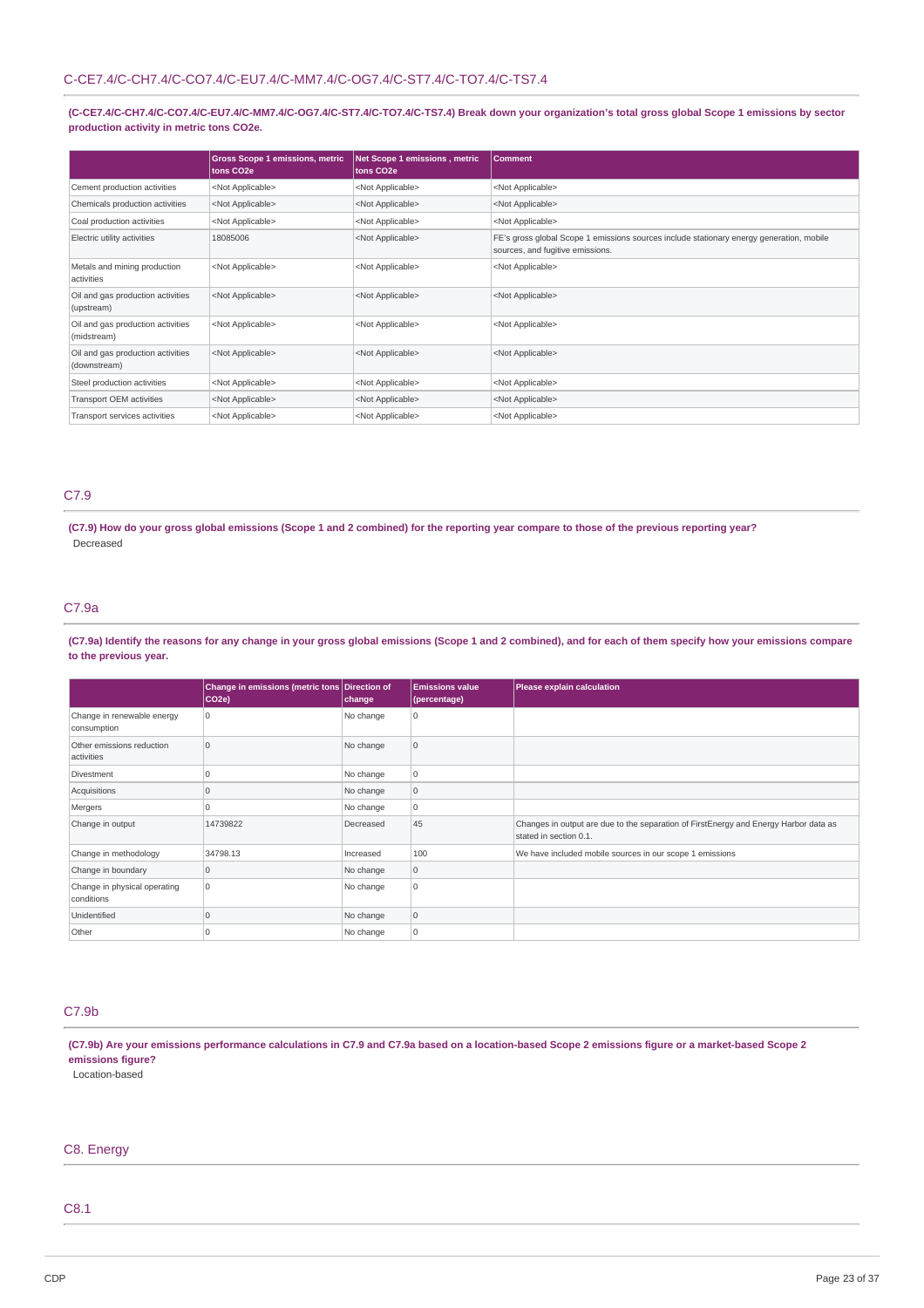## C8.2

### **(C8.2) Select which energy-related activities your organization has undertaken.**

|                                                    | Indicate whether your organization undertook this energy-related activity in the reporting year |
|----------------------------------------------------|-------------------------------------------------------------------------------------------------|
| Consumption of fuel (excluding feedstocks)         | Yes                                                                                             |
| Consumption of purchased or acquired electricity   | Yes                                                                                             |
| Consumption of purchased or acquired heat          | No                                                                                              |
| Consumption of purchased or acquired steam         | N <sub>0</sub>                                                                                  |
| Consumption of purchased or acquired cooling       | 'No                                                                                             |
| Generation of electricity, heat, steam, or cooling | Yes                                                                                             |

### C8.2a

### **(C8.2a) Report your organization's energy consumption totals (excluding feedstocks) in MWh.**

|                                                         | <b>Heating value</b>                   |                           | MWh from renewable sources MWh from non-renewable sources | Total (renewable and non-renewable) MWh |
|---------------------------------------------------------|----------------------------------------|---------------------------|-----------------------------------------------------------|-----------------------------------------|
| Consumption of fuel (excluding feedstock)               | HHV (higher heating value) $ 0\rangle$ |                           | 21126614                                                  | 21126614                                |
| Consumption of purchased or acquired electricity        | <not applicable=""></not>              |                           | 1669045                                                   | 1669045                                 |
| Consumption of purchased or acquired heat               | <not applicable=""></not>              | <not applicable=""></not> | <not applicable=""></not>                                 | <not applicable=""></not>               |
| Consumption of purchased or acquired steam              | <not applicable=""></not>              | <not applicable=""></not> | <not applicable=""></not>                                 | <not applicable=""></not>               |
| Consumption of purchased or acquired cooling            | <not applicable=""></not>              | <not applicable=""></not> | <not applicable=""></not>                                 | <not applicable=""></not>               |
| Consumption of self-generated non-fuel renewable energy | <not applicable=""></not>              |                           | <not applicable=""></not>                                 |                                         |
| Total energy consumption                                | <not applicable=""></not>              |                           | 22795659                                                  | 22795659                                |

## C8.2b

### **(C8.2b) Select the applications of your organization's consumption of fuel.**

|                                                         | Indicate whether your organization undertakes this fuel application |
|---------------------------------------------------------|---------------------------------------------------------------------|
| Consumption of fuel for the generation of electricity   | Yes                                                                 |
| Consumption of fuel for the generation of heat          | N <sub>o</sub>                                                      |
| Consumption of fuel for the generation of steam         | <b>No</b>                                                           |
| Consumption of fuel for the generation of cooling       | <b>No</b>                                                           |
| Consumption of fuel for co-generation or tri-generation | No                                                                  |

### C8.2c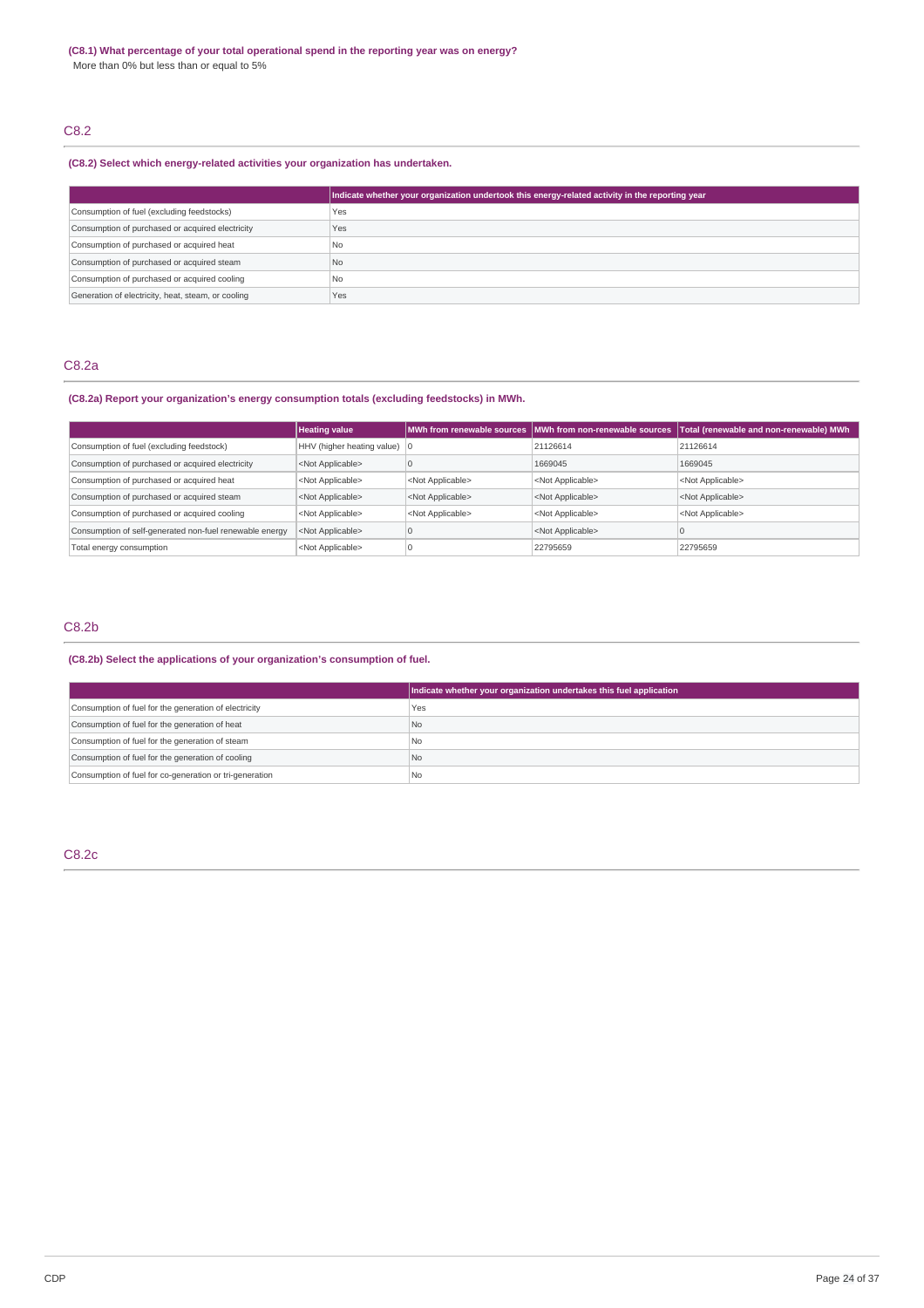### **(C8.2c) State how much fuel in MWh your organization has consumed (excluding feedstocks) by fuel type.**

**Fuels (excluding feedstocks)** Subbituminous Coal

**Heating value** HHV (higher heating value)

**Total fuel MWh consumed by the organization**

1531383 **MWh fuel consumed for self-generation of electricity** 21126614

**MWh fuel consumed for self-generation of heat**

**MWh fuel consumed for self-generation of steam** <Not Applicable>

**MWh fuel consumed for self-generation of cooling** <Not Applicable>

**MWh fuel consumed for self-cogeneration or self-trigeneration** <Not Applicable>

**Emission factor**

**Unit** Please select

**Emissions factor source**

**Comment**

### C-EU8.2d

(C-EU8.2d) For your electric utility activities, provide a breakdown of your total power plant capacity, generation, and related emissions during the reporting year **by source.**

**Coal – hard**

**Nameplate capacity (MW)** 3082

**Gross electricity generation (GWh)** 21126.61

**Net electricity generation (GWh)** 19595.23

**Absolute scope 1 emissions (metric tons CO2e)** 17935528

**Scope 1 emissions intensity (metric tons CO2e per GWh)** 848.95

**Comment**

Includes Fort Martin and Harrison power stations using gross gigawatts.

**Lignite**

**Nameplate capacity (MW)**

 $\Omega$ 

**Gross electricity generation (GWh)**

0

**Net electricity generation (GWh)** 0

**Absolute scope 1 emissions (metric tons CO2e)**

0

**Scope 1 emissions intensity (metric tons CO2e per GWh)** 0

**Comment**

FirstEnergy does not have any generation from lignite.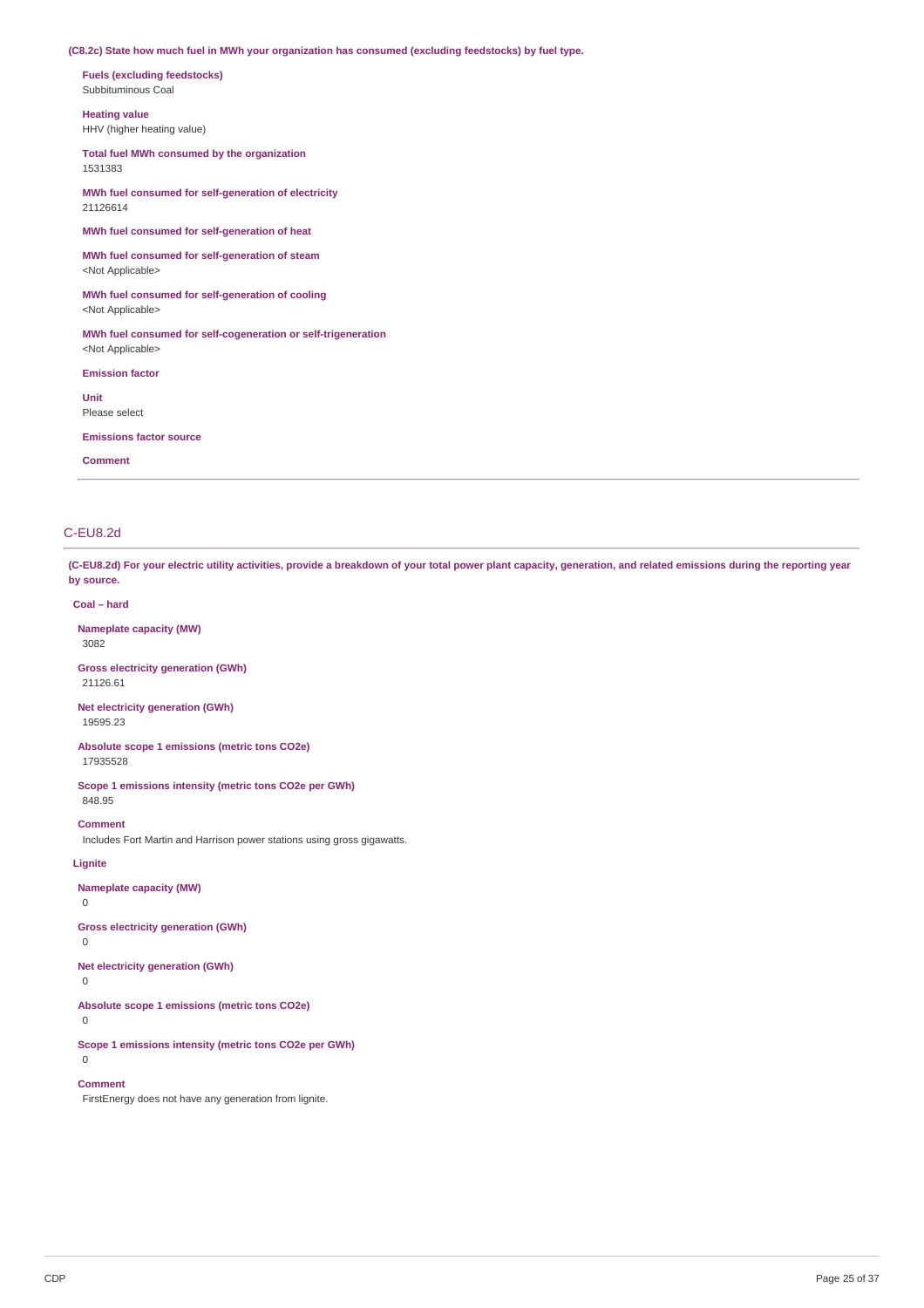#### **Oil**

**Nameplate capacity (MW)**

 $\Omega$ 

**Gross electricity generation (GWh)**

 $\Omega$ 

**Net electricity generation (GWh)**

0

**Absolute scope 1 emissions (metric tons CO2e)**

 $\Omega$ 

**Scope 1 emissions intensity (metric tons CO2e per GWh)**

### $\Omega$ **Comment**

FirstEnergy does not have any generation from oil.

#### **Gas**

**Nameplate capacity (MW)**

### 0

**Gross electricity generation (GWh)**

## 0

**Net electricity generation (GWh)**

### 0

**Absolute scope 1 emissions (metric tons CO2e)**

## 0

 $\Omega$ 

**Scope 1 emissions intensity (metric tons CO2e per GWh)**

### **Comment**

FirstEnergy does not have any generation from gas.

#### **Biomass**

**Nameplate capacity (MW)**

 $\Omega$ 

### **Gross electricity generation (GWh)**

0

### **Net electricity generation (GWh)**

0

### **Absolute scope 1 emissions (metric tons CO2e)**

 $\overline{0}$ 

### **Scope 1 emissions intensity (metric tons CO2e per GWh)**

 $\Omega$ 

# **Comment**

FirstEnergy does not have any generation from biomass.

### **Waste (non-biomass)**

**Nameplate capacity (MW)**

## 0

### **Gross electricity generation (GWh)**

0

## **Net electricity generation (GWh)**

0

## **Absolute scope 1 emissions (metric tons CO2e)**

0

 $\Omega$ 

### **Scope 1 emissions intensity (metric tons CO2e per GWh)**

### **Comment**

FirstEnergy does not have any generation from waste (non-biomass)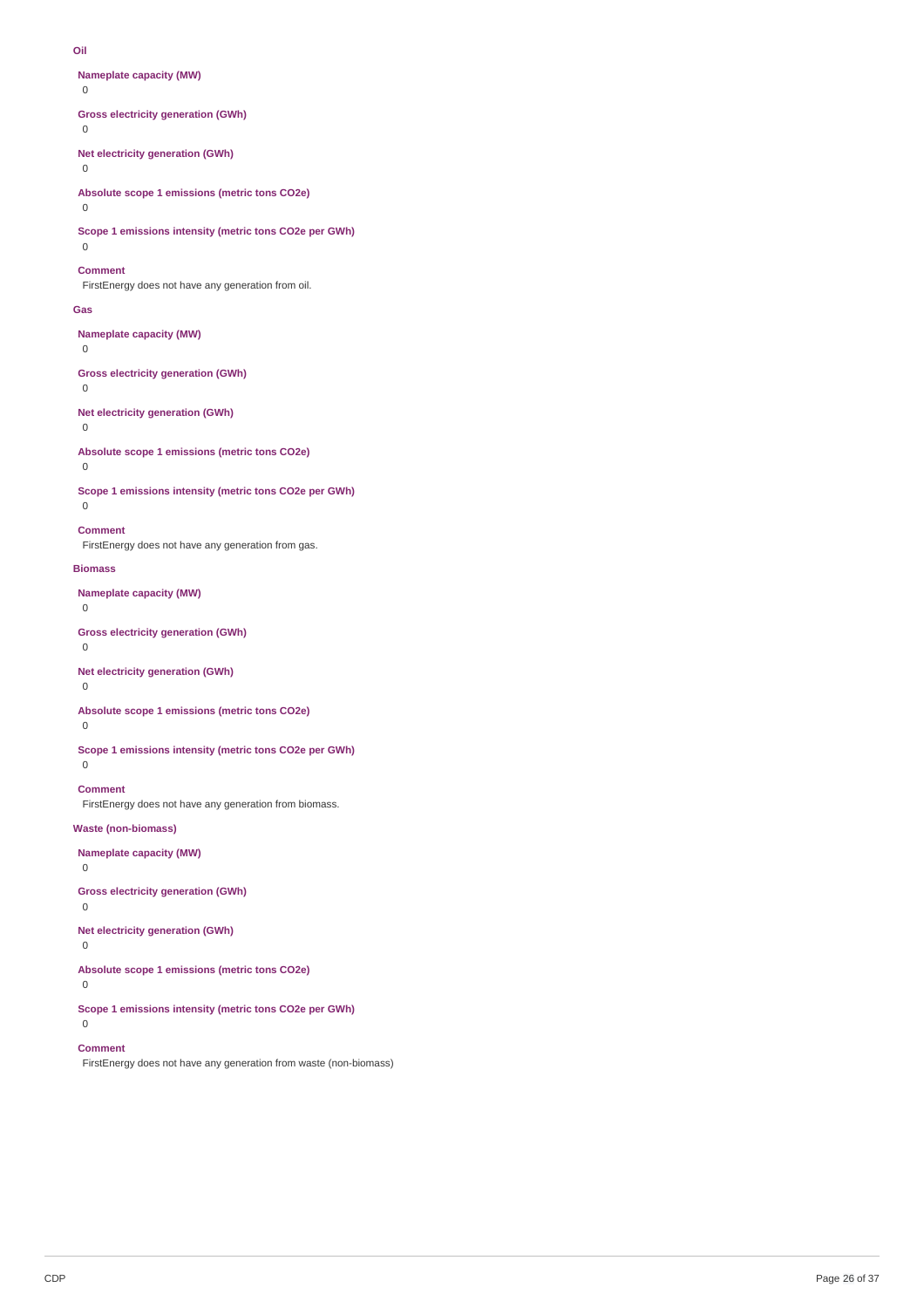#### **Nuclear**

**Nameplate capacity (MW)**

 $\Omega$ 

### **Gross electricity generation (GWh)**

0

**Net electricity generation (GWh)**

0

**Absolute scope 1 emissions (metric tons CO2e)**

 $\Omega$ 

**Scope 1 emissions intensity (metric tons CO2e per GWh)**

#### $\Omega$

**Comment**

FirstEnergy does not have any generation from nuclear generating plants.

#### **Fossil-fuel plants fitted with CCS**

**Nameplate capacity (MW)**

### $\overline{0}$

**Gross electricity generation (GWh)**

## 0

**Net electricity generation (GWh)**

### 0

**Absolute scope 1 emissions (metric tons CO2e)**

### 0

**Scope 1 emissions intensity (metric tons CO2e per GWh)**

## $\Omega$

**Comment**

FirstEnergy does not have any generation from Fossil-fuel plants fitted with CCS.

### **Geothermal**

**Nameplate capacity (MW)**

 $\Omega$ 

### **Gross electricity generation (GWh)**

0

### **Net electricity generation (GWh)**

0

### **Absolute scope 1 emissions (metric tons CO2e)**

 $\overline{0}$ 

**Scope 1 emissions intensity (metric tons CO2e per GWh)**  $\Omega$ 

## **Comment**

FirstEnergy does not have any generation from geothermal.

### **Hydropower**

**Nameplate capacity (MW)**

## 420

**Gross electricity generation (GWh)** 119.62

**Net electricity generation (GWh)** 0

 $\Omega$ 

### **Absolute scope 1 emissions (metric tons CO2e)**

0

### **Scope 1 emissions intensity (metric tons CO2e per GWh)**

#### **Comment**

Net generation for FE's hydroelectric units is -47.06 GWH, we are unable to input a negative number.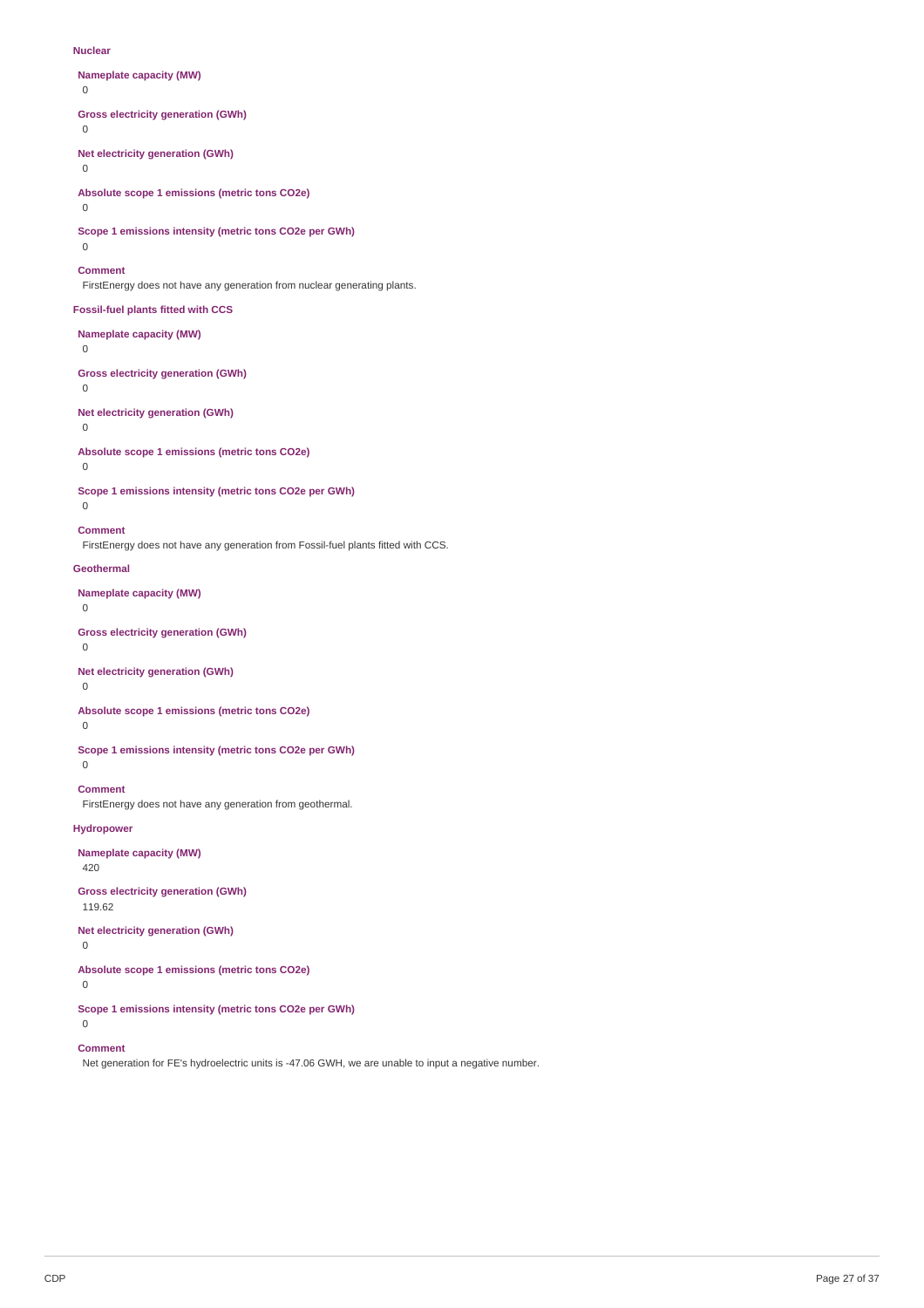#### **Wind**

**Nameplate capacity (MW)**

 $\Omega$ 

**Gross electricity generation (GWh)**

0

**Net electricity generation (GWh)**

0

**Absolute scope 1 emissions (metric tons CO2e)**

 $\Omega$ 

**Scope 1 emissions intensity (metric tons CO2e per GWh)**  $\Omega$ 

### **Comment**

FirstEnergy does not have any generation from wind.

#### **Solar**

**Nameplate capacity (MW)**

0

**Gross electricity generation (GWh)**

## 0

**Net electricity generation (GWh)**

0

**Absolute scope 1 emissions (metric tons CO2e)**

# 0  $\Omega$

**Scope 1 emissions intensity (metric tons CO2e per GWh)**

### **Comment**

FirstEnergy does not have any generation from solar.

### **Marine**

**Nameplate capacity (MW)**

 $\Omega$ 

### **Gross electricity generation (GWh)**

 $\Omega$ 

### **Net electricity generation (GWh)**

0

### **Absolute scope 1 emissions (metric tons CO2e)**

 $\overline{0}$ 

### **Scope 1 emissions intensity (metric tons CO2e per GWh)**

 $\Omega$ 

## **Comment**

FirstEnergy does not have any generation from Marine.

### **Other renewable**

**Nameplate capacity (MW)**

## 0

## **Gross electricity generation (GWh)**

0

## **Net electricity generation (GWh)**

0

## **Absolute scope 1 emissions (metric tons CO2e)**

0

 $\Omega$ 

### **Scope 1 emissions intensity (metric tons CO2e per GWh)**

### **Comment**

FirstEnergy does not own any other renewable generating facilities.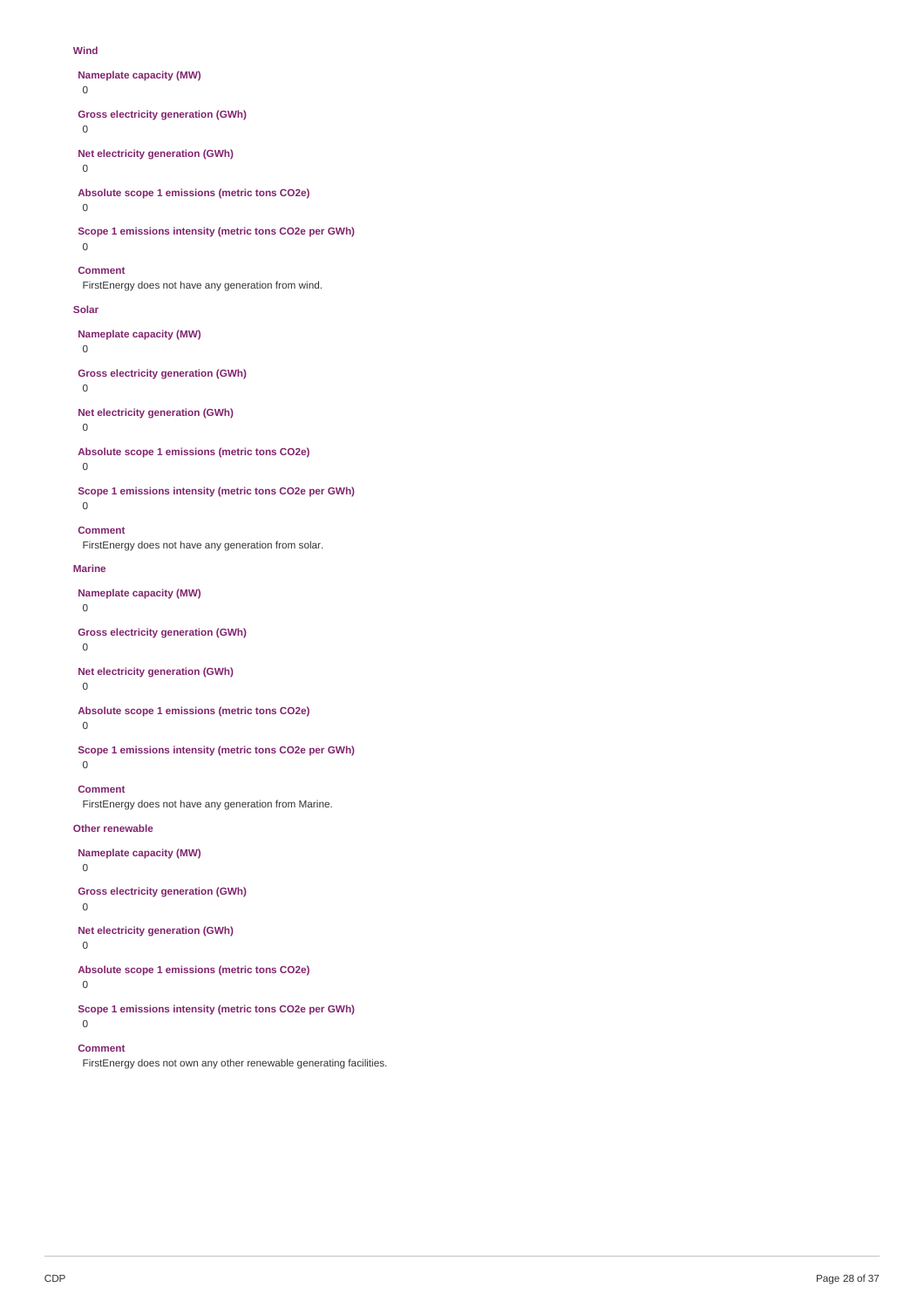#### **Other non-renewable**

**Nameplate capacity (MW)**  $\Omega$ **Gross electricity generation (GWh)** 0 **Net electricity generation (GWh)** 0 **Absolute scope 1 emissions (metric tons CO2e)**  $\Omega$ 

**Scope 1 emissions intensity (metric tons CO2e per GWh)** 0

#### **Comment**

FirstEnergy does not own any other non-renewable electricity generating facilities.

#### **Total**

**Nameplate capacity (MW)** 3502

**Gross electricity generation (GWh)** 21246.23

**Net electricity generation (GWh)** 19548.17

**Absolute scope 1 emissions (metric tons CO2e)** 17935528

**Scope 1 emissions intensity (metric tons CO2e per GWh)** 844.05

**Comment** Total Generation for FirstEnergy

### C-EU8.4

**(C-EU8.4) Does your electric utility organization have a transmission and distribution business?** Yes

### C-EU8.4a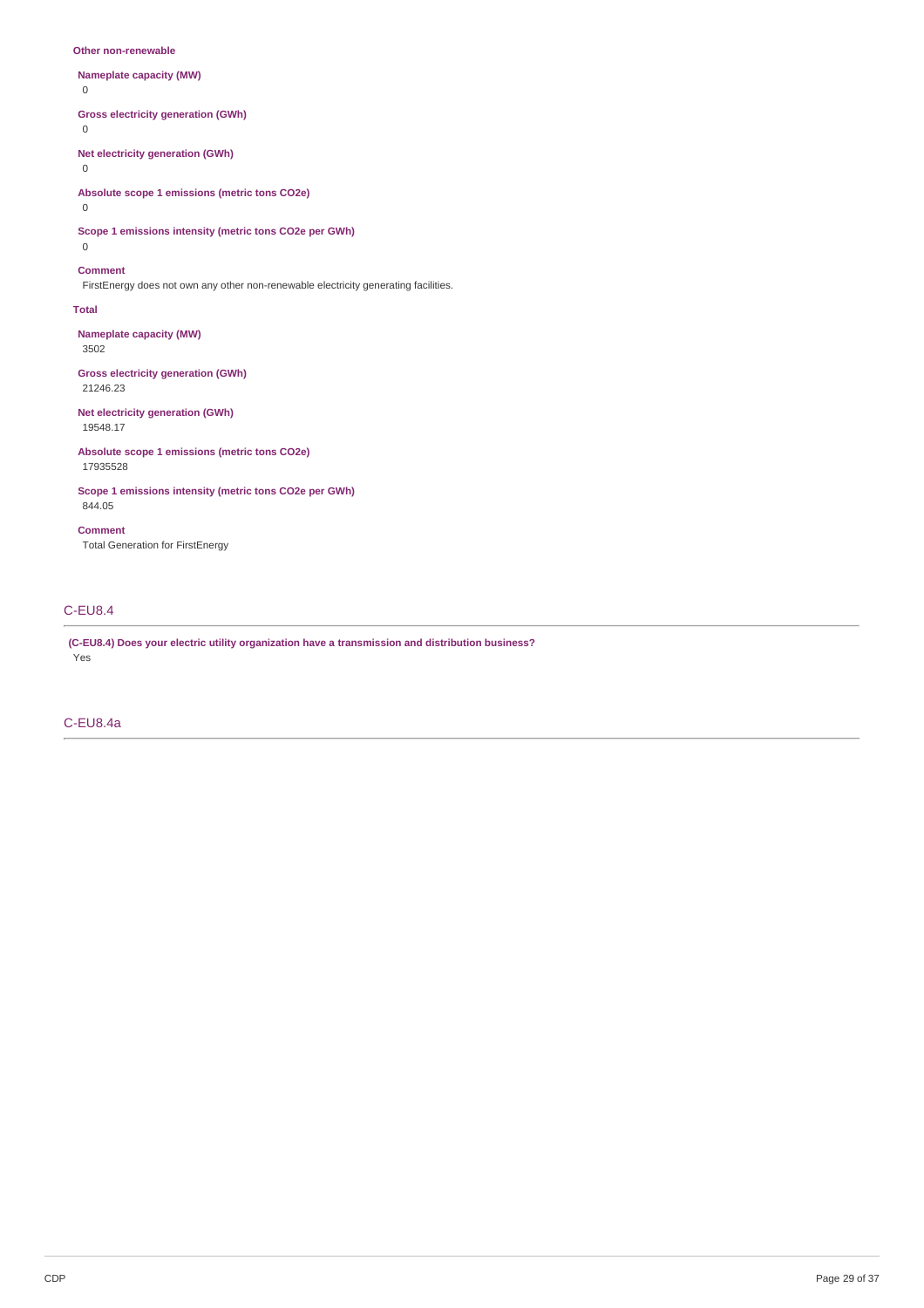#### **(C-EU8.4a) Disclose the following information about your transmission and distribution business.**

**Country/Region** United States of America

**Voltage level**

Transmission (high voltage)

### **Annual load (GWh)** 176655

**Annual energy losses (% of annual load)** 4.1

**Scope where emissions from energy losses are accounted for** Scope 2 (location-based)

**Emissions from energy losses (metric tons CO2e)** 980576

**Length of network (km)** 39406.39

**Number of connections** 6132000

**Area covered (km2)** 168349.23

#### **Comment**

FirstEnergy calculates transmission and distribution losses as a whole as part of the Scope 2 and does not provide a breakdown between the two entities. For the purposes of this CDP report our total combined scope 2 location-based T&D emissions from energy losses (metric tons CO2e) is 980,576.

**Country/Region** United States of America

**Voltage level** Distribution (low voltage)

**Annual load (GWh)** 161379

**Annual energy losses (% of annual load)** 6.3

**Scope where emissions from energy losses are accounted for** Scope 2 (location-based)

**Emissions from energy losses (metric tons CO2e)** 980576

**Length of network (km)** 434025.59

**Number of connections** 6132000

**Area covered (km2)** 168349.23

**Comment**

FirstEnergy calculates transmission and distribution losses as a whole as part of the Scope 2 and does not provide a breakdown between the two entities. For the purposes of this CDP report our total combined scope 2 location-based T&D emissions from energy losses (metric tons CO2e) is 980,576.

### C9. Additional metrics

### C9.1

**(C9.1) Provide any additional climate-related metrics relevant to your business.**

### C-EU9.5a

(C-EU9.5a) Break down, by source, your total planned CAPEX in your current CAPEX plan for power generation.

Primary power generation source CAPEX planned for power generation from this source Percentage of total CAPEX planned for power generation End year of CAPEX plan Comment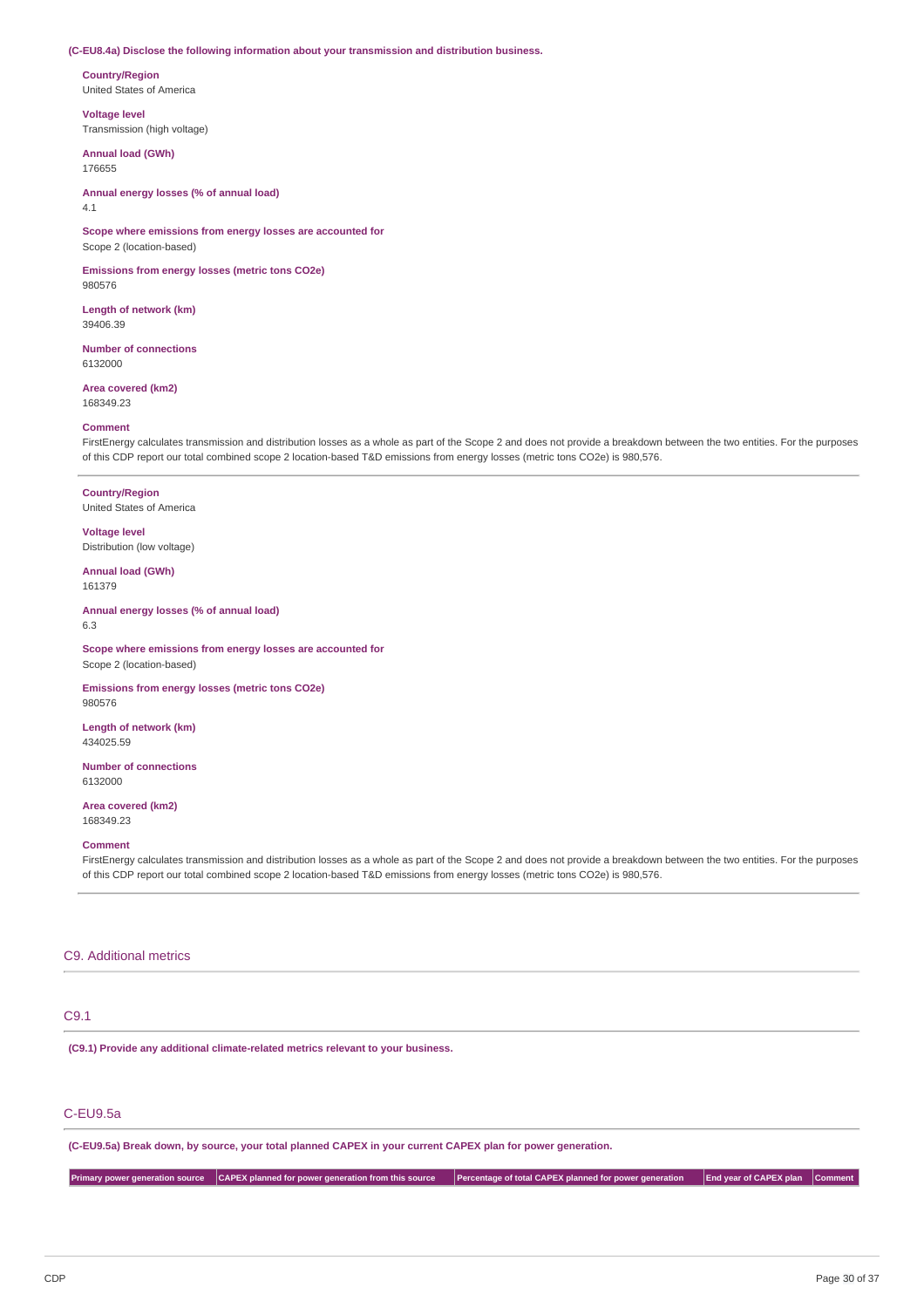### (C-EU9.5b) Break down your total planned CAPEX in your current CAPEX plan for products and services (e.g. smart grids, digitalization, etc.).

| <b>Products</b><br>l and<br><b>services</b> | Description of product/service                                                                                                                                                                             | <i><b>product/service</b></i> | CAPEX planned for Percentage of total CAPEX<br>planned products and services | <b>End of year</b><br>CAPEX plan |
|---------------------------------------------|------------------------------------------------------------------------------------------------------------------------------------------------------------------------------------------------------------|-------------------------------|------------------------------------------------------------------------------|----------------------------------|
| Charging<br>networks                        | FirstEnergy has included CAPEX in it's future years budgets for EV charging stations in our Potomac Edison operating<br>company, located in Maryland. The estimated CAPEX spend for 2020 is included here. | 1500000                       |                                                                              |                                  |

### C-CE9.6/C-CG9.6/C-CH9.6/C-CN9.6/C-CO9.6/C-EU9.6/C-MM9.6/C-OG9.6/C-RE9.6/C-ST9.6/C-TO9.6/C-TS9.6

**(C-CE9.6/C-CG9.6/C-CH9.6/C-CN9.6/C-CO9.6/C-EU9.6/C-MM9.6/C-OG9.6/C-RE9.6/C-ST9.6/C-TO9.6/C-TS9.6) Does your organization invest in research and development (R&D) of low-carbon products or services related to your sector activities?**

|         | ⊾l Investment in           | <b>Comment</b>                                                                                                                                                                |
|---------|----------------------------|-------------------------------------------------------------------------------------------------------------------------------------------------------------------------------|
|         | <b>Ilow-carbon R&amp;D</b> |                                                                                                                                                                               |
| Row Yes |                            | FirstEnergy's Smart Meter program began in four of our operating companies (Met-Ed, Penelec, Pennsylvania Power Co, and West Penn Power Company) in 2015 and through 2019 has |
|         |                            | included more than \$480,000,000 in investment. This Smart Meter program in those regions is planned to continue through 2022.                                                |

### C-CO9.6a/C-EU9.6a/C-OG9.6a

(C-CO9.6a/C-EU9.6a/C-OG9.6a) Provide details of your organization's investments in low-carbon R&D for your sector activities over the last three years.

| <b>Technology</b><br>l area                     | <b>Stage of</b><br>the reporting<br><b>vear</b> | Average % of total<br>$\vert$ development in $\vert$ R&D investment over $\vert$ figure in the<br>the last 3 years | <b>R&amp;D</b> investment<br>reporting year<br>(optional) | <b>Comment</b>                                                                                                                                                                                                                                                                                                      |
|-------------------------------------------------|-------------------------------------------------|--------------------------------------------------------------------------------------------------------------------|-----------------------------------------------------------|---------------------------------------------------------------------------------------------------------------------------------------------------------------------------------------------------------------------------------------------------------------------------------------------------------------------|
| Unable to<br>disaggregate by<br>technology area | <not applicable="">   Please select</not>       |                                                                                                                    |                                                           | FirstEnergy's Smart Meter program began in four of our operating companies (Met-Ed, Penelec, Pennsylvania Power Co, and<br> West Penn Power Company) in 2015 and through 2019 has included more than \$480,000,000 in investment. This Smart Meter<br>program in those regions is planned to continue through 2022. |

### C10. Verification

### C10.1

**(C10.1) Indicate the verification/assurance status that applies to your reported emissions.**

|                                          | Verification/assurance status                          |  |
|------------------------------------------|--------------------------------------------------------|--|
| Scope 1                                  | Third-party verification or assurance process in place |  |
| Scope 2 (location-based or market-based) | No third-party verification or assurance               |  |
| Scope 3                                  | No third-party verification or assurance               |  |

### C10.1a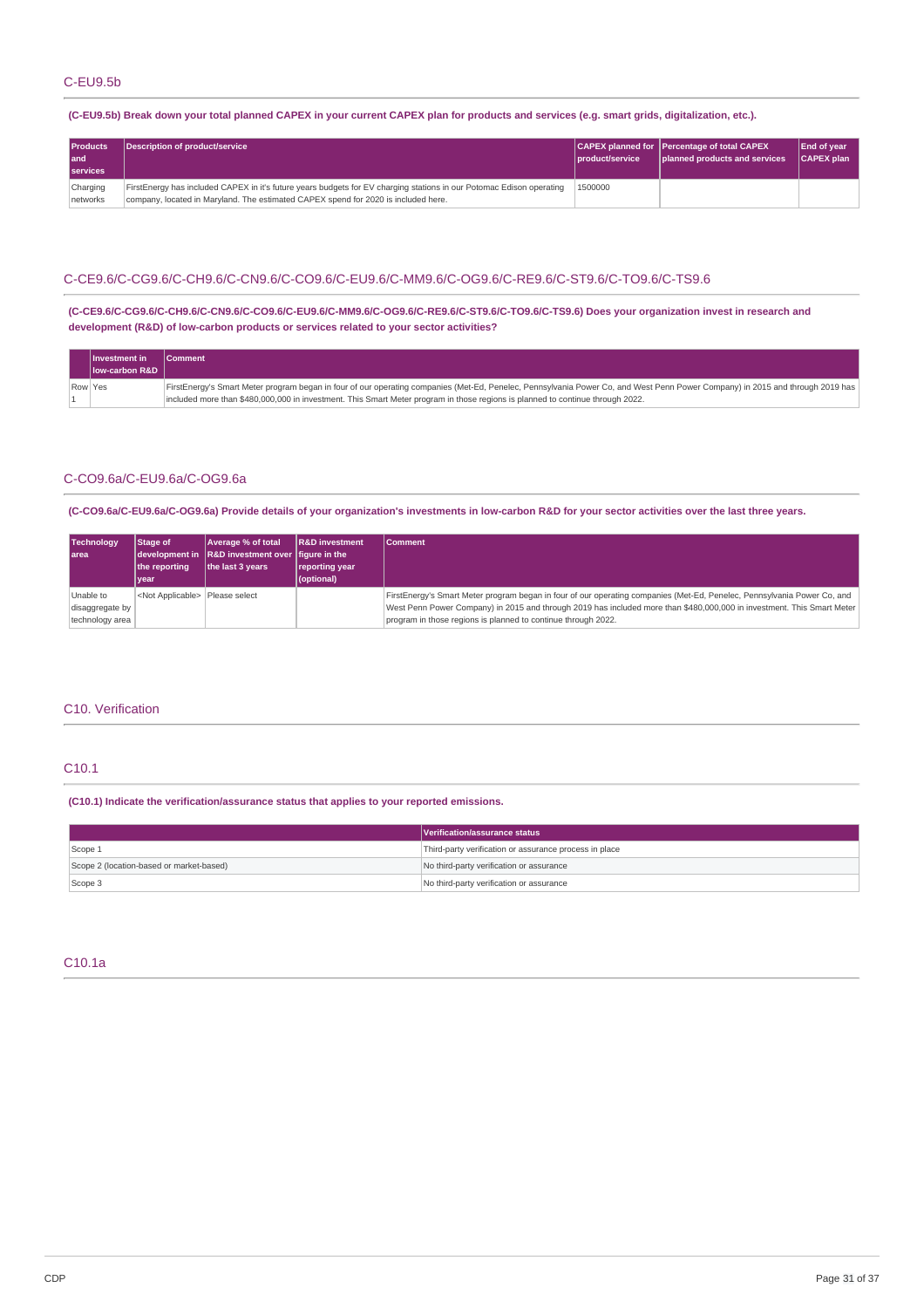#### (C10.1a) Provide further details of the verification/assurance undertaken for your Scope 1 emissions, and attach the relevant statements.

**Verification or assurance cycle in place** Annual process

**Status in the current reporting year**

Complete

**Type of verification or assurance**

High assurance

### **Attach the statement**

**Page/ section reference**

#### **Relevant standard**

Other, please specify (The World Resources Institute (WRI)/World Business Council for Sustainable Development (WBCSD) Greenhouse Gas Protocol and supplements, Electric Power Sector (EPS) Protocol)

**Proportion of reported emissions verified (%)**

99

### C10.2

(C10.2) Do you verify any climate-related information reported in your CDP disclosure other than the emissions figures reported in C6.1, C6.3, and C6.5? Yes

### C10.2a

(C10.2a) Which data points within your CDP disclosure have been verified, and which verification standards were used?

| Disclosure module<br>verification relates to | Data verified          | Verification standard                                                             | <b>Please explain</b>                                              |
|----------------------------------------------|------------------------|-----------------------------------------------------------------------------------|--------------------------------------------------------------------|
| C6. Emissions data                           | Year on year change in | <b>EPA Continuous Emissions Monitoring Systems (CEMs) Relative Accuracy Tests</b> | FirstEnergy's Scope 1 emissions from the generation facilities are |
|                                              | emissions (Scope 1)    | Audits (RATA) procedures certify monitors to ±10%.                                | considered high quality and verified.                              |

### C11. Carbon pricing

### C11.1

(C11.1) Are any of your operations or activities regulated by a carbon pricing system (i.e. ETS, Cap & Trade or Carbon Tax)? No, and we do not anticipate being regulated in the next three years

### C11.2

**(C11.2) Has your organization originated or purchased any project-based carbon credits within the reporting period?** No

### C11.3

**(C11.3) Does your organization use an internal price on carbon?** Yes

### C11.3a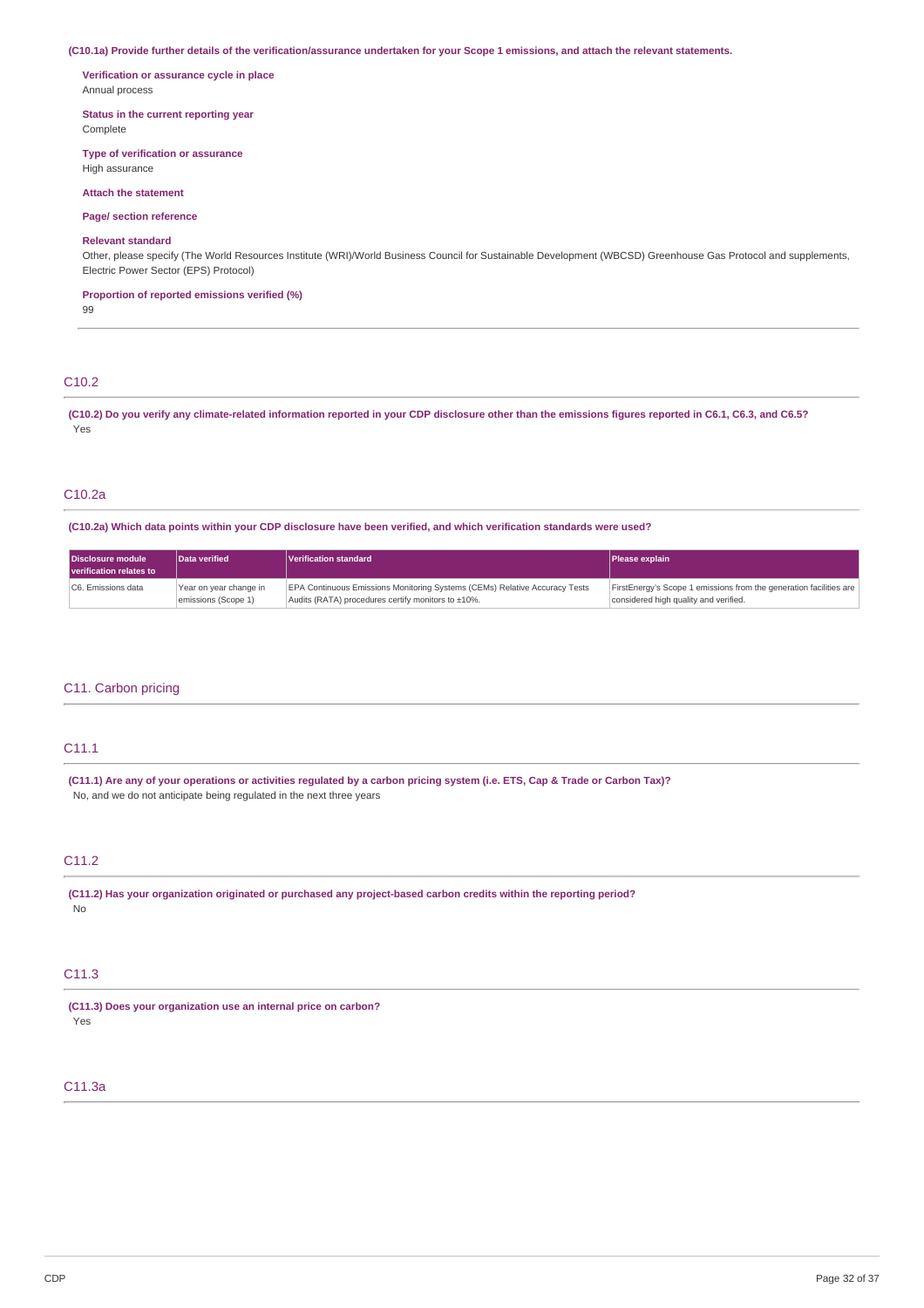#### **(C11.3a) Provide details of how your organization uses an internal price on carbon.**

**Objective for implementing an internal carbon price** Navigate GHG regulations Stakeholder expectations Stress test investments

**GHG Scope**

Scope 1

#### **Application**

A 2020 Reference Forecast is currently being evaluated and will be approved in Q3 2020. That forecast is based on Wood Mackenzie's Reference case and will include an implicit CO2 tax beginning in 2028. FirstEnergy's most recent Reference Forecast for power, capacity and natural gas was approved in 2018. It is consistent with current policy and the 2018 EIA AEO, and as such, does not include an implicit carbon price. However, we develop an alternative forecast scenario that assumes a potential carbon reduction policy with key assumptions consistent with the reductions mandated in the Clean Power Plan. Using information from Navigant Consulting and internal planning tools, we estimated a CO2 emission "tax" which would be sufficient to reduce aggregate carbon emissions across PJM by forcing a re-dispatch of the generation fleet (with regard to the other assumptions in that scenario). That carbon price is presented in the next section. We do not assume a specific variance in that price.

### **Actual price(s) used (Currency /metric ton)**

 $\Omega$ 

### **Variance of price(s) used**

Reference Case: zero - reflective of current applicable State and Federal regulations and policy trends. Highest Carbon Price Case: prices reflect a limit consistent with the Clean Power Plan \$/ton \$/metric ton 2019 \$- \$- 2020 \$- \$- 2021 \$- \$- 2022 \$- \$- 2023 \$2.61 \$ 2.88 2024 \$4.78 \$ 5.27 2025 \$9.97 \$10.98 2026 \$14.21 \$ 15.67 2027 \$26.91 \$ 29.66 2028 \$31.86 \$ 35.12 2029 \$36.30 \$ 40.01 2030 \$38.36 \$ 42.84 2031 \$40.39 \$ 44.52 2032 \$41.97 \$ 46.26 2033 \$43.61 \$ 48.07 2034 \$45.29 \$ 49.93 2035 \$47.05 \$ 51.86 2036 \$48.86 \$ 53.86 2037 \$50.76 \$ 55.96

#### **Type of internal carbon price**

Other, please specify (See application description. )

#### **Impact & implication**

As a regulated utility, we are investing in our infrastructure to enable emerging technologies and electrification. We are also making the switch to a cleaner energy future by transitioning to renewable energy sources, deploying smart technologies and meeting our customers' energy needs in a more environmentally sustainable way. We're also taking aggressive steps to improve the environmental performance of our operations in the years ahead. We've established a goal to reduce CO2 emissions companywide by at least 90 percent below 2005 levels by 2045. This goal builds on the significant reduction in CO2 emissions we have already achieved since 2005 (62% to date). With the deactivation of several older coal-fired units and improvements in the efficiency of our remaining generating units, we're also creating a fleet that is increasingly cleaner, with significantly lower CO2 emissions. FirstEnergy is an industry leader in pursuing new technologies that show promise in achieving CO2 and other emissions reductions.

#### C12. Engagement

### C12.1

**(C12.1) Do you engage with your value chain on climate-related issues?** Yes, our customers

### C12.1b

#### **(C12.1b) Give details of your climate-related engagement strategy with your customers.**

**Type of engagement**

Education/information sharing

### **Details of engagement**

Share information about your products and relevant certification schemes (i.e. Energy STAR)

**% of customers by number**

100

### **% of customer - related Scope 3 emissions as reported in C6.5**

 $\Omega$ 

### **Portfolio coverage (total or outstanding)**

<Not Applicable>

### **Please explain the rationale for selecting this group of customers and scope of engagement**

FirstEnergy offers multiple programs to residential, commercial and industrial customers to help them better manage their energy use. These include major electricity end uses, such as HVAC equipment, lighting and building technologies, and commercial and industrial equipment, in addition to consumer behavioural programs.

#### **Impact of engagement, including measures of success**

In 2019, FirstEnergy's Energy Efficiency Department conducted monthly progress reviews and forecast our performance against state requirements. Programs offered by our utility companies have a solid track record for meeting or significantly exceeding each state's energy efficiency targets. In 2019, we produced energy efficiency savings of approximately 1.33 million megawatts across our service area.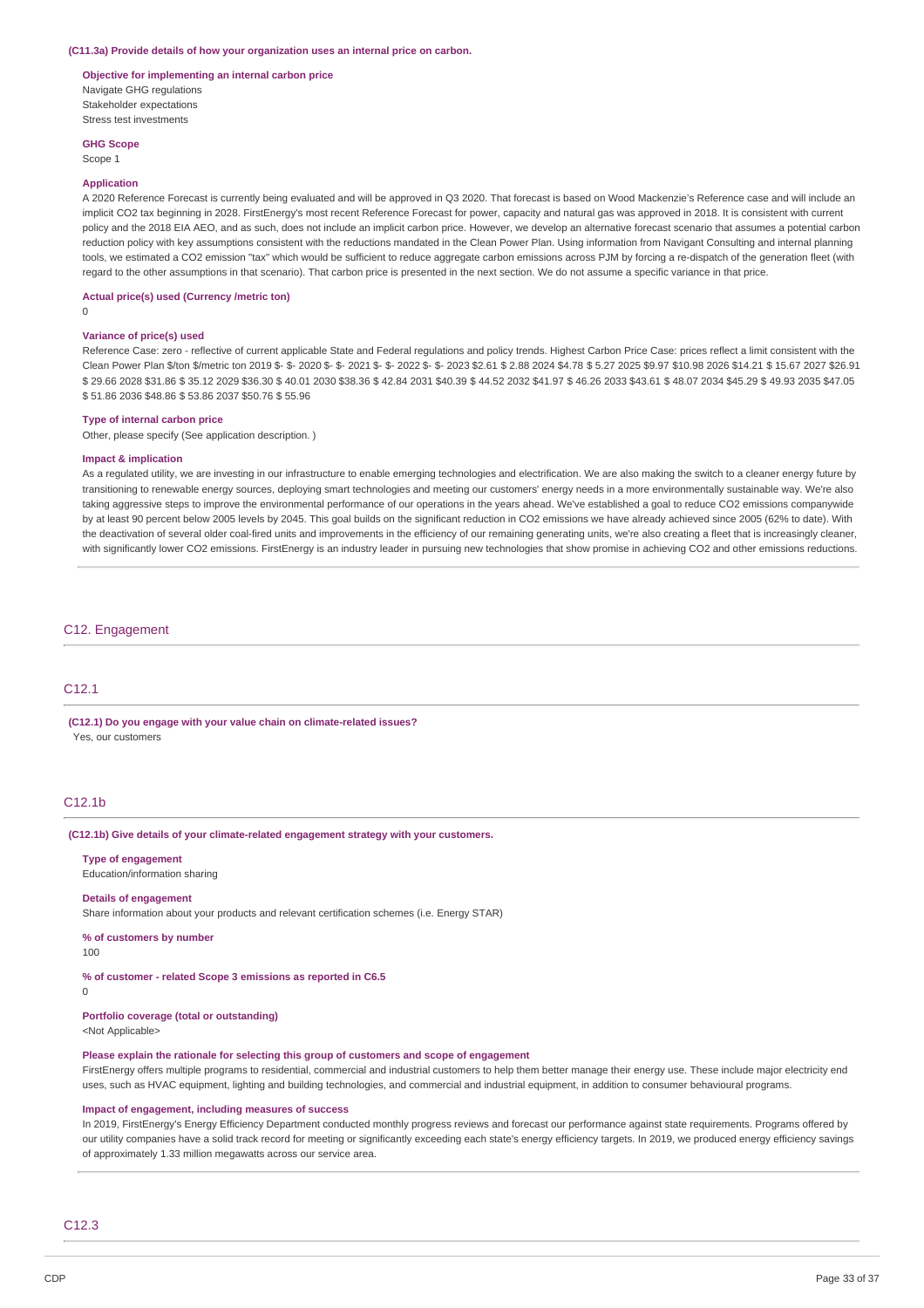(C12.3) Do you engage in activities that could either directly or indirectly influence public policy on climate-related issues through any of the following? Direct engagement with policy makers Trade associations Other

### C12.3a

### **(C12.3a) On what issues have you been engaging directly with policy makers?**

| Focus of<br>legislation   position       |                       | Corporate Details of engagement                                                                                                                                                                                                        | <b>Proposed legislative solution</b>                                                                                                                                                                                                                    |
|------------------------------------------|-----------------------|----------------------------------------------------------------------------------------------------------------------------------------------------------------------------------------------------------------------------------------|---------------------------------------------------------------------------------------------------------------------------------------------------------------------------------------------------------------------------------------------------------|
| Energy<br>efficiency                     | Support<br>with minor | FirstEnergy supported numerous bills where Energy and Efficiency was a component at<br>both the state and federal level. FirstEnergy supports Energy Efficiency measures that<br>exceptions are in the best interest of its customers. | First Energy supports energy efficiency measures that are cost effective for its customers.                                                                                                                                                             |
| Clean<br>energy<br>qeneration            | Support               | FirstEnergy is a supporter of Research and Development technologies such as small<br>modular reactors and energy storage.                                                                                                              | FirstEnergy has supported state clean energy legislation.                                                                                                                                                                                               |
| Adaptation Support<br>l Ol<br>resilience |                       | FirstEnergy supported grid resiliency, critical infrastructure efforts, and fuel security<br>provisions in legislative language.                                                                                                       | FirstEnergy is committed to supporting the electric infrastructure, mitigate power outages,<br>continued delivery of vital services and maintaining the flow of power to facilities critical to public<br>health, safety, and welfare of our customers. |

## C12.3b

**(C12.3b) Are you on the board of any trade associations or do you provide funding beyond membership?** Yes

C12.3c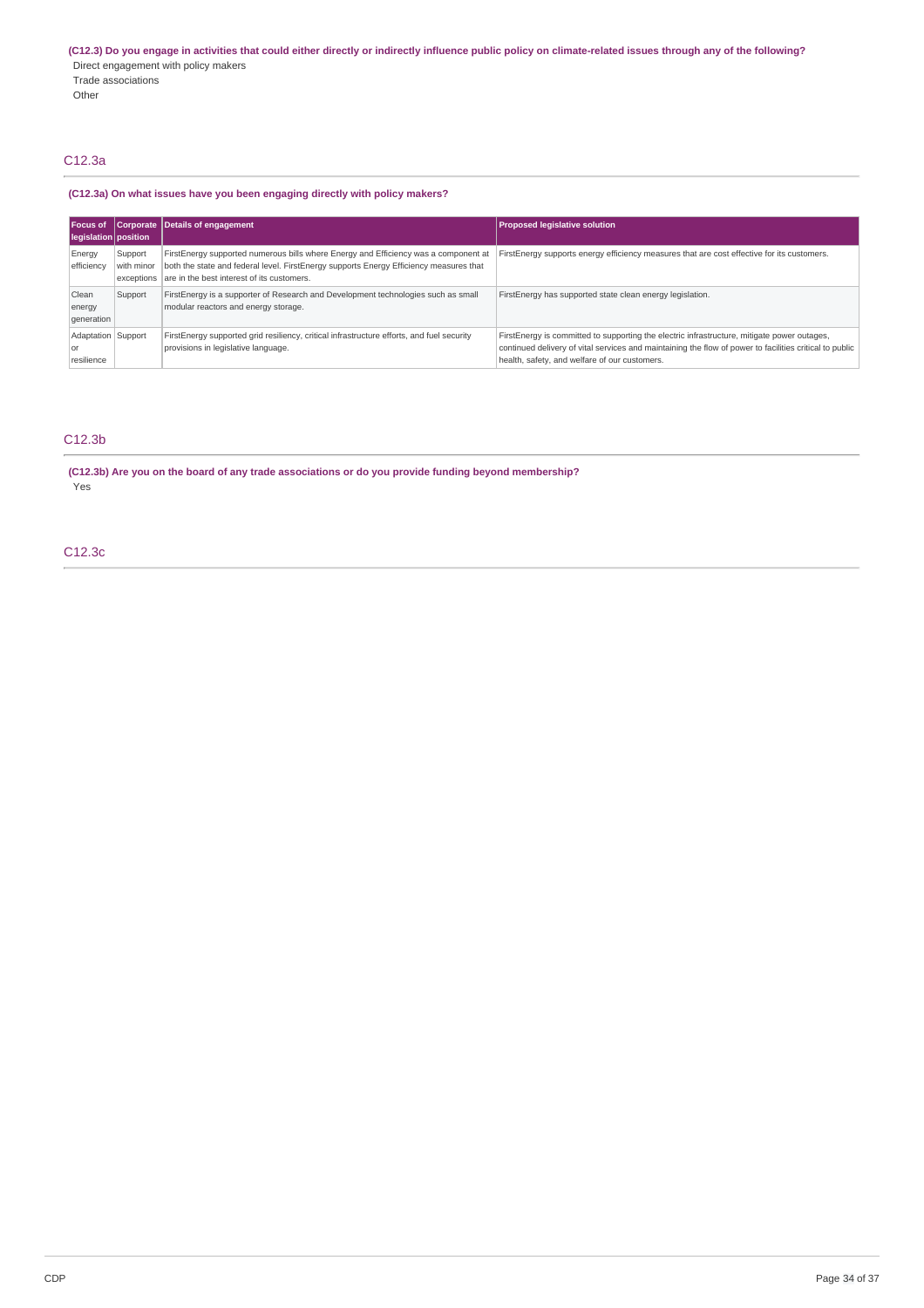#### (C12.3c) Enter the details of those trade associations that are likely to take a position on climate change legislation.

#### **Trade association**

Edison Electric Institute (EEI)

#### **Is your position on climate change consistent with theirs?**

Consistent

#### **Please explain the trade association's position**

EEI member companies are committed to addressing the challenge of climate change and have undertaken a wide range of initiatives over the last 30 years to reduce, avoid or sequester GHG emissions. Policies to address climate change should seek to minimize impacts on consumers and avoid harm to U.S. industry and the economy.

#### **How have you influenced, or are you attempting to influence their position?**

FirstEnergy serves in a leadership role, participates in several committees including the ESG/Sustainability committee, and actively engages in EEI policy development and advocacy efforts.

#### **Trade association**

Association of Edison Illuminating Companies, Inc.

#### **Is your position on climate change consistent with theirs?**

Unknown

#### **Please explain the trade association's position**

AEIC encourages research and enables the exchange of technical information and best practices through a committee structure, staffed with experts from management of member companies, to solve challenges and create opportunities for electric utilities, worldwide.

#### **How have you influenced, or are you attempting to influence their position?**

N/A

#### **Trade association**

New Jersey Utilities Association, Inc.

#### **Is your position on climate change consistent with theirs?**

Unknown

#### **Please explain the trade association's position**

While NJUA has referenced climate change in response to other issues, to our knowledge they have no official position on climate change.

#### **How have you influenced, or are you attempting to influence their position?**

N/A

### **Trade association**

Energy Association of Pennsylvania

#### **Is your position on climate change consistent with theirs?** Unknown

**Please explain the trade association's position** While EAP is engaged on climate-related issues where they may intersect with the interests of its member companies, it does not at this time have a formal position on

climate change.

#### **How have you influenced, or are you attempting to influence their position?**

N/A

### C12.3e

#### **(C12.3e) Provide details of the other engagement activities that you undertake.**

FirstEnergy participates in the electric power research institute (EPRI) which conducts research on all aspects of electric power production and use, including fuels, generation and delivery, efficient management of energy use, environmental effects, and energy analysis.

FirstEnergy also participates in other initiatives with industry R&D consortiums and universities to address technology needs for its various business units in areas such as plant operaitons and maintenance, major component reliability, environmental controls, advance energy technoloiges, and transmission/distribution infrastructure to improve performance, and develop new technologies for advanced energy and grid applications.

#### C12.3f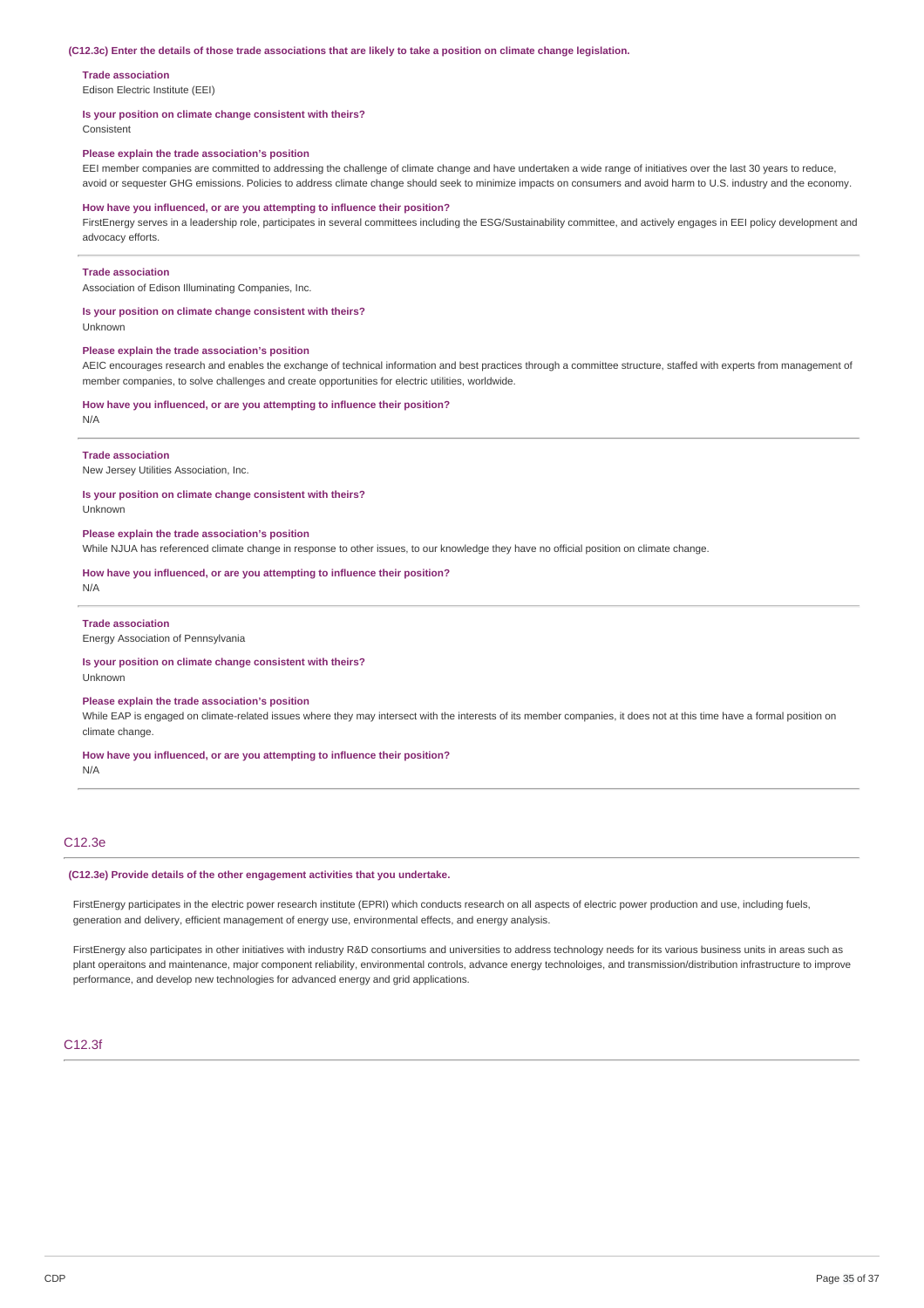(C12.3f) What processes do you have in place to ensure that all of your direct and indirect activities that influence policy are consistent with your overall climate **change strategy?**

FirstEnergy has multiple policy-facing groups that work together to ensure that all direct and indirect activities that influence policy are consistent with our overall climate strategy. These groups work closely and coordinate with one another on all climate-related issues to ensure consistency in our corporate position. The Policy and Support group handles internal coordination to ensure consistent positions throughout the company on both federal and state legislation and market policy issues. The Policy and Support group has a policy process that responds to policy proposals. The process begins with our External Affairs Team identifying proposed legislation or other issues that needs a FirstEnergy position/response. Then the proposed legislation/issue is sent to an Initial Review Team composed of internal subject matter experts to review and develop a position. Finally, the position is reviewed and approved by a cross functional Management Review Team.

FirstEnergy's Emerging Technologies team is responsible for developing the overall corporate strategy as it pertains to new, emerging technologies in the electric industry, such as energy storage, distributed energy resources and grid modernization. As part of that responsibility, the Emerging Technologies team is also responsible for monitoring and developing strategies as it pertains to policies at the state and federal level that drive the development of these technologies. The Emerging Technologies team is a key internal stakeholder that provides expertise and guidance on climate-related legislation at the federal and state levels as well .

FirstEnergy's Environmental Department leads the Company's efforts and strategy as it pertains to all environmental regulations, guidelines, and initiatives at the local, state, and federal level; including climate-related issues dealing with regulation, policy, socio-economic impacts, and adaptation. The Environmental group is a key internal stakeholder that provides expertise and guidance on climate-related legislation at the federal and state levels as well.

FirstEnergy's Corporate Responsibility team is responsible for evaluating ways to create long-term stakeholder value through the implementation of a business strategy that focuses on positive impact to our stakeholders including leading efforts on our Environmental, Social, Governance strategy and our recently published Climate Report. The Corporate Responsibility group is a key internal stakeholder that provides expertise and guidance on climate related legislation at the federal and state levels as well.

#### $C<sub>12.4</sub>$

(C12.4) Have you published information about your organization's response to climate change and GHG emissions performance for this reporting year in places **other than in your CDP response? If so, please attach the publication(s).**

**Publication**

In voluntary communications

**Status** Complete

**Attach the document** FE Climate Report.pdf

#### **Page/Section reference**

**Content elements** Emissions figures Emission targets

#### **Comment**

**Publication**

In voluntary communications

**Status Complete** 

**Attach the document** FirstEnergy\_CorporateResponsibilityReport.pdf

#### **Page/Section reference**

#### **Content elements**

Governance **Strategy** Risks & opportunities Emissions figures Emission targets Other metrics

#### **Comment**

**Publication** In mainstream reports

**Status**

Complete

**Attach the document** FE 2020 Annual Report.pdf

#### **Page/Section reference**

**Content elements** Governance Strategy Risks & opportunities

**Comment**